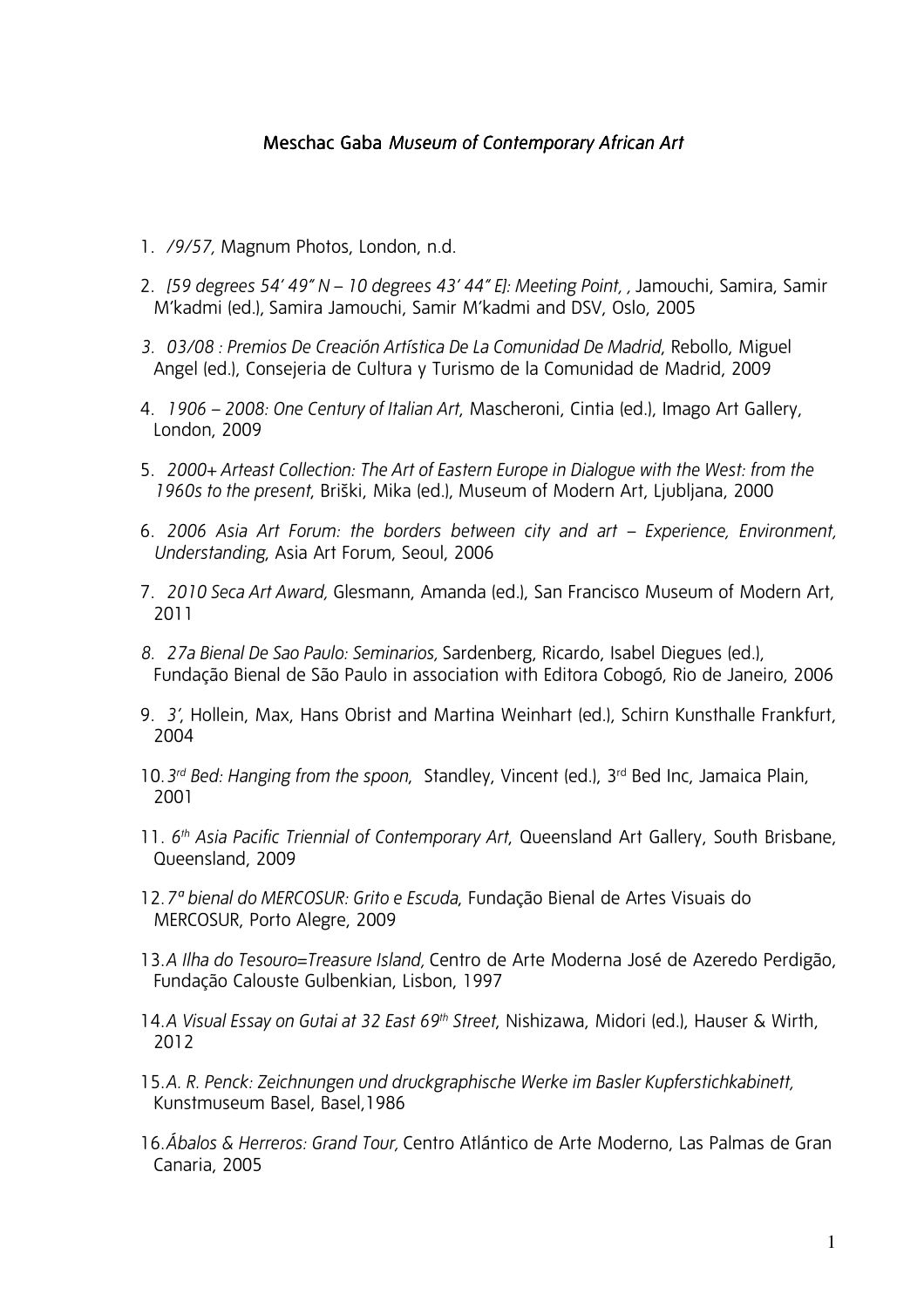- 17.*Aboriginal and Torres Strait Islander Art: collection highlights,* Cubillo, Franchesca and Wally Caruana (ed.), National Gallery of Australia, Canberra, 2010
- 18.*Accidental Meetings,* Iacovides, Andreas (ed.), Nicosia Municipal Arts Centre Associated with the Peirides Museum of Contemporary Art, Nicosia, 2005
- 19.*Acné: o el nuevo contrato social ilustrado,* Flores Carapia, Martín and Magda González (ed.), Universidad de Guadalajara and Consejo Nacional para la Cultura y las Artes, n.d.
- 20.*Adam Fuss,* Fundación Mapfre in association with TF Editores, Madrid, 2010
- 21.*Adams Habteslaise: Contact Sheet, Number 151*: *Limbo,* Light Work, Syracuse, 2009
- *22.*Adams, Laurie Schneider, *Art and Psychoanalysis*, Icon Editions, New York, 1994
- 23.*Africa and Abstraction: Blom, Hlobo, Nitegeka, Rhode*, Perryer, Sophie (ed.), Stevenson, Cape Town, 2008
- 24.*Africa and Abstraction: Johannesburg,* Perryer, Sophie (ed.), Stevenson, Cape Town, 2012
- 25. Africa Urbis: African Contemporary Art, *Revue Noire*, No. 31, February 1999
- 26.*africahoy: Obras de la Contemporary African Art Collection,* Centro Atlántico de Arte Moderno, Las Palmas de Gran Canaria, 1991
- 27.*Africalls?* Pereiró, Vic and Alex Guimerá (ed.), Casa África, Las Palmas de Gran Canaria, 2006
- 28.*African and Diaspora Aesthetics*, Sarah Nuttall (ed.), Duke University Press, Durham 2006
- 29.African Arts, Volume 45, No. 3, Autumn 2012
- 30.*African Photography from The Walther Collection: Distance and Desire: Encounters with the African Archive,* Garb, Tamar (ed.),Steidl Publishers, Göttingen, 2013
- 31.*Afro Modern: Journeys Through the Black Atlantic*, Barson, Tanya and Peter Gorschlüter (ed.), Tate Gallery, Liverpool in association with Tate Publishing, London 2010
- 32.*After Life*, Perryer, Sophie (ed.), Michael Stevenson, Cape Town, 2007
- 33.*Again for Tomorrow: curated by graduating students on the MA Curating Contemporary Art,* Gleadowe, Teresa and Fiona Key (ed.), Royal College of Art, London, 2006
- 34.*Agbarha-Otor 2005 7th Harmattan Workshop: Oguan: Art and Architecture,* Oyelola, Pat, John T. Agberia, Peter K. Da'Silva, Bruce Onobarkpeya and Mudiare Onobrakpeya (ed.), Bruce Onobarkpeya Foundation, Lagos, 2005
- 35.*Agnes Toth,* n.d.
- 36.*Ahmet Ögüt: Once upon a time a clock watcher during overtime hours,* Micheli Gigotti, Lorenzo (ed.), Fondazione Giuliani, Rome, 2011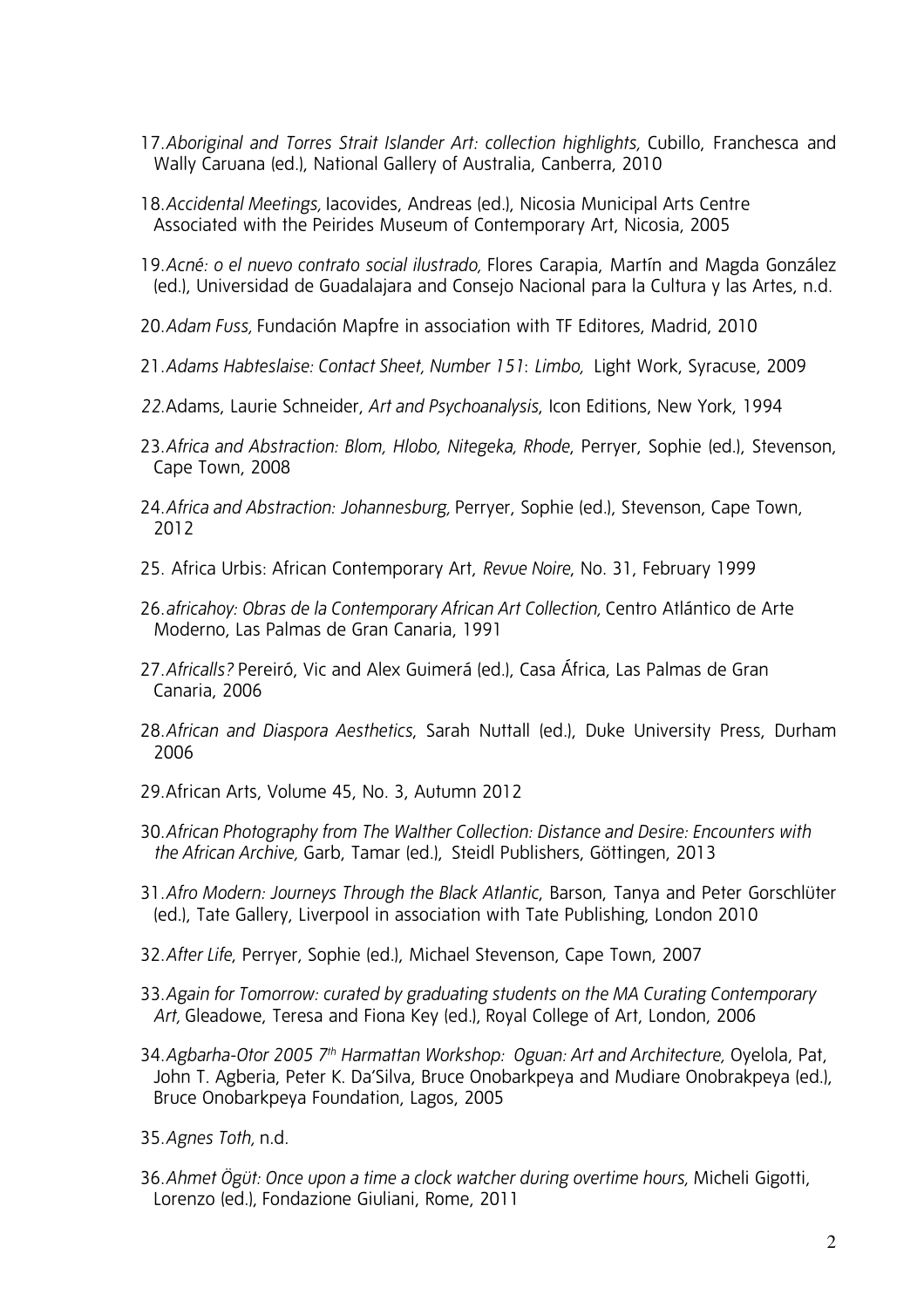- 37.*Aikaterini Gegisian: Falling in Place,* Kalfayan Galleries, Athens and Thessalonica, 2010
- 38.*Al Taylor: Rim Jobs and Sideffects*, Bell, Kristie, Greg Lulay and Alexandra Whitney (ed.), Steidl David Zwirner, Göttingen, 2011
- 39. *Alberto Peral: Estrechamientos*,Unibertsitate Punlikoa, Nafarroako (ed.), Universidad Pública de Navarra, Navarra, 2005
- 40.*Alexandre Arrechea: The Rules of PLAY*, Spitz, E. Chirstina (ed.), Savannah College of Art and Design, Savannah, 2011
- 41.*Alfredo Jaar : La politique des images,* JRP Ringier, Zurich, 2007
- 42.*Alfredo Jaar: Studies on Happiness 1979-1981*, Morgan, Anne and Anna Tetas (ed.), ACTAR , Barcelona, 1999
- 43.*Alice Anderson: First Term September 2003, Art Class, Miss Christine Macel,* Gallery Yvon Lambert and the Frac Provence-Alpes - Côte d'Azur, 2003
- 44.*Alice Creischer: Apparatus for the Osmotic Compensation of the Pressure of Wealth During the Contemplation of Poverty*, Plasencia, Clara (ed.), Museu d'Art Contemporani, Barcelona, 2008
- 45.*Alice Neel,* Temkin, Ann (ed.), Philadelphia Museum of Art, Philadelphia, 2000
- 46.*Alice Neel: Paintings,* Lewison, Jeremy and Barry Walker (ed.), Museum of Fine Arts, Houston, 2010
- 47.Altshuler, Bruce, *Modern Masters: Isamu Noguchi*, Abbeville Press Publishers, New York, 1994
- 48.*Always Moving Forward: Contemporary African Photography from the Wedge Collection*, Dixon, Alice (ed.), Wedge Curatorial Projects, Toronto, 2010
- 49.*Amanda Beech and Roman Vasseur: Falk,* MOT International, London, 2006
- 50.*Amor y muerte en el Romanticismo,* Ministerio de Educación Cultura y Deporte, Ámbito Servicios Editoriales, S.A., Barcelona, 2002
- 51.*Ana Mendieta: a book of Works*, Clearwater, Bonnie (ed.), Grassfield Press, Miami Beach, n.d.
- 52.*Ana Soler: Cicatrices Invisibles*, Museo de Arte Contemporáneo Unión Fenosa, 2008
- 53.*André Derain*, Guerrini, Federica and Federica Sani (ed.), Ferrara Arte, Ferrara, 2006
- 54.*André Lhote*, Fundación Mapfre, Madrid and Musée des beaux-arts de Bordeaux, 2007
- 55.*Andreas Golder: It Has My Name On It,* Gheter, Chistian and Marie Laurberg (ed.), Arkem Museum of Modern Art, Ishøj, 2008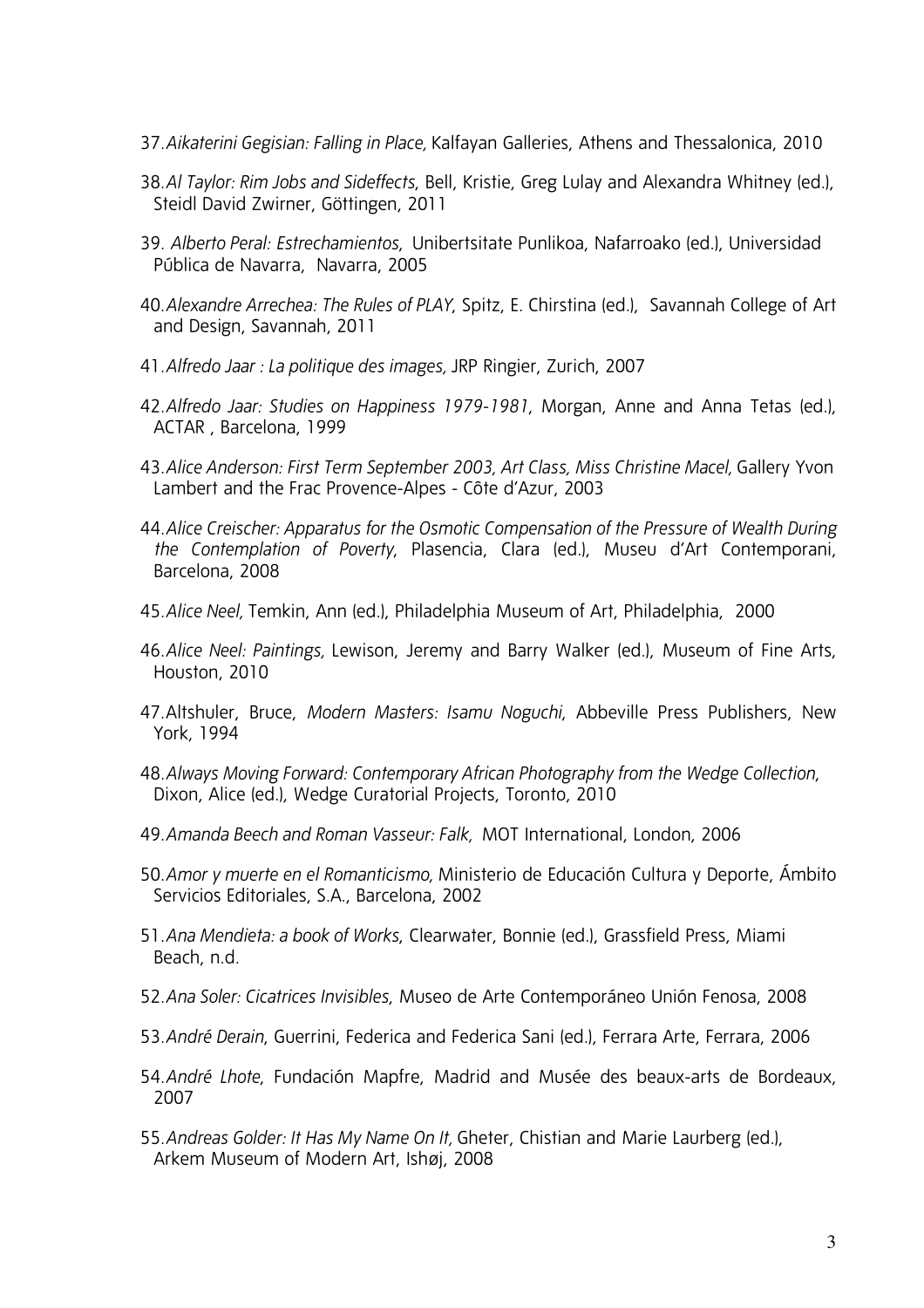- 56.Andreeva, Galina, *George Dawe RA Pinx: Genius of War, Weal and Beauty*, Pinakoteka Moscow, 2012
- 57.*Andrei Molodkin: Cold War II*, Tupitsyn, Margarita and Victor Tupitsyn (ed.), Kashya Hildebrand Gallery, Zurich, 2006
- 58.*Andrew Litten*, Millennium, St Ives, 2011
- 59.*Andrew McDonald: Every Day Is Different*, Firth, Hannah (ed.), Chapter, Cardiff, 2004
- 60.*Andrzej Jackowski: a Space in the Dark*, Purdy Hicks Gallery, London, 2007
- *61.Andy Warhol at Christies: Paintings and Works on Paper,* Christies, New York, 2012
- *62.Andy Warhol at Christies: Photographs,* Christies, New York, 2012
- *63.Andy Warhol at Christies: Prints,* Christies, New York, 2012
- 64.*Andy Warhol: Crude Icons,* Galerie Chantal Crousel, Paris, 2009
- *65.Ángel Luis Aldai: Soutoura,* Aldai, Ángel Luis (ed.),Casa África, Las Palmas de Gran Canaria, 2009
- 66. *Ángel Luis Aldai: Soutoura,* Casa África, Las Palmas de Gran Canaria, 2009
- 67.*Angela Ferreira: Werdmuller Centre,* Perryer, Sophie (ed.), Michael Stevenson, Cape Town, 2008
- 68.*Angele Etoundi Essamba*: *Desvelos*, Casa África, Las Palmas de Gran Canaria, 2009
- 69.*Angola em Movimiento,* Ministério da Cultura da República de Angola*,* ENSA Arte, Venice, 2013
- 70.*Anj Smith: Paintings,* Hauser & Wirth and MACK, New York, 2013
- 71.*Anna Boghiguian: A Voyage through Cavafy's Alexandria, Watercolors*, Benaki Museum, Athens, 2010
- 72.*Anna Fox*: *Zwarte Piet*, Black Dog Publishing, 1999
- 73.*Ann-Marie James: Proserpina*, Globus, Doro (ed.), Ridinghouse, London 2013
- 74.*Anselm Kiefe: Bücher*, Bastian, Céline, Esther Reichert and Anna Kruger (ed.), Céline und Heiner Bastian, Berlin, 2008
- 75.*Anthology: Project Art Works 1997-2012*, Adams, Kate and Phyllida Shaw (ed.), Project Art Works, Hastings, 2012
- 76.*Anton Kannemeyer: Alphabet of Democracy,* Stevenson, Michael and Sophie Perryer (ed.), Jacana Media (Pty) Ltd, Auckland Park, South Africa, 2010
- 77.*Antonakos: New Wall Works,* Kalfayan Galleries, Athens, n.d.
- 78.*Antoni Socias: Acreció, Casal Solleric, Palma de Mallorca, 2000*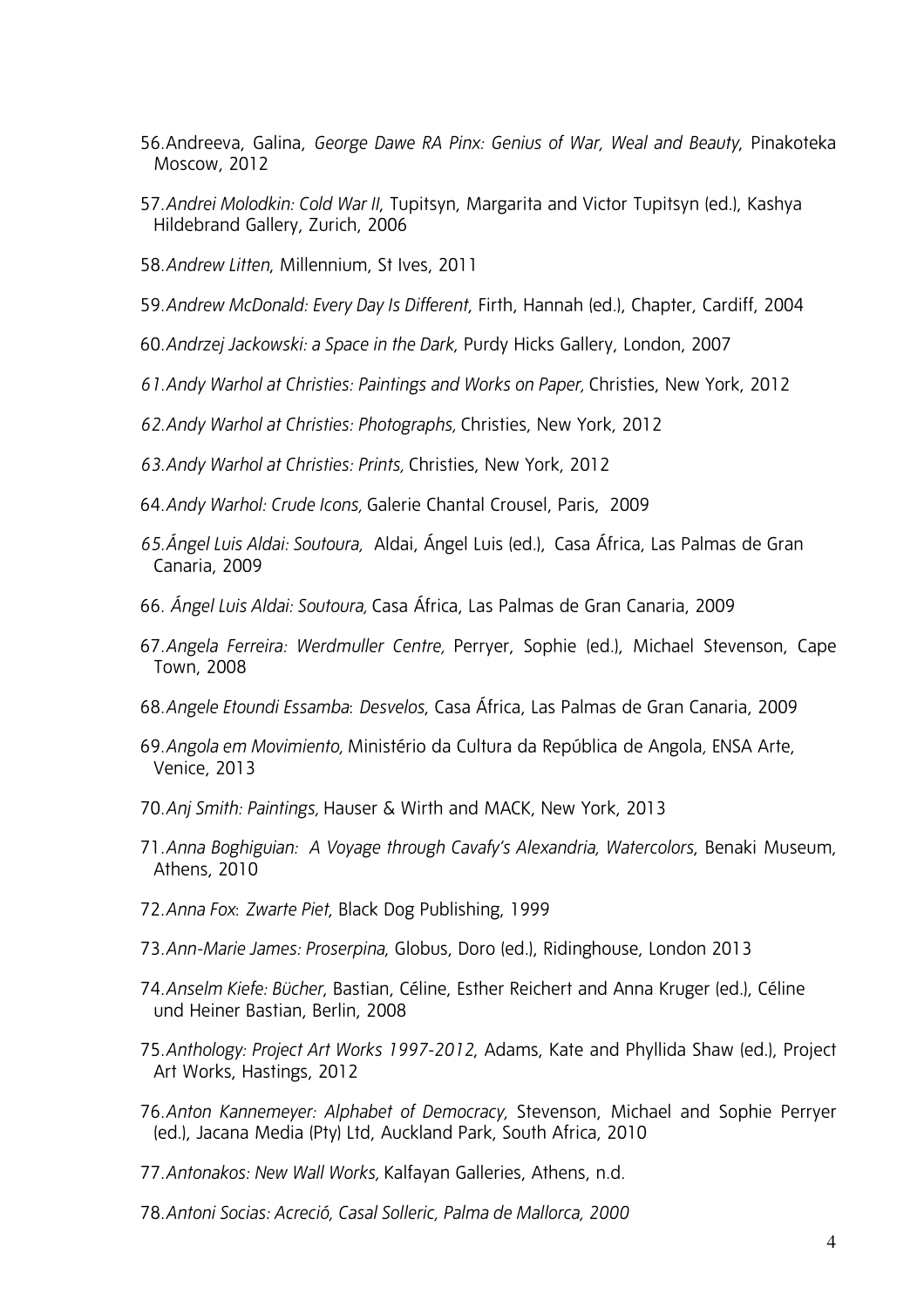- 79.*Antonis Donef: The Yellow Wilderness*, Kalfayan Galleries, Athens and Thessalonica, 2009
- 80.Anueyiagu, Okey, *Contemporary African Art: My Private Collection of Onyema Offoedu-Okeke,* Brown Brommel Ltd., Lagos, Nigeria, 2011
- 81.*Arbeit in situ von Daniel Buren: im Raum; Die Farbe*, Wiener Secesión, Wien, 1989
- 82.*Armen Eloyan: Two Feet in One Shoe,* Parasol Unit Foundation for Contemporary Art, London, 2007
- 83.*Arnulf Rainer: Dieter Roth: Mezclarse y separarse,* Comunidad de Madrid, Madrid, 2006
- 84.*Arsenale*, Unterhofer-Klammer, Brigitte (ed.), Museion, Bolzano, 2011
- 85.*Arshile Gorky. A Retrospective*, R. Taylor, Michael (ed.), Philadelphia Museum of Art, Pennsylvania, Philadelphia, 2010
- 86.*Art Criticism and Africa,* Deepwell, Katy (ed.), Saffron Books, London, 1996
- 87. Art Fund. Art Quarterly Summer 2011 and Annual Review, 2010-2011
- 88.Art of England, Issue 40, December 2007
- 89.Art of England, Issue 41, January 2008
- 90.Art of England, Issue 42, February 2008
- 91.Art of England, Issue 43, March 2008
- 92.Art of England, Issue 44, April 2008
- 93.Art of England, Issue 45, May 2008
- 94.Art of England, November 2007
- 95.Art. South Africa, Vol.2, Issue 3, Autumn 2004
- 96.Art. South Africa, Vol.2, Issue 4, Winter 2004
- 97.Art. South Africa, Vol.3, Issue 1, Spring 2004
- 98.Art. South Africa, Vol.3, Issue 3, Autumn 2005
- 99.Art. South Africa, Vol.4, Issue 1, Spring 2005
- 100. Art. South Africa, Vol.4, Issue 2, Summer 2005
- 101. Art. South Africa, Vol.4, Issue 3, Autumn 2006
- 102. Art. South Africa, Vol.5, Issue 3, Autumn 2007
- 103. Art. South Africa, Vol.5, Issue 4, Winter 2007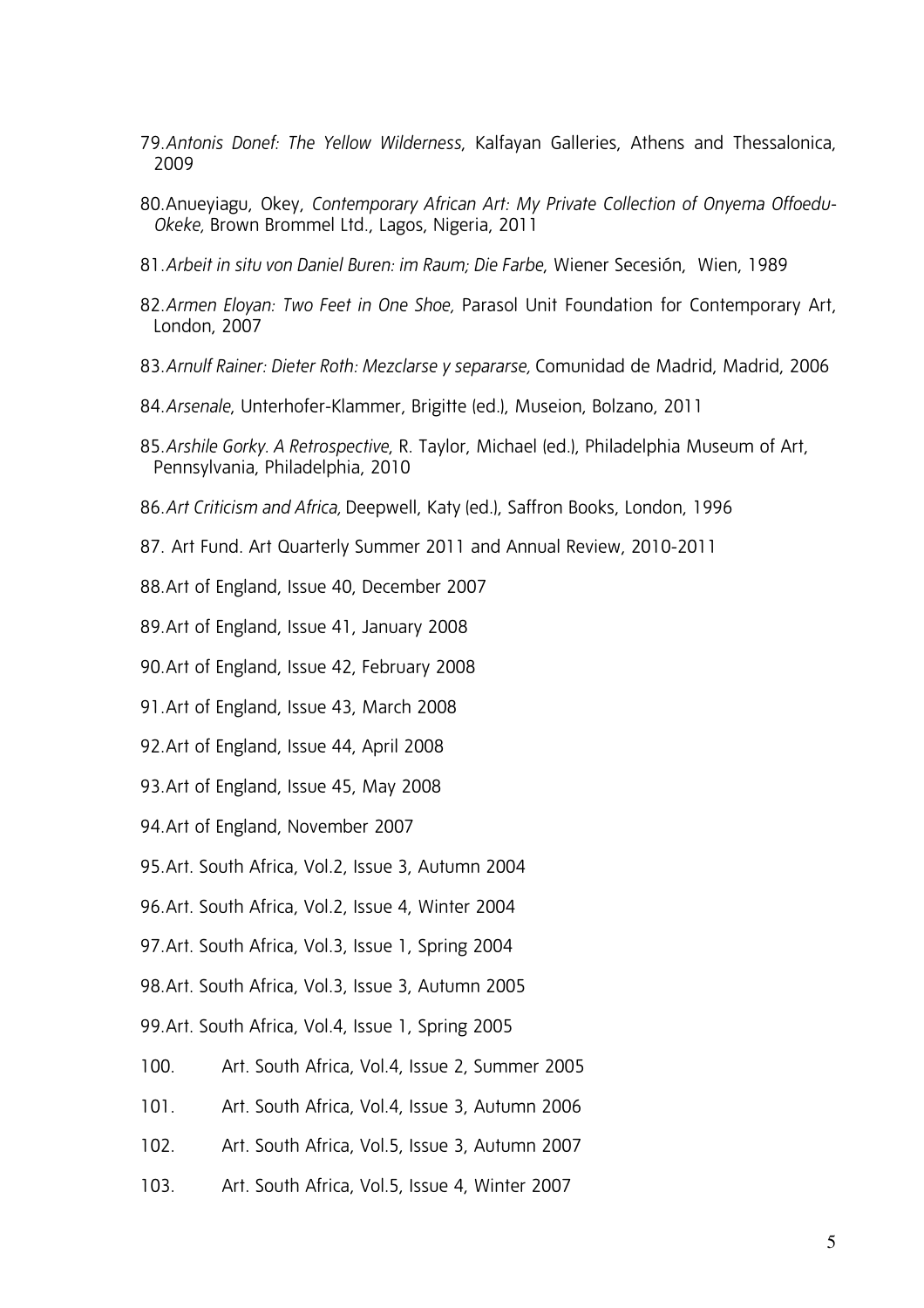- 104. Art. South Africa, Vol.6, Issue 1, Spring 2007
- 105. Art. South Africa, Vol.8, Issue 1, Spring 2009
- 106. Art: South Africa, Vol.6, Issue 3, Autumn 2008
- 107. Art13: London Catalogue, Publications UK, London, 2013
- 108. *Arte Español en Nueva York 1950-1970 Colección Amos Cahan, Fundación Juan* March, Madrid, 1986
- 109. *Arte Invisible*, AECID, Madrid, 2010
- 110. *Arte Invisible: Angola*, AECI, Madrid, 2006
- 111. *Arte Invisible: Cabo Verde* , AECI, Madrid, 2006
- 112. *Arte Invisible: Etiopía*, AECI, Madrid, 2006
- 113. *Arte Invisible: Ghana* , AECI, Madrid, 2006
- 114. *Arte Invisible: Latinoamérica* , AECI, Madrid, 2006
- 115. *Arte Invisible: Mali*, AECI, Madrid, 2006
- 116. *Arte Invisible: Mozambique*, AECI, Madrid, 2006
- 117. *Arte Invisible: Níger*, AECI, Madrid, 2006
- 118. *Arte Invisible: Senegal* , AECI, Madrid, 2006
- 119. *Arte Termita Contra Elefante Blanco,* Fundación ICO, Madrid, 2004
- 120. Arte! Brasileiros. International Bilingual, Number 15, July- August 2012
- 121. Arte! Brasileiros. International Bilingual, Number 16, September-October 2012
- 122. art-ist: güncel sanat seçkisi Number 3, Aralik 1999
- 123. *ARTmosphere: a publication of the National Gallery of Art* , No.2, June 2008
- 124. *ARTmosphere: a publication of the National Gallery of Art,* Nigeria, No.1, July 2007
- 125. *Arturo Herrera: Keep in touch*, Centro Galego de Arte Contemporánea, Xunta de Galicia, , 2005
- 126. Artwatch UK. Journal, No. 23, Spring 2008
- 127. *Asha Zero: Say for me*, 34 Long Fine Art, Cape Town, 2008
- 128. *Asian Art: the second Hali Annual,* Hali Publications, London, 1995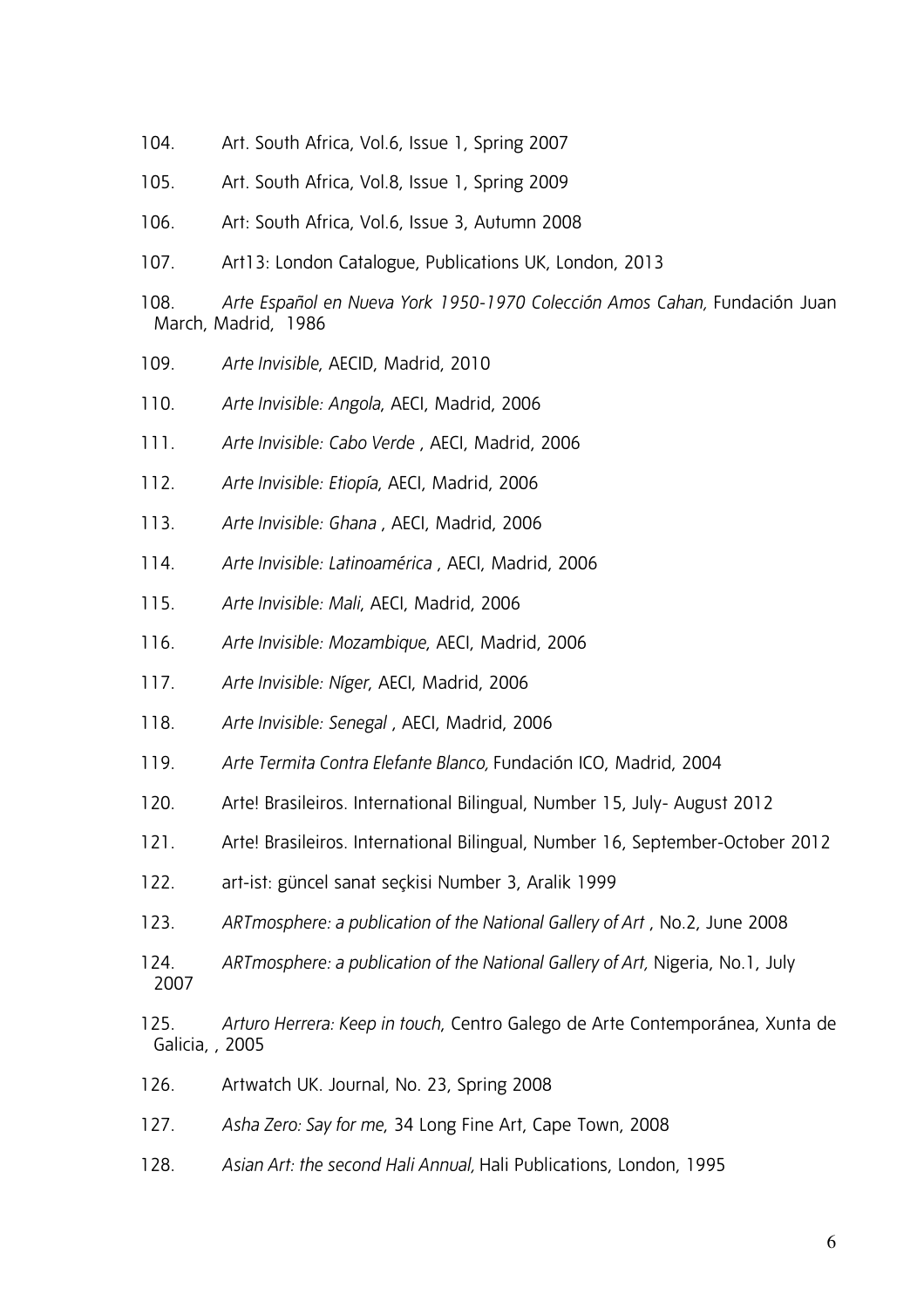129. *Asian Women Artists*, Dysart, Dinah and Hannah Fink (ed.), Craftsman House, NSW, Australia, 1996

130. *Aspects of Armenian Art: the Kalfayan Collection,* Chondrogiannis, Stamatios (ed.), Museum of Byzantine Culture, Thessaloniki, 2010

- 131. Atlántica Revista De Arte Y Pensamiento, No. 35, Verano 2003
- 132. Atlántica. Internacional Revista De Las Artes, No. 25, Invierno 2000
- 133. Atlántica. Revista De Arte Y Pensamiento, No. 29, Verano 2001
- 134. Atlántica. Revista De Arte Y Pensamiento, No. 30,Otoño 2001
- 135. Atlántica. Revista De Arte Y Pensamiento, No. 31, Invierno 2002
- 136. Atlántica. Revista De Arte Y Pensamiento, No. 32, Primavera 2002
- 137. Atlántica. Revista De Arte Y Pensamiento, No. 33, Otoño 2002
- 138. Atlántica. Revista De Arte Y Pensamiento, No. 36, Otoño 2003
- 139. Atlántica. Revista De Arte Y Pensamiento, No. 37, Invierno 2004
- 140. Atlántica. Revista De Arte Y Pensamiento, No. 40, Invierno 2005
- 141. Atlántica. Revista De Arte Y Pensamiento, No. 40, Invierno 2005
- 142. Atlántica. Revista De Arte Y Pensamiento, No. 43, Verano 2006
- 143. Atlántica. Revista De Arte Y Pensamiento, No. 44, 2007
- 144. Atlántica. Revista De Arte Y Pensamiento, No. 45, Primavera 2008
- 145. Atlántica. Revista De Arte Y Pensamiento, No. 46, Otoño 2005
- 146. Atlántica. Revista De Arte Y Pensamiento, No. 46, Otoño 2008
- 147. Atlántica. Revista De Arte Y Pensamiento, No. 47, Primavera 2009
- 148. Atlántica. Revista De Arte Y Pensamiento, No. 50, Primavera-Verano 2009
- 149. Atlántica. Revista De Arte Y Pensamiento, No. 51, 2011
- 150. Atlántica. Revista De Arte Y Pensamiento, No. 52 Primavera-Verano 2012
- 151. Atlántica. Revista De Arte Y Pensamiento, Numero Especial 41-42, n.d.

152. Atlántica. Revista De Arte Y Pensamiento, Numero Especial 48-49, Primavera-Verano 2009

153. *Atlántica: una decada,* Centro Atlántico de Arte Moderno, Cabildo de Gran Canaria, 2002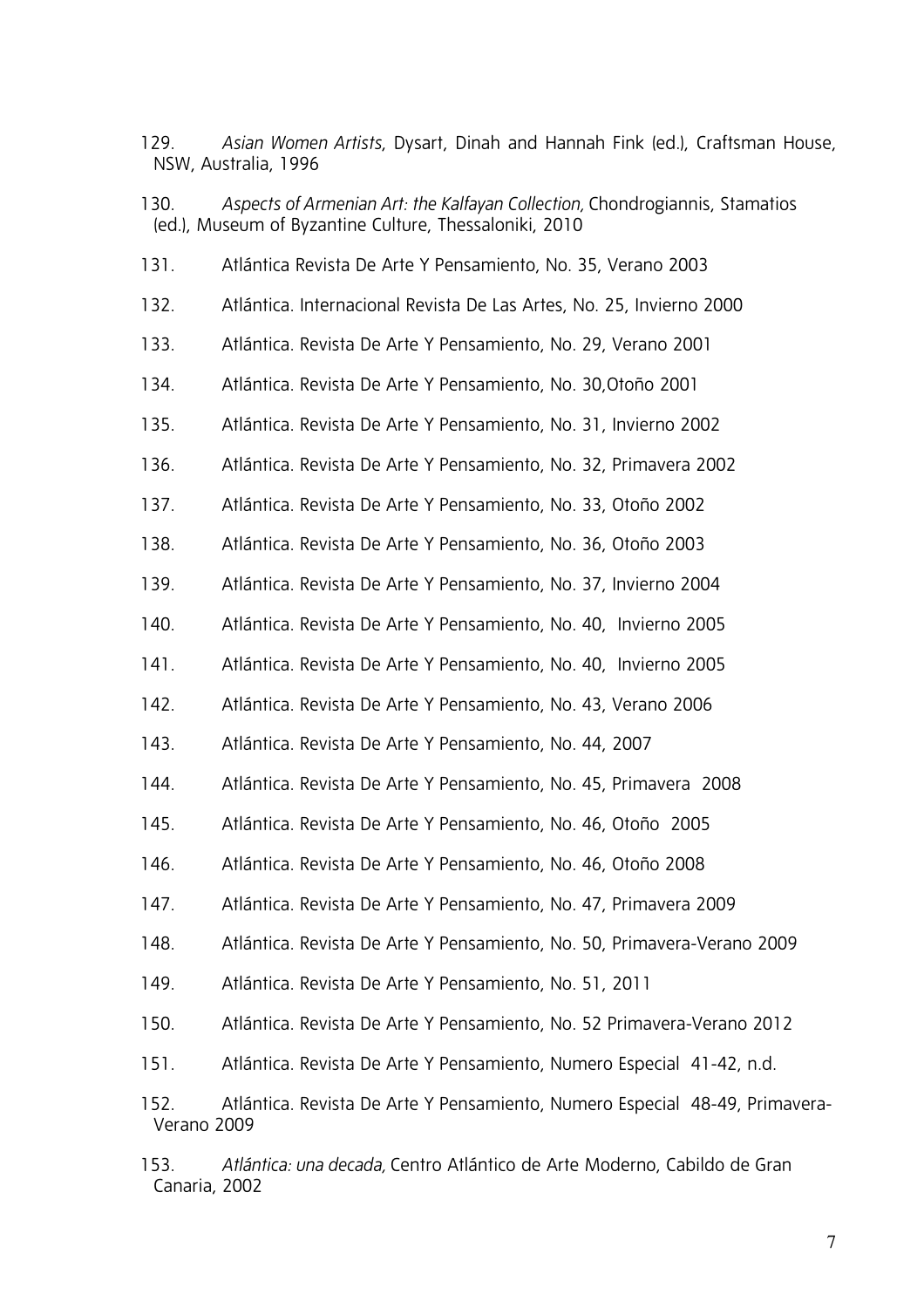154. *Avantguarda Russa 1900-1935,* Casal Solleric Ajuntament de Palma, Mallorca

- 155. Babbington, Jacklyn, *Roy Lichtenstein: Pop Remix*, National Gallery of Australia, Canberra, 2012
- 156. *Babylon:Don: Royal College of Art, London, Architecture Annual, 2006,* Coates, Nigel and Payam Sharifi (ed.), Royal College of Art, London, 2006
- 157. *Bacon: Caged-Uncaged,* Ramos, Maria (ed.), Fundação de Serralves, Porto, 2003
- 158. *Bacon-Freud: Expressions*, Fondation Maeght, Saint-Paul, 1995
- 159. Baddeley, Oriana and Valerie Fraser, *Drawing the Line: Art and Cultural Identity in Contemporary Latin America*, Verso, London and New York, 1989
- 160. *Ballerina in a Whirlpool*, Emslander, Fritz, Michaela Unterdörfer (ed.), Snoeck Verlagsgesellschaft mbH, Koln, 2006
- 161. *Baltazar Torres: La voluntad de deseo: Líneas de horizonte,* Casal Solleric, Palma de Mallorca, 2011
- 162. *Bamako 07 : VII Encuentro Africano de Fotografía en la Ciudad Y Más Allá,* Casa África, Las Palmas de Gran Canaria, 2009
- 163. Bann, Stephen, *Jannis Kounellis,* Reaktion Books, London, 2003

164. *Barbara Hepworth: Stone Sculpture,* 

PaceWildenstein, New York, 2001

- 165. *Barbara Hepworth: Unique Sculptures; Bridget Riley: Early Paintings: Art Basel 2011* Hazlitt Holland-Hibbert, London, 2011
- 166. *Barkley L. Hendricks: Birth of Cool,* Schoonmaker, Trevor (ed.), Nasher Museum of Art, Duke University, Durham NC, 2008
- 167. Barnes, Rob, *Art, Design and Topic Work 8-13*, Unwin Hyman, London, Winchester, Sydney, Wellington, 1989
- 168. *Barnett Newman*, Temkin, Ann (ed.), Philadelphia Museum of Art in association with Tate Publishing, London, 2002
- 169. Barringer, Tim, Jason Rosenfeld and Alison Smith, *Pre-Raphaelites: Victoria Avant- Garde,* Tate Publishing, London, 2012
- 170. *Barry Flanagan: Early Works 1965-1982*, Wallis, Clarrie and Andrew Wilson, Tate Publishing, London, 2011
- 171. *Barry Flanagan: Sculpture: 1965-2005,* Juncosa, Enrique (ed.), The Irish Museum of Modern Art, Dublin, 2006
- 172. *Bashir Makhoul: Hold,* Leeds Metropolitan University Gallery, Leeds, 1999
- 173. *Beck's Futures 2004*, ICA , London, 2004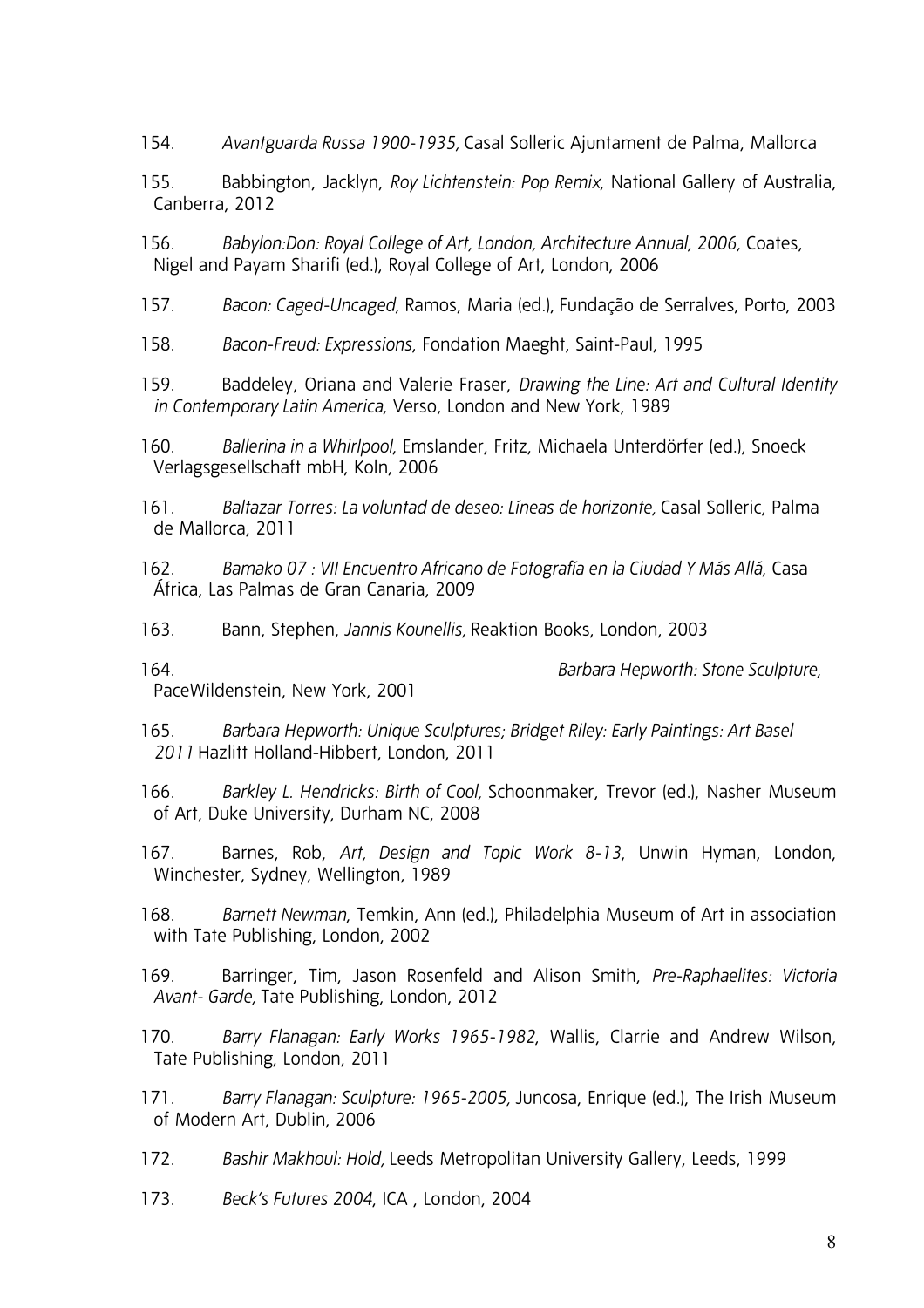- 174. Believer, Vol.4, No. 10, December 2006-January 2007
- 175. *Bent Aura,* Evans, Chris and Caroline Woodley (ed.), STOPSTOP, Glasgow, 1999
- 176. *Berlin Biennale for Contemporary Art*: *Catalogue Guide*, Rhomberg, Kathrin (ed.), KW Institute for Contemporary Art, DuMont Buchverlag, Cologne, 2010
- 177. *Berlinde De Bruyckere: One 2002-2004*, Braeckman, Inge (ed.), Gli Ori, Prato, Italy, 2005
- 178. *Berlinde de Bruyckere: Romeu my deer*, Unterdörfer, Michaela (ed.), Skira editore S.p.A., Milan, 2012
- 179. Bernardì Roig: Brasas bajo cenizas Ajuntament de Palma, Palma de Mallorca, 1998
- 180. *Berni Searle: Interlaced*, Museum voor Moderne Kunst Arnhem, 2011
- 181. *Berni Searle: Interlaced*, Museum voor Moderne Kunst Arnhem, Frac Lorraine, 2011
- 182. *Berni Searle: Recent Work 2007-2008,* Perryer, Sophie (ed.), Michael Stevenson, Cape Town, 2008
- 183. *Bernier-Eliades Gallery 1999-2009,* Agra Publications, Athens, 2010
- 184. *Bernini: sculpting in clay*, Grubb, Nancy (ed.), Metropolitan Museum of Art, New York, 2012
- 185. *Bethan Huws: Selected Textual Works 1991-2003,* Dieter Association, Paris, 2003
- 186. *Betye Saar and John Outterbridge: The Art of,* Lizzetta LeFalle-Collins, Sao Paulo, 1994
- *187. Beverly Pepper: Una Poètica de L'Espai,* Casal Solleric, Palma de Mallorca, 2004
- 188. *Bharti Kher*, Ardalan, Ziba (ed.), Parasol Unit, London
- 189. *Bigger Splash, Painting after Performance,* Wood, Catherine (ed.), Tate Modern, London, 2012
- 190. *Bill Viola: Night Journey,* Guirado, Aníbal and Ramón Giner (ed.), Ajuntament de Pollença, Mallorca, 1995
- 191. *Bill Woodrow: Oscillator, New Sculpture and Painting*, Waddington Galleries, London, 2008
- 192. Blackson, Robert, *If there ever was: a book of extinct and impossible smells,* Art Editions North School of Arts, Design, Media and Culture, University of Sunderland, 2008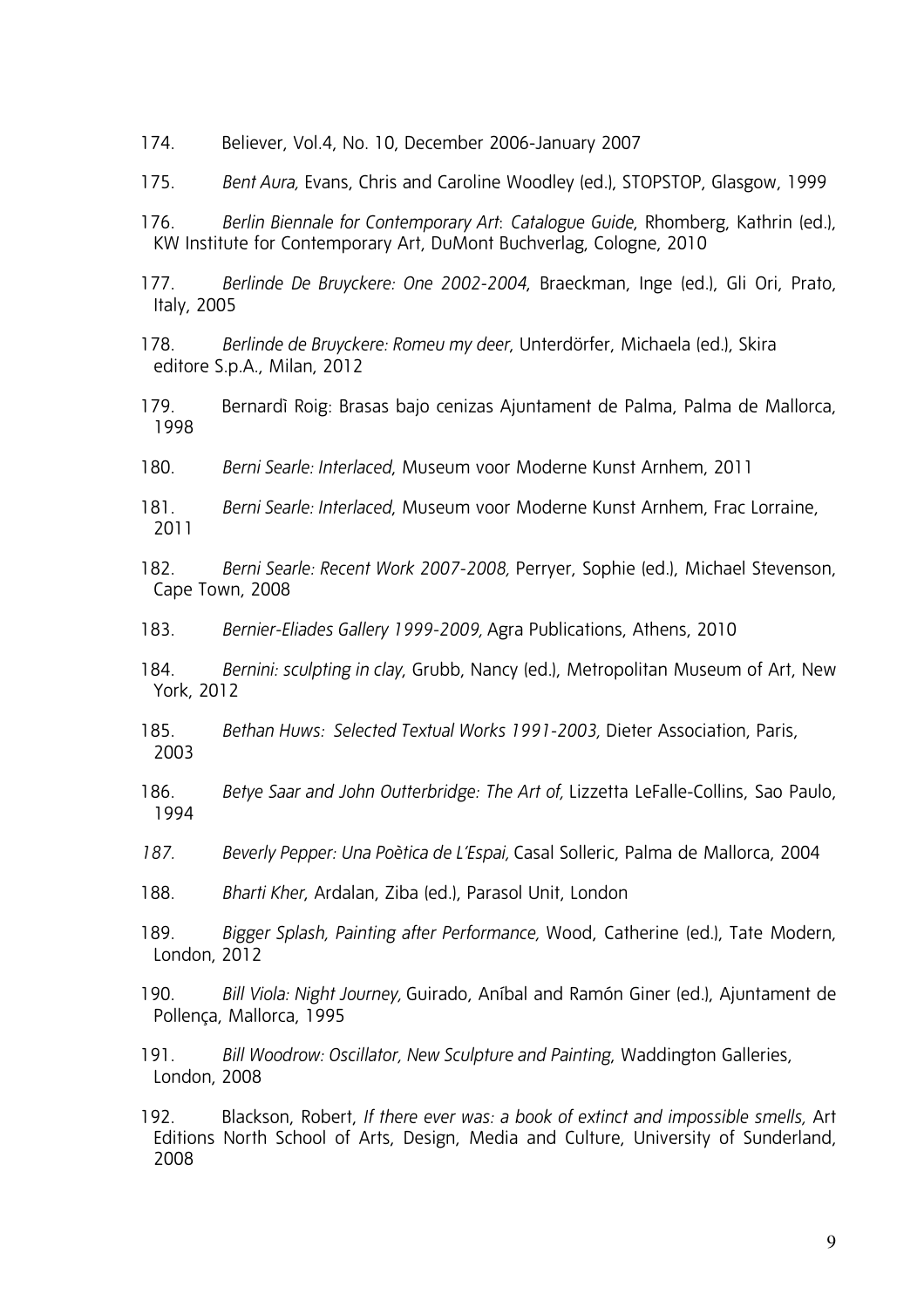- 193. *Bloomberg New Contemporaries 2000,* New Contemporaries (1988) Ltd, London, 2000
- 194. Bollettino. di storia dell arte, No. 3-4, May-December 1974
- 195. Bollettino. di storia dell arte, No.2, January April 1974
- 196. *Bonevardi*, Center for Inter-American Relations, New York, 1980
- 197. Bonnin, Xisco*, Art Show: Translúcids,* Consell de Mallorca, Palma de Mallorca, 2010
- *198. Bordes, Félix J: AEA tubab: l'Africa es asé, m'zungu?,* Casa África, Las Palmas de Gran Canaria, 2008
- 199. *Botero: una mirada diferente,* CAM, Caja Mediterráneo, Obras Sociales, 2006
- 200. Boulevard Magenta. Irish Museum of Modern Art, Issue 7, 2011
- 201. Boulevard Magenta. Irish Museum of Modern Art, Issue 1, Summer 2009
- 202. Boulevard Magenta. Irish Museum of Modern Art, Issue 6, 2011
- 203. Bracewell, Michael, *Richard Forster*, Ingleby Gallery, Edinburgh, 2008
- 204. *Brancusi: The Photographs,* Bruce Silverstein Gallery, New York, 2012
- 205. *Brazilian Artists in the 20th International Sao Paulo Biennial*, Mesquita, Ivo (ed.), Editora Marca d'Água, Sao Paulo, 1989
- 206. *Brendan Neiland: Recent Paintings and a Selection of Prints 19 September to 19 October 2006,* The Redfern Gallery, London, 2006
- 207. *Bridget Riley: Works 1960-1966*, Ridinghouse, London, 2012
- 208. British Art Journal, Volume II No. 1, Autumn, 2000
- 209. British Art Journal, Volume II No.3, Spring-Summer 2001
- 210. British Art Journal, Volume III No.2, Spring 2002
- 211. British Art Journal, Volume IV No. 3, Autumn 2003
- 212. *British Murals and Decorative Painting 1910-1970*, The Fine Art Society, London
- 213. Browne, Philippa-Alys, *African Animals ABC,* Barefoot Books Ltd, Bristol, 1995
- 214. *Bruno Gironcoli: 11 Skulpturen*, Gerhard-Marcks-Stiftung, Bremen, 2007
- 215. Bryant, Jan and Leonhard Emmerling, *Thoughts on Painting*, Porter, Gwynneth (ed.), St Paul Street Gallery, AUT University Auckland, N.Z., 2011
- 216. Buck, Louisa, *Moving Targets 2: a user's guide to British Art now*, Tate Publishing, London, 2000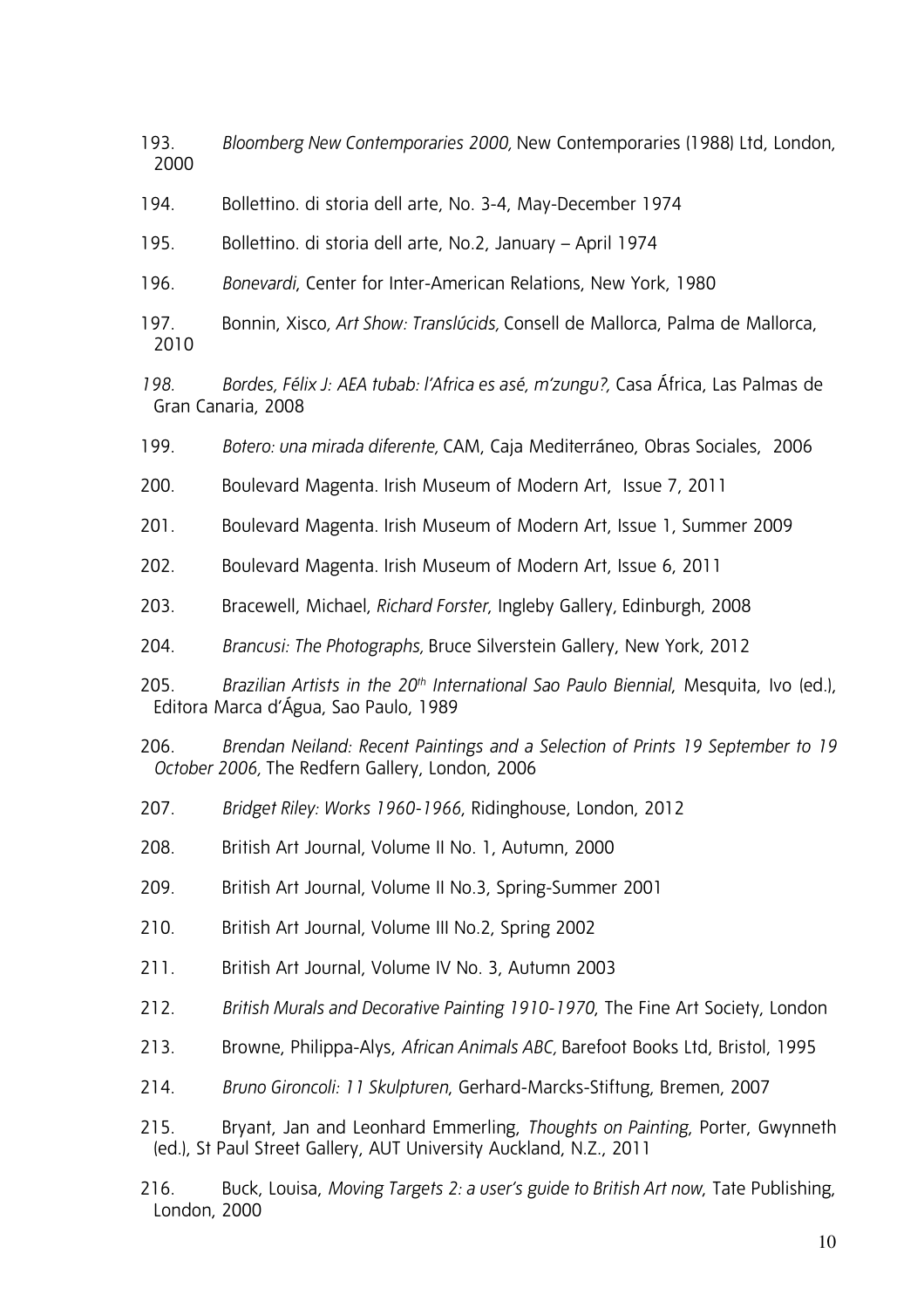- 217. Bulletin Du Musee National de Varsovie, XXXVII, no 3 and 4, 1996
- 218. *Burhan Do ança: Fifty Years of Urban Walls*, Do ançay, Angela and Birnur Temel (ed.), Istanbul Museum of Modern Art in association with Prestel Verlag, Munich, 2012
- 219. Burton, Jane, *Tate Modern Guide*, Tate Publishing, London, 2006
- 220. *C International Photo Magazine Number four,* Ivory Press, London, 2007
- 221. Cabanne, Pierre*, Conversando con Marcel Duchamp*, Alias, Mexico, 2006
- *222. Cairo Modern Art in Holland,* Lommerde, Walter (ed.), Fortis Circustheater Scheveningen, Amsterdam 2001
- 223. *Calder, Miró*, Hutton, Elizabeth, Oliver Wick (ed.), Philip Wilson Publishers, London in collaboration with the Phillips Collection, Washington and Fondation Beyeler, Berlin, London, 2004
- 224. Camps, Catalina Cantarellas, *Miquel Barceló: L'univers artístic de*, Universitat de les Illes Balears, 2003
- 225. *Camuflajes*, La Casa Encendida, Madrid, 2009
- 226. *Canaletto Guardi : Les deux maîtres de Venise à l'occasion de l'exposition au Musée Jacquemart-André du 14 Septembre 2012 au 14 janvier 2013,* Germeau, Laurent (ed.), Fonds Mercator, Brussels, 2012
- 227. Candela, Iria, *Joan Miró*. Tate Publishing, London, 2011
- *228. Candice Breitz: Multiple Exposure,* Zaya, Octavio (ed.), Museo de Arte Contemporáneo de Castilla y León, León, 2007
- 229. Cannon, Calvin, *Serrano in the Sixties*, Galería Juana Mordo, Madrid, 1969
- 230. *Cao Fei: Map Office No Lab On Tour,* SCAD: The University for Creative Careers, Savannah, 2011
- 231. Carbonell, Jordi Á., Francese M. Quilez and Josep Sanchez, *La Batalla de Tetuán de Fortuny: Context 1,* Museu Nacional D'Art de Catalunya, Barcelona, 2013
- 232. *Carl Andre: Sculptures en Bois,* Musée d'Art moderne de la Ville de Paris, Paris, 1979
- 233. *Carlo Severa: Cent'Anni, Un'Avventura Creativa,* Angleo Pontecorboli Editore, Florence, 2012
- 234. *Carlos Amorales: Dark Mirror*, Daros-Latinamerica AG, Zürich in association with Hans-Michael Herzog, Katrin Steffen (ed.), Daros-Latinamerica , Zürich, 2007
- 235. *Carlos de Haes : dibuixos i gravats : col·lecció Museu de Belles Arts de Bilbao,*  Museu de Belles Arts de Bilbao, Bilbao, 2007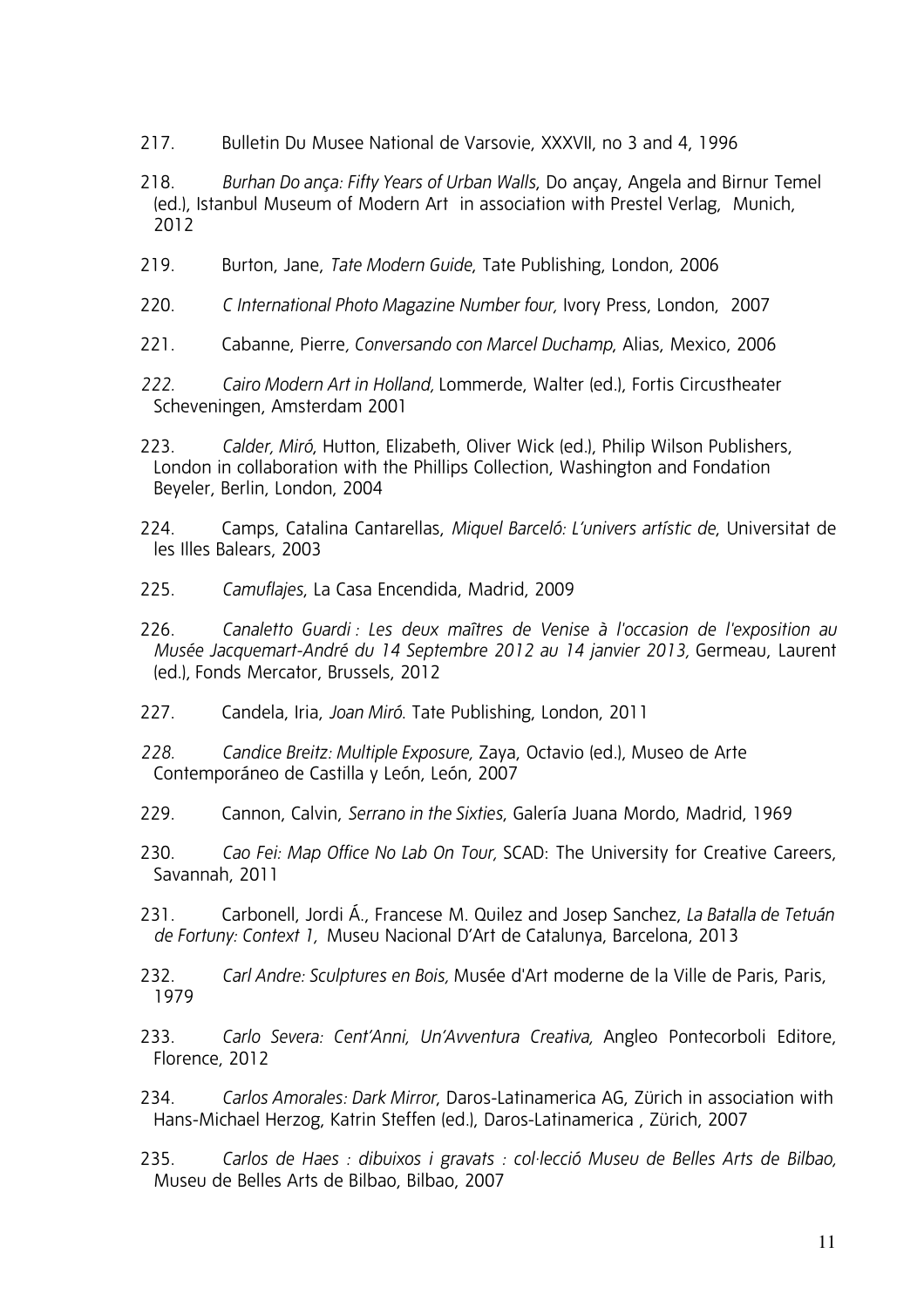- *236. Carlos Trilnick,* La Ferla, Jorge (ed.), *Colección Nuevos Territorios.* Pontificia Universidad Javeriana de Bogotá, Bogotá 2007
- 237. *Carmen Laffón : bodegones, figuras y paisajes : 13 de mayo-13 de julio 1992*, Museo Nacional Reina Sofía, Madrid, 1992
- 238. Carr, Carolyn Kinder and Ellen G. Miles, *Americans: Paintings from the National Portrait Gallery Washington D.C.,* Watson-Guptill Publications, New York, 2003
- 239. *Cars You Drive Me Art*, Verlag Bibliothek der Provinz, Weitra, 2012
- 240. *Carsten Höller: Logic*, Francis, Mark (ed.), Gagosian Gallery, London, 2005
- 241. *Carving in Britain from 1910 to Now*, the Fine Art Society, London, 2012
- 242. *Castaldo de la pintura a la cerámica*, Museo Nacional de Cerámica y Artes Suntuarias González Martí, Valencia, 2009
- 243. *Catherine Goodman: Worlds within,* Marlborough Fine Art, London, 2012
- 244. *Celebration of Art: a half century of the Fundación Juan March,* Fundación Juan March, Madrid, 2005
- 245. *Cezary Bodzianowski,* Mytkowska, Joanna (ed.), Fundacja Galerii Foksal and Revolver*,* Warszawa, 2003
- *246.* Chadwick, Whitney, *Women, Art, and Society,* Thames and Hudson, London, 1990
- 247. *Chang Yung Ho, Wang Jian Wei, Yang Fudong: Camera*, Méséguer, Stéphanie (ed.), Éditions des musées de la Ville de Paris, Paris, 2003
- 248. *Chantal Miche: Rosen und Vergissmeinnicht, Galerie Im Park,* Spieler, Reinhard (ed.), Atelier Verlag, Bern, 2002
- 249. Charman, Helen, Katherine Rose and Gilian Wilson (ed.), *Art Gallery Handbook: A Resource for Teachers,* Tate Publishing, London, 2006
- 250. *Chen Zhen*, Van den Esch, Sylvaine, (ed.), Centre National d'Art Contemporain de Grenoble, Grenoble, 1993
- 251. Chesi, Gert, *Voodoo. African's Secret Power*, Perlinger Verlag, Wörgl, 1980
- 252. *Children In Conflict: in association with Christian Aid*, Pryor, Kate (ed.), Wolverhampton Arts and Museums, Wolverhampton, 2007
- 253. *Chin art,* Smerling, Walter (ed.), Stiftung für Kunst und Kultur e.V, Bonn, 2002
- 254. *China International Exhibition Agency 1950-2000,* Yu, Zhang (ed.), Ministry of Culture of the People's Republic of China, Beijing, 2000
- 255. *China's New Art, Post-1989*, Hanart TZ Gallery, Hong Kong, 1993
- 256. Chinati Foundation newsletter vol 8, October 2003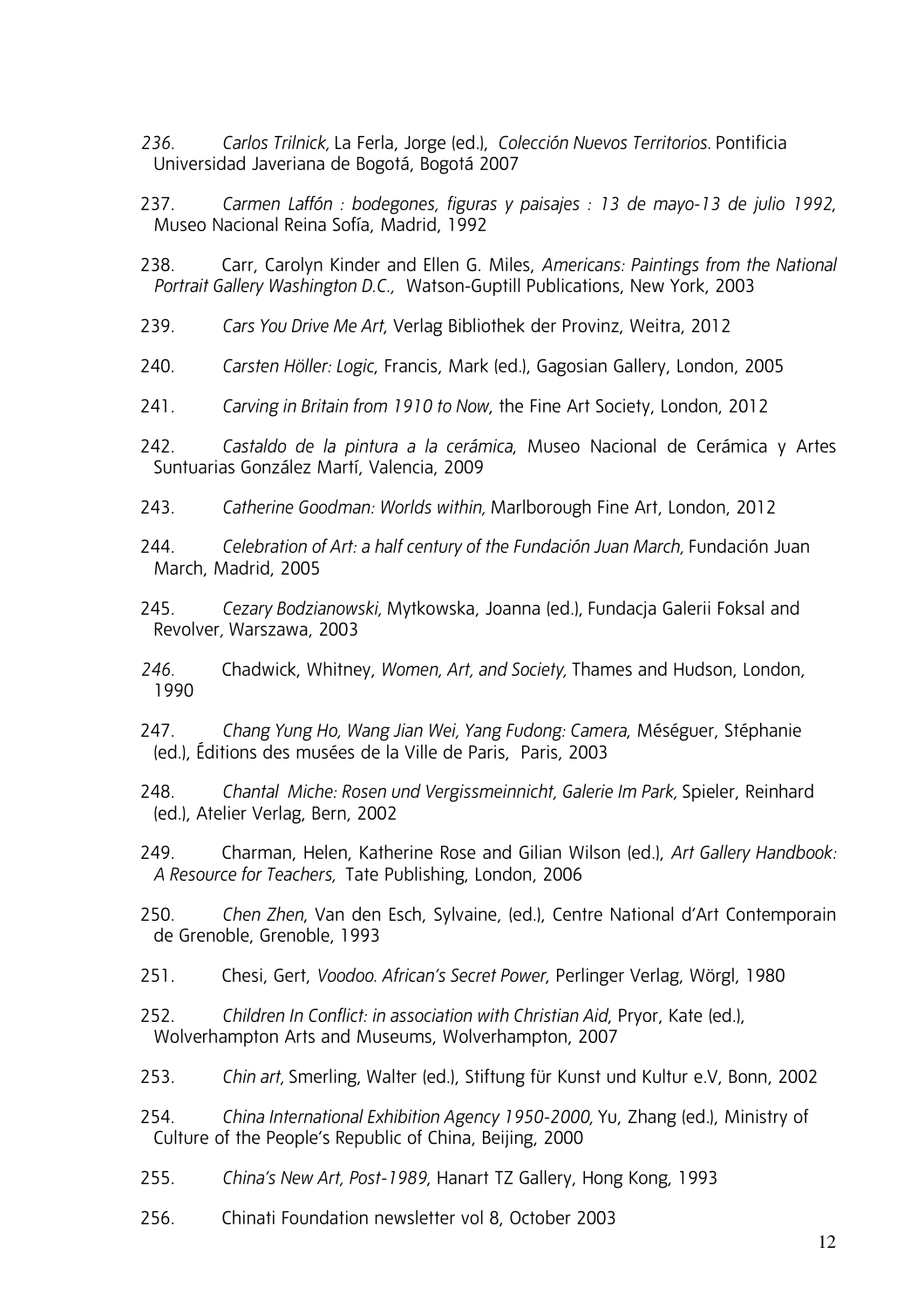257. *Chinese Contemporary Art: Out of the Centre*, Porin Taidemuseo, Pori, Finland, 1994

258. *Chris Ofili*, Nesbitt, Judith (ed.), Tate Publishing, London, 2010

259. *Christo and Jeanne-Claude: Over the River, A Work in Progress*, Annely Juda Fine Art, London, 2005

- 260. *Christopher Bucklow: If This Be Not I*, Philips, Adam (ed.), British Museum, London, 2004
- 261. Chronic Books. Chimurenga Chronicle Review of Books, 18-24 May 2008
- 262. *Cinematografia: África, Tapsoba, Clément (ed.), ,* La Casa Encendida, Madrid, 2006
- 263. *Claire Breukel: Coca-colonized*, Galerie Ernst Hilger (ed.), Österreichisches Institut für Photographie und Medienkunst, Vienna, 2010
- 264. *Claire Hooper: Victim,* Zazie Press, UK, 2005
- 265. *Clement Cooper: Primary 1997-1999 England*, Autograph ABP, London, 2000
- 266. *Clive Head: From Victoria to Arcadia,* Marlborough Fine Art, London*,* 2012
- 267. *Cocoon: Living with Andis*, Kil, Chosil (ed.), CornerHouse, Manchester, 2008
- 268. *Coil Number nine/ten,* Lane, Giles (ed.), Proboscis, London, 2000
- 269. *Collagen*: *Alberto Magnelli,* Cousseau, Henry-Claude, Anne Maisonnier-Lochard and Ursula Perucchi-Petri (ed.), Atelier Diethelm ASG, Zurich, 1977
- 270. *Com es fan les imatges : El taller de Mallorca,* Govern de les Illes Balears, Palma de Mallorca, 2004
- *271.* Connor, Alexandra*, The Wrong Side of the Canvas: a private view into the secret lives of the world's great artists,* Robson Books, London, 1989

272. *Conrad Botes: Cain and Abel, Perryer*, Sophie (ed.), Michael Stevenson, Cape Town, 2009

- 273. *Conrad Botes: the temptation to exist,* Perryer, Sophie (ed.), Stevenson, Cape Town and Johannesburg, 2011
- 274. *Constantin Brancusi: The Essence of Things,* Giménez, Carmen and Matthew Gale (ed.), Tate Publishing, London, 2004
- 275. *Contemporanea,* Fundación Juan March and Kunstmuseum Wolfsburg, 2005
- 276. *Contemporary African Photography from The Walther Collection: Appropriated Landscapes,* Diserens, Corinne (ed.), Steidl Publishers, Göttingen, 2011
- *277. Contemporary African Photography from The Walther Collection: Events of the Self Portraiture and Social Identity,* Enwezor, Okwui (ed.),Steidl Publishers, Göttingen, 2010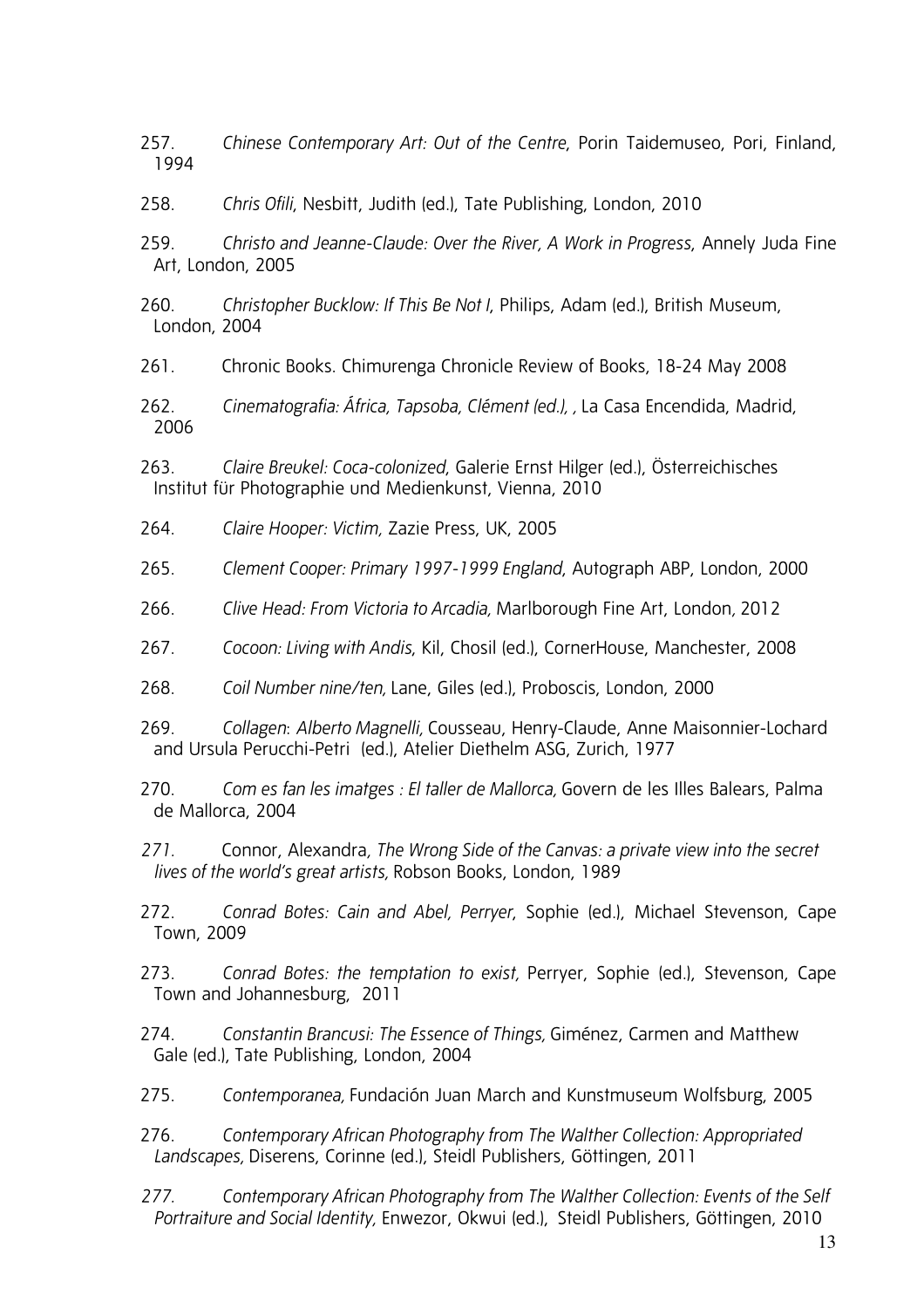278. *Contemporary Artists: Fourth Edition,* Cerrito, Joann (ed.), St. James Press, Detroit, 1996

279. Cooper, Ray and Ronald Cooper, *Eliminating Shadow: A Manual On Photography and Disability*, London Print Workshop, London, 1990

280. *Corazón Despierto*: *iila – Instituto Italo-latino Americano*, Severino, Fabio (ed.), L'Arancio, Roma, 2009

281. Cortés, Carles, *Mirades creuades: Miquel Martí i Pol i Antoni Miró*, Institut d'Estudis Catalans, Barcelona, 2009

282. *Craig Atkinson: America 29.01.13*, Café Royal Books, Southport, 2013

283. *Craig Atkinson: China Slides*, Café Royal Books, Southport, 2012

284. *Craig Atkinson: Someone else's Friends and Family*, Café Royal Books, Southport, 2013

285. *Creus Rabinovich Sutil: Beyond the Surface,* Americas Society, New York, 1990

286. *Cristina García Rodero: España Oculta,* Carlos Luna, Juan, Andrés Gamboa and Santiago Carregal (ed.), Lunwerg Editores, S.A., Barcelona and Madrid, 1989

287. Cruz, Amanda, Midori Matsui and Dana Friis-Hansen, *Takashi Murakami: The meaning of the nonsense of the meaning,* Harry N. Abrams, Inc., Publishers, New York, 1999

288. *Cruz-Diez: Reflexión sobre el color,* Fundación Juan March, Madrid, 2009

289. *Cuba-USA: The First Generation*, Fondo del Sol Visual Arts and Media Center, Washington, D.C., 1991

290. Cullerne Bown, Matthew, *Art Ander Stalin*, Phaidon, Oxford, 1991

291. *Curating Contemporary Art Work Based MA (Inspire): The Right Dissonance*, Hammonds, Kit (ed.), Royal College of Art, London, 2011

292. *Curating Contemporary Art Work Based MA (Inspire): Workers,* Hammonds, Kit (ed.), Royal College of Art, London, n.d.

293. Cutts, Simon, *Beyond Reading*, Little Critic Pamphlet 10, July 1993

294. Dalí, Salvador, *50 Secrets of Magic Craftsmanship*, Dover Publications, New York, 1992

295. Dalí, Salvador, *Dalí on Modern Art: the Cuckolds of Antiquated Modern Art*, Dover Publications, New York, 1996

296. *Damian Hirst: Beyond Belief*, Other Criteria and White Cube, London, 2008

297. *Damien Hirst: the Complete Spot Paintings, 1986-2011,* Gagosian Gallery, New York, 2011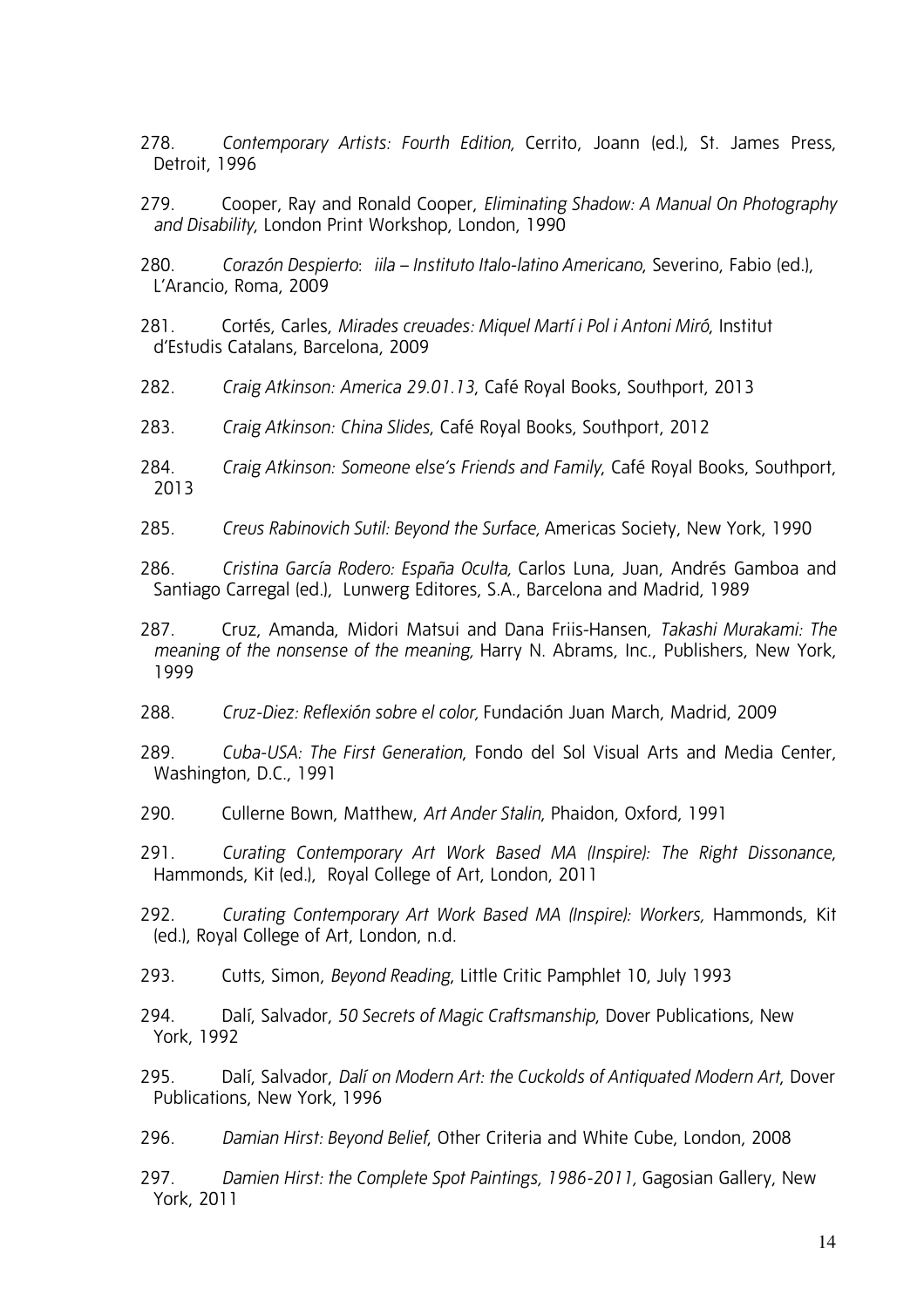298. *Dan Graham: Models to Projects 1978 to 1995*, Marian Goodman Gallery, New York, 1996

299. *Dani Karavan: retrospektive,* Ernst Wasmuth Verlag Tübingen, Berlin, 2008

300. *Daniel Naudé: Animal Farm*, Prestel Publishing Ltd., Munich, London and New York, 2012

301. *Daniel Quintero*, Junta de Andalucía, Consejería de Cultura, 2008

302. *Daniel Vázquez Díaz: Mis Contemporáneos*, Pérez de Ayala, Juan (ed.), Fundación Cultural Mapfre, Madrid, 2000

303. *Daphne Wright: Where do broken hearts*, Douglas Hyde Gallery, Dublin, 2000

304. *Dave Muller: I Like Your Music I Love Your Music,* Rubio, Agustin Pérez (ed.), MUSAC, León, Spain, 2009

305. *David Hockney: Faces 1966-1984*, Loyola Marymount University, Los Angeles in cooperation with Thames and Hudson, New York and London, 1987

306. *David Hockney: painting on paper,* Annely Juda Fine Art, London, 2002

307. *David Levenson: The Burry Man*, Café Royal Books, Southport, 2013

308. *David Nash: Pyramids rise, Spheres turn and Cubes stand still*, Annely Juda Fine Art, London, 2005

309. *David Rodríguez Caballero: Conversaciones con Artistas Navarros,* Gobierno de Navarra, Pamplona, 2006

*310. David Smith*, Edde, Caroline (ed.), Editions du Centre Pompidou, Paris, 2006

311. *David Smith: Personage*, Wingate, Ealan (ed.), Gagosian Gallery, New York and London, 2006

312. Day, Linda, Reinhold Misselbach, Christopher Phillips, Lew Thomas and John Welchman, *America History Reinvented,* Aperture Foundation Inc., New York, 1998

313. *de Caspar David Friedrich a Picasso: Obras maestras sobre papel del Museo Von der Heydt de Wuppertal*, Fundación Juan March, Madrid, 2001

314. De Rábago, J. Ignacio Díaz, Habitación Numberada II, Museo Barjola de Gijón, Gijón, 2009

315. De Salvo, Donna and Matthew Gale, *Giorgio Morandi,* Tate Publishing, London, 2001

316. *Deborah Bell: A Far Country- Sculpture and Painting 2008-12*, Beynon, Richard (ed.), John Martin Gallery, London, 2012

317. *Deborah Brown,* Publisher: Deborah Brown, 2013

318. *Deborah Poynton: Arcadia*, Perryer, Sophie (ed.), Stevenson, Cape Town, 2011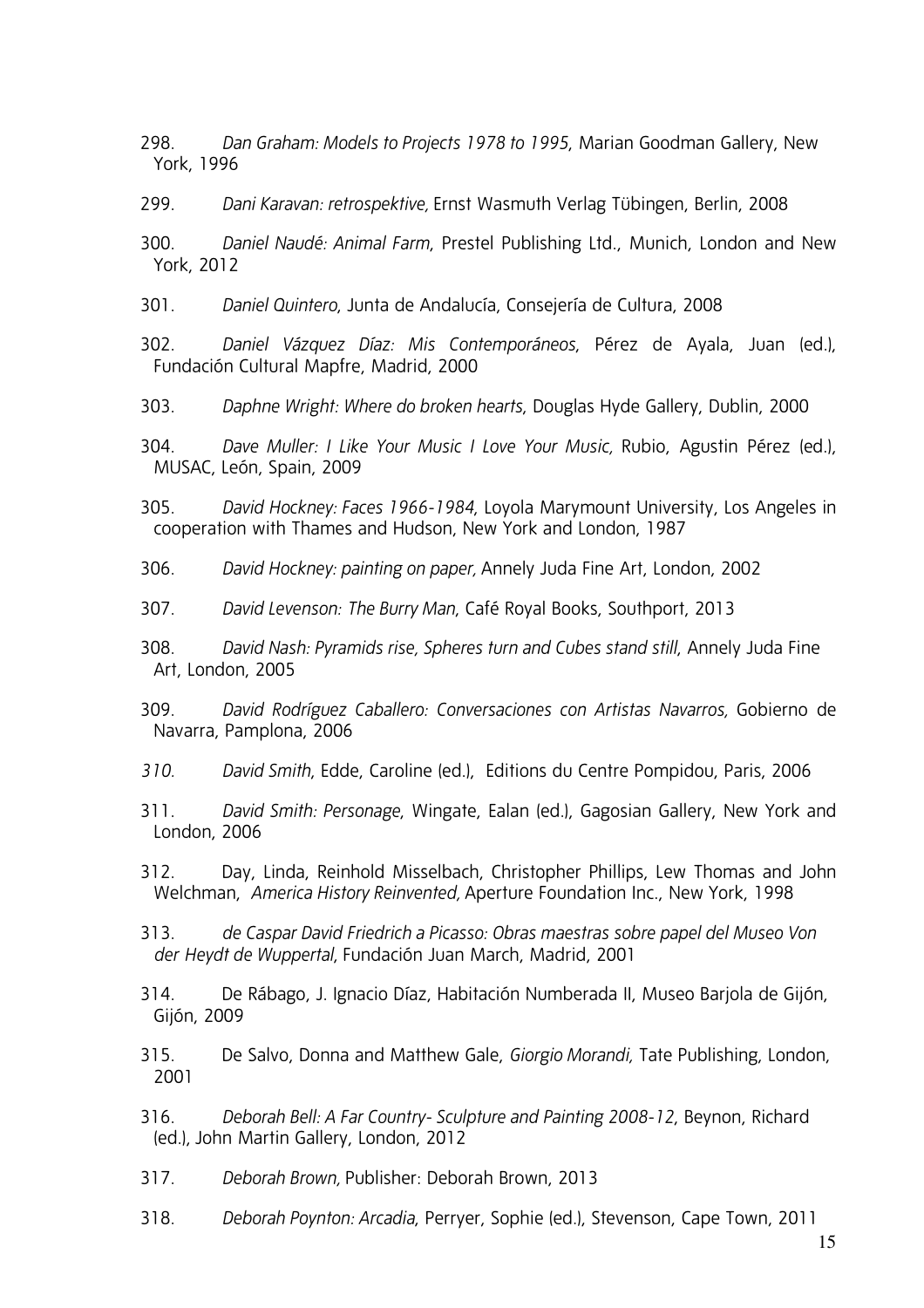- 319. *Deborah Poynton: Everything Matters,* SCAD: Savannah College of Art and Design, Savannah, 2009
- 320. Delvoye, Wim, *Cloaca,* Ludion, Ghent-Amsterdam, 2000
- 321. *Denis Mitchell: Ascending Forms*, Daniel-McElry, Susan, Kerry Rice, Alex Lambley and Arwen Fitch (ed.), Tate Publishing, London, 2005
- 322. *Denys Blacker: Escultures de Cor/Ment Heart/Mind Sculptures*, La Galeria Palafrugell, Catalonia, 2007
- 323. *Derek Jarman: Brutal Beauty*, Larner, Melissa (ed.), Koening Books, London, 2008
- 324. *Dessins et Tableaux 1500-1900*, Galerie De La Scala, Paris, 2001
- 325. *Deutschland sucht*, Ritter, Marion (ed.), Revolver, Frankfurt am Main, 2005
- 326. *Dexter Dalwood: Recent History*, Freedberg, Hannah (ed.), Gagosian Gallery, London, 2006
- 327. *Diana Thater: transcendence is expansion and contraction at the same time,*  Schneider, Christiane (ed.), Haunch of Venison, London, 2003
- 328. *Diane Arbus: Revelations*, Jonathan Cape, London, 2003
- 329. Diawara, Manthia, *African Film: new forms of aesthetics and politics*, Prestel Publishing Ltd., Munich, London and New York, 2010
- 330. *Did you know that Hong Kong was still last night?*, Leung Po-shan, Anthony (ed.), Para/Site Art Space Ltd., Sheung Wan, Hong Kong,
- *331. Dieter Roth Bjorn Roth, 511 W18, 2013,* Hauser & Wirth, 2013
- 332. *Dieter Roth, Reykjavík Slides (31,035), Every view of a city,* Hauser & Wirth, 2011
- 333. *Dineo Seshee Bopape: The Eclipse Will Not be Visible to the Naked Eye,* Perryer, Sophie (ed.), Michael Stevenson, Cape Town, 2010
- 334. *Diohandi: Beyond Reform 54th International Art Exhibition Greek Participation,*  Saroglou, Eleni (ed.), Cube Art Editions, 2011
- 335. *Dionisio González: Del espacio amurado a la transparencia,* Casal Solleric, Palma de Mallorca, 2005
- 336. *DisORIENTation: Contemporary Arab Artists from the Middle East,* Bhagwati, Annette, Chaza Charafeddine, Sven Arnold, Harald Olkus and Aimée Torre Brons (ed.), Haus Der Kulteren Der Welt, Berlin, 2003
- 337. *Displaced: Contemporary Art from Colombia*, Universidad de los Andes, Facultad de Artes y Humanidades, Departmento de Arte : Ediciones Uniandes, Bogotá D.C., Colombia, 2007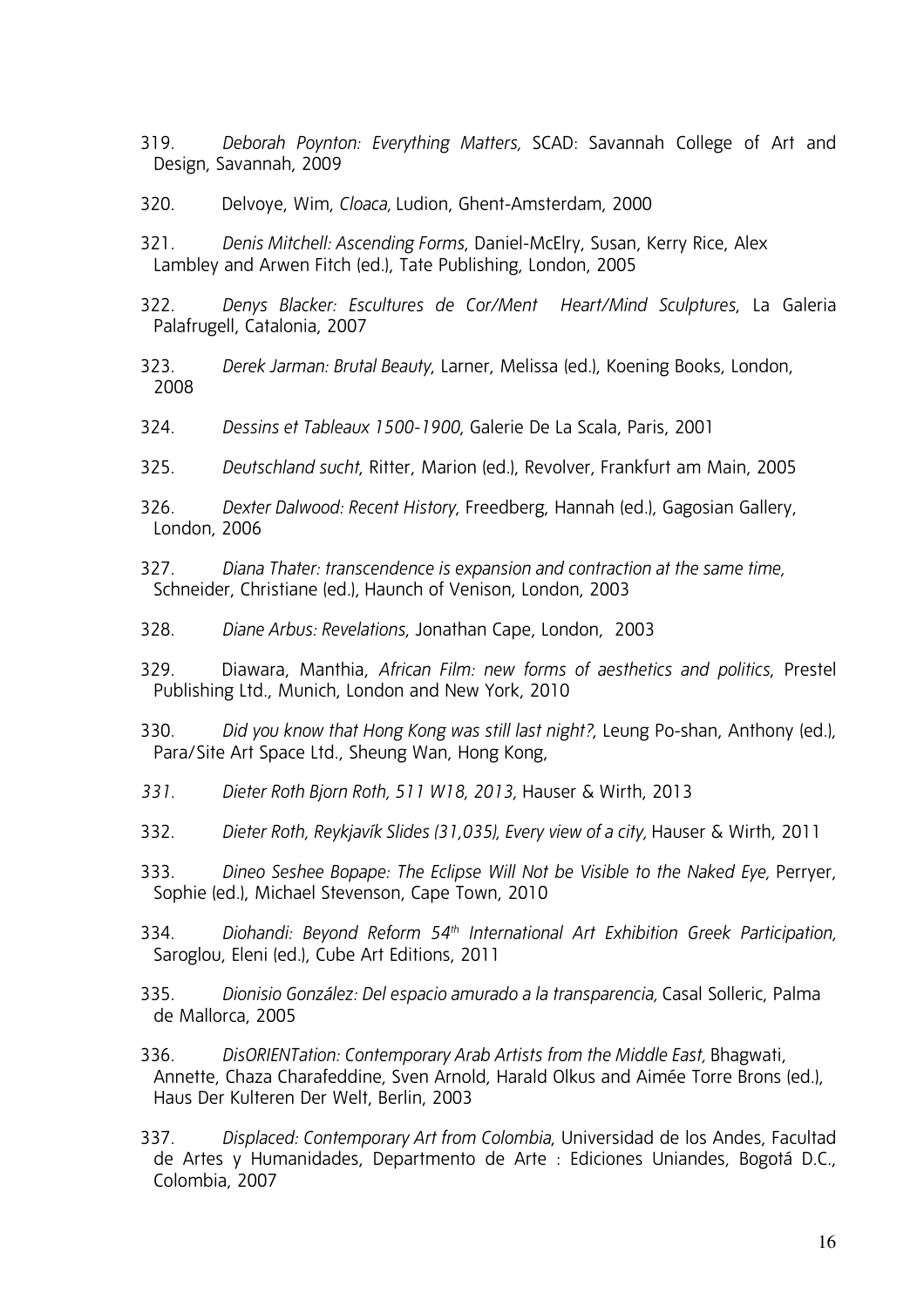- 338. *Distant Relatives /Relative Distance*, Perryer, Sophie (ed.), Michael Stevenson, Cape Town, 2006
- 339. *Distorsiones, documento, naderías y relatos: 7.1: 8.1,* PROCOGRAF (ed.), Centro Atlántico de Arte Moderno, Las Palmas de Gran Canaria, 2009
- 340. *Do Not Refreeze: Photography behind the Berlin Wall*, Freeman, Nicola and Matthew Shaul (ed.), Cornerhouse Publications, London, 2007
- 341. *Doméstico'04: cuatro ediciones en un libro*, Alcobendas, Madrid, 2005
- 342. *Drawing from the Modern 1975-2005,* Hruska, Libby (ed.), The Museum of Modern Art, New York, 2005
- 343. *Dream 02. Contemporary Chinese Art Exhibition*, Kwok, Nicolette and Deborah Coates (ed.), Red Mansion Ltd, London, 2002
- 344. *Dream 2001. Contemporary Chinese Art Exhibition*, Kwok, Nicolette and Deborah Coates (ed.), Red Mansion, London, 2001
- 345. *Dreaming of the Dragon's Nation. Contemporary Art Exhibition from China,* Xiangyang, Li (ed.), Shanghai Art Museum and Irish Museum of Modern Art, Shanghai, 2005
- 346. *Dudziro: Interrogating the Visions of Religious Beliefs*, Mabasa, Ignatus (ed.), Edizioni Charta, Milan, 2013
- 347. Dukes, Órla and Catherine Marshall, *Irish Museum of Modern Art: celebrating a decade,* Irish Museum of Modern Art, 2001
- *348.* Durham, Jimmie, *The Second Particle Wave Theory,* Walter Phillips Gallery Editions, Banff Centre and Art Editions North, Banff, 2005
- 349. *Eberhard Havekost: Background,* Jay Jopling, White Cube, London, 2007
- 350. *Eclectic Eye: selections from the Frederick R. Weisman Art Foundation,* Frederick R. Weisman Philanthropic Foundation, Los Angeles, 2004
- 351. *Eduardo Arroyo: Retratos y Retratos,* Fundación Juan March, Madrid, 2013
- 352. *Eduardo Urculo,* Ministerio de Asuntos Exteriores (ed.), Casal Solleric, Palma de Mallorca, 2003
- 353. *Edvard Munch in the National Museum,* Marianne, Yvennes and Ellen Lerberg, (ed.), The National Museum of Art, Architecture and Design, Oslo, 2008
- 354. *Eija-Liisa Ahtila: Fantasized Persons and Taped Conversations*, Hirvi, Maria (ed.), Crystal Eye – Kristallisilma Oy, Helsinki, 2002
- 355. *Eisenstein at Ninety*, Christie, Ian and David Elliot (ed.), Museum of Modern Art ,Oxford, 1988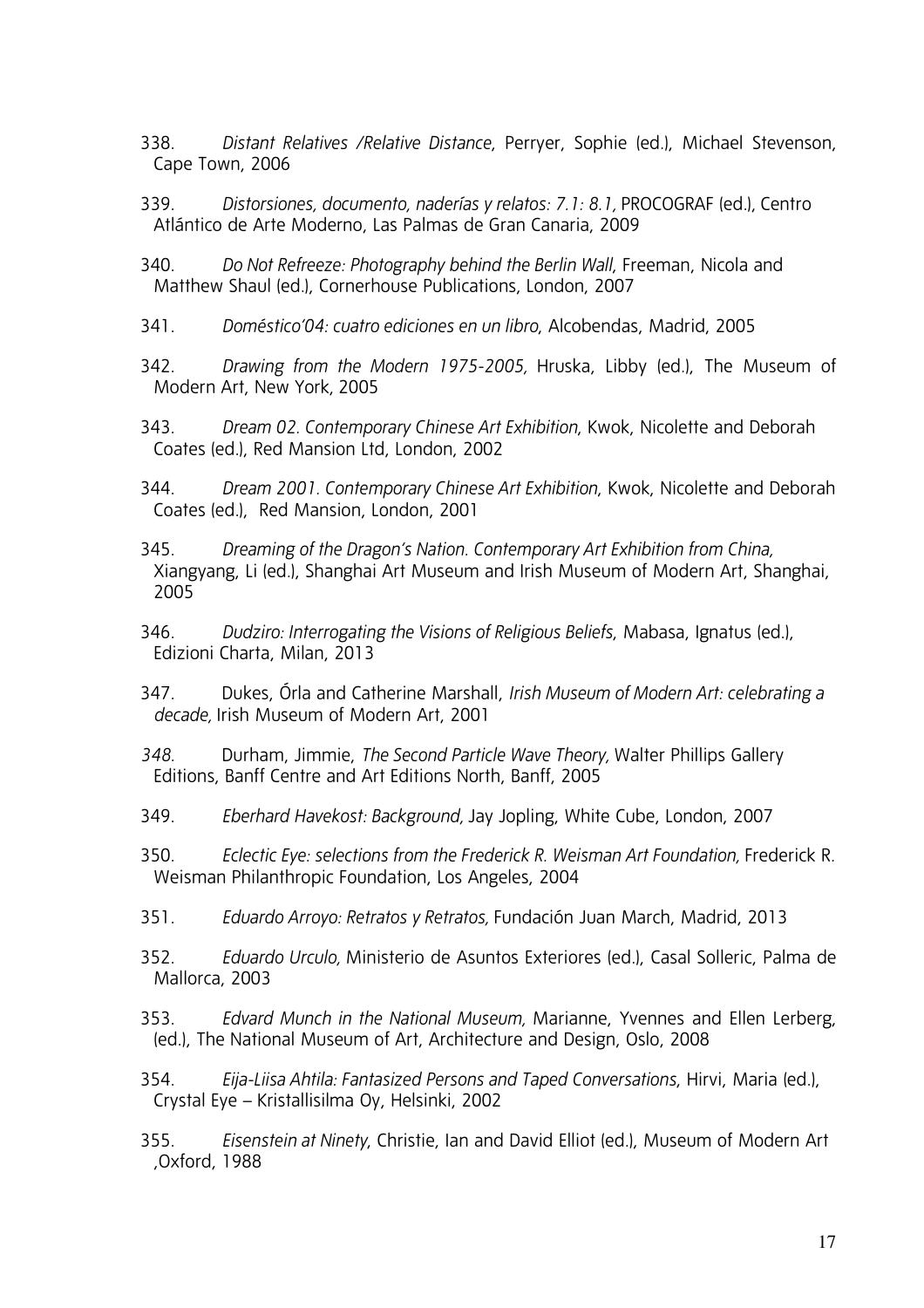356. *El Anatsui: When I Last Wrote to You about Africa*, Binder, Lisa M. (ed.), Museum for African Art, New York, 2010

357. *El Cos i El Cosmos: Art escultòric del Mèxic precolombí,* FundacióCaixa Catalunya in association with Lunwerg Editores, Barcelona, 2004

358. *Electric Eye: selections from the Frederick R. Weisman Art Foundation*, Frederick R. Weisman Philanthropic Foundation, Los Angeles, 2004

359. *Elizabeth Giesler, 1896-1992,* Artigues, Antònia M. and Maria Jaume (ed.), Ses Voltes, 2009

360. *Ellen Gallagher: AxMe,* Tate Publishing, London, 2013

361. *Ellen Gallagher: Orbus, Super boo*, Fruit Market Gallery, Edinburgh, 2005

362. *Elliott Erwitt: Retrospectiva,* Casal Solleric de Palma, Mallorca, 2006

363. *Ellis Jacobson: Antológica*, Casal Solleric, Ajuntamnet de Palma, Mallorca, 2004

364. Elrte De Vivir Los Últimos Indigenas, Casa África, Las Palmas de Gran Canaria, n.d.

365. *Emilio Sanchez: Paintings, Watercolors, Drawings, Prints*, Emilio Sanchez Foundation, n.d.

366. *Emily Patrick*, Water Curtain Cave, London, 2013

*367. Emma Donaldson: Document of work,* Emma Donaldson, London, 2005

*368. Emmanuelle Antille: Kiss and Shoot,* Artimo Foundation, Amsterdam, 2001

369. *Empire and I*, terra incognita, London, 1999

370. *Encoc Perez: The Good Days*, Colacello, Bob (ed.), Aquavella Galleries, New York, 2013

371. *Encounter: Dublin, Lisbon, Hong Kong, and Seoul. 2009 Exhibition of Contemporary Arts Exchanges*, Korea Foundation, Seoul, 2009

372. *Enoc Perez*, Acquavella, New York, 2010

373. *Enrique Marty: Flaschengeist la caseta del alemán*, T.F. Editores, Madrid, 2005

374. Enwezor, Okwui and Chika Okeke-Agulu, *Contemporary African Art,* Damiani, Bologna, 2009

375. *Enzo Cucchi: Roma,* Fundació Joan Miró, Barcelona, 1991

376. *Eric Bainbridge: Collages,* The New Art Gallery, Wallsall, West Midlands and Corner House Publications, Manchester, 2012

377. *Eric Wesley,* Hyun, Jane (ed.), Museum of Contemporary Art, Los Angeles, 2006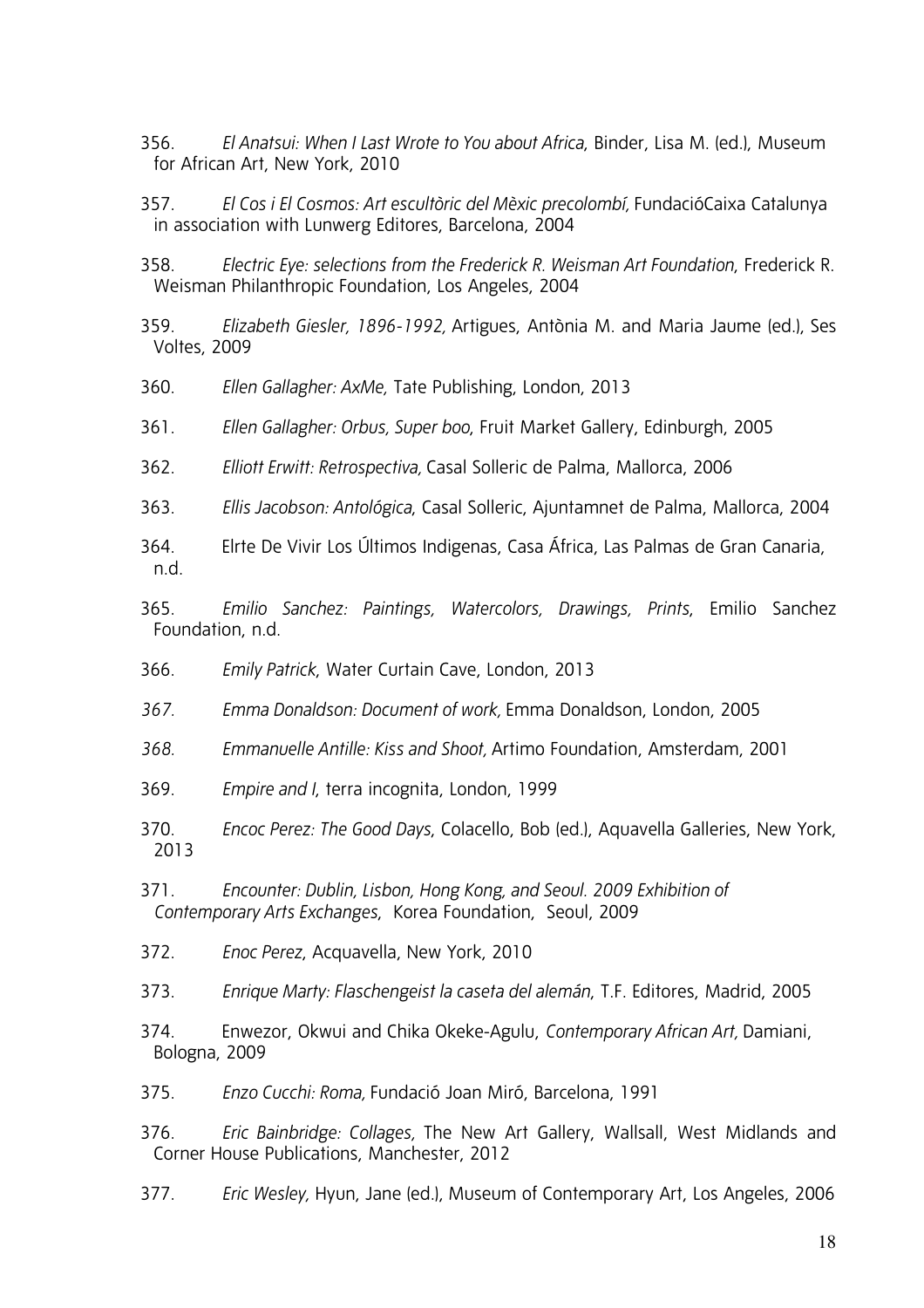- 378. Esche, Charles, *Modest Proposals*, Ba lam Yayıncılık, Istanbul, 2005
- 379. *Eslov Wide Shut*, Eslövs Kommun, Sweden and Mallorca Landings, Palma de Mallorca, 2011
- 380. *Espacio Torner,* Fundación Torner, Cuenca, 2005
- 381. *Espai Quatre 03,* Casal Solleric de Palma, Mallorca, 2003
- 382. *Espai Quatre 04*, Casal Solleric, Ajuntamnet de Palma, Mallorca, 2005
- 383. *Espai Quatre 05,* Casal Sollericde Palma, Mallorca, 2005
- 384. *Espai Quatre 2002*, Casal Solleric Ajuntament de Palma, Mallorca, 2003
- 385. *Espai Quatre 2010: Fernado Prats MP and MP Rosado, Marlon de Azambuja, Daniel Canogar, Jacobo Castellano*, Casal Solleric, Ajuntament de Palma, Caja Mediterráneo CAM, 2011
- 386. *Esteban Lisa: Playing with Lines and Colors*, Molaa, Museum of Latin American Art, Long Beach, 2012
- 387. *Esteban Vicente: obras de 1950 a1998*, Museo Nacional Centro de Arte Reina Sofia, Madrid, 1998
- 388. *Esther Ferrer : In Four Movements*, Sociedad Estatal de Acción Cultural, Fundación Artium de Álava, 2011
- 389. *Esto no es una fotografía,* Centro Atlántico de Arte Moderno San Antonio Abad, Cabildo de Gran Canaria, 2012
- *390. Estrecho dudoso,* Díaz Bringas, Tamara , Virginia Pérez-Ratton (ed.), TEOR/ética, San José, 2006
- 391. *Eugene Palmer: a Norwich Gallery and INIVA Touring Exhibition*, Norwich Gallery, Norwich, 1993
- 392. *Eva Hesse, Datebooks 1964-65,* Folie, Sabine (ed.), Hauser and Wirth, Zurich, 2004
- 393. *Eva Lootz,* Galeria Maior*,* Pollença, Mallorca*,* 1994
- 394. *Eva Weinmayr: Wolfgang Ullrich, I twas awful, Eine Markenanalyse,* Revolver, Frankfurt am Main, n.d.
- 395. *Excess*, Dean, Deborah, Helen Jones (ed.), Angel Row Gallery, Nottingham, 2006

396. *Eye of Duncan Philips: A Collection in the Making,* Passantino, Erika D. (ed.), The Phillips Collection Washington D.C., in Association with Yale University, New Haven and London, 1999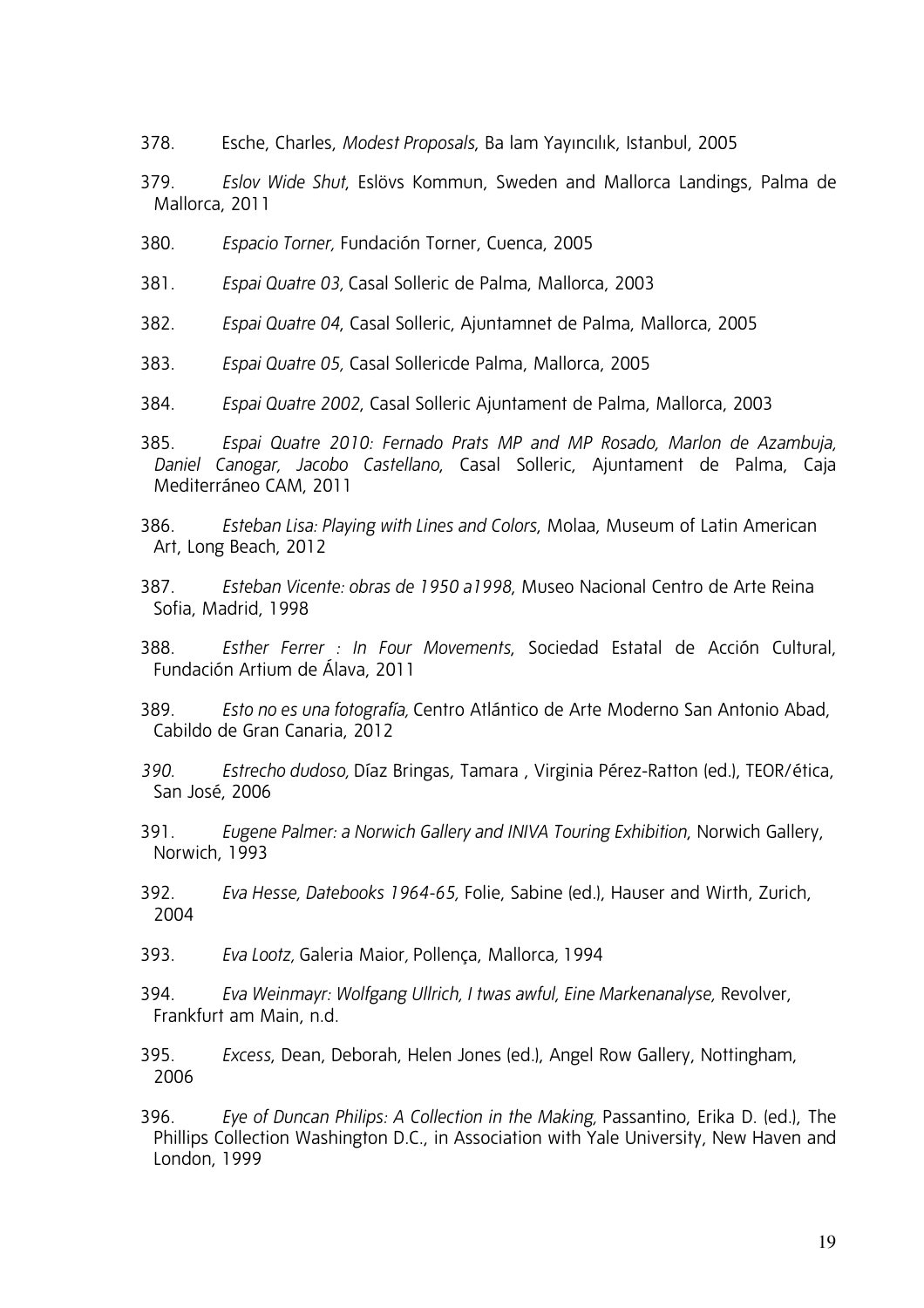- 397. *Face to Face: The Daros Collections*, Daros-Latinoamerica Ag and Daros Services Ag, Zürich in association with Hans-Michael Herzog, Katrin Steffen (ed.), Daros-Latinoamerica Ag, Zürich, 2008
- 398. *Faisal Abdu'Allah: El arte de la dislocacion = The Art of Dislocation*, Martínez-Ruiz, Bárbaro and Omar-Pascual Castillo (ed.), Centro Atlántico de Arte Moderno, Las Palmas de Gran Canaria, 2012
- 399. *Falke Pisano, Jeremiah Day, Nicola van Harskamp: Temporary Autonomus Research*, *Slager, Henk (ed*.), Metropolis M Books, Utercht, 2012
- 400. *Fantasmagoría: Dibujo en movimiento,* Fundación ICO*,* Madrid, 2007
- 401. *Fantin-Latour, Manet, Baudelaire : L'Hommage à Delacroix,* Le Passage Musée du Louvre Éditions, Paris, 2011
- 402. *Fazal Sheikh: Moksha,* International Human Rights Series, Volkart Foundation, Switzerland, 2005
- 403. *Feito,* Museo Nacional Centro de Arte Reina Sofía, Madrid, 2002
- 404. *Fela Anikulapo-Kuit: The Art of Legacy,* Schoonmaker, Trevor (ed.), New Museum of Contemporary Art, New York, 2003
- 405. *Fela:From West Africa to West Broadway,* Schoonmaker, Trevor (ed.), Palgrave MacMillan, New York, 2003
- 406. *Felicidad Moreno,* Galería Distrito 4 Madrid, 2003
- 407. *Femmes d'images: Fragments d'intimité.* Culturesfrance, Paris, 2006
- 408. *Fergal Stapleto: And a Door Opened.*, Carl Freedman Gallery, London, 2007
- 409. *Fernando Ortega,* Cué, Ana Laura and Katnira Bello (ed.), Editorial Turner de Mexico, Anatole, 2008
- 410. *Fernando Ortega*, Editorial Océano de México, S.A. de C.V., Mexico, 2008
- 411. *Fernando Pagola,* Caja de Ahorros de Navarra (ed.), 1998
- 412. *Film Art of Isaac Julien,* Center for Curatorial Studies, New York, 2000
- 413. Fine Art Society. Journal, Spring 2007
- 414. Fleming, Marnie and Shep Steiner, *Roy Arden: Selected Works 1985-2000*, Oakville Galleries, Ontario, 2002
- 415. *For a Sustainable World* : *Rencontres de Bamako, African Photography Biennial, 9th edition,* Krifa, Michket and Laura Serani (ed.), Institut Français Ministère de la Culture du Mali and Actes Sud, Paris, 2011
- 416. Found, Philippa, *The Body in Women's Art Now*, *Part 3 Recreation*, Rollo Contemporary Art, London, 2011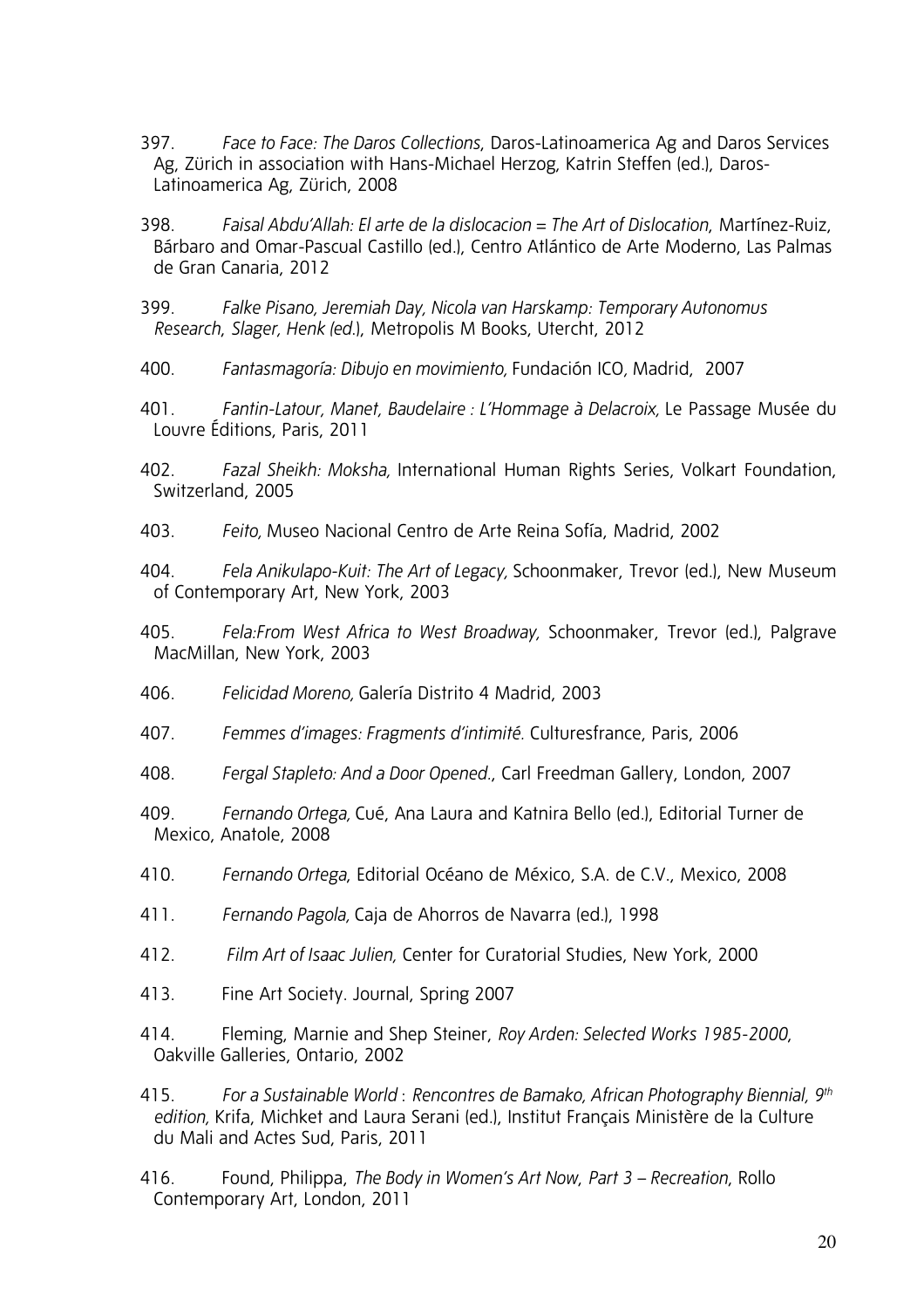- 417. *Four Friends: Jean-Michel Basquiat, Keith Haring, Donald Baechler and Kenny Scharf*, Tony Shafrazi Gallery, New York, 2008
- 418. Fox, Anna, *Zwate Piet's Bal Masqué,* Black Dog Publishing, London, 1999
- 419. *Frances Aviva Blane: Delinquent Paintings*, ecArt, London, 2001
- 420. *Frances Richardson: Ideas in the Making: Drawing Structure,* Trinity Contemporary, London, 2011
- 421. *Francis Alÿs: Diez cuadras alrededor del estudio,* Antiguo Colegio de San Ildefonso, México, 2006
- 422. *Francis Alÿs: El Profeta y la Mosca,* Lampert, Catherine (ed.), Turner, Madrid, 2003
- 423. *Francis Alys: Seven Walks, London, 2004-5,* Artangel, London, 2005
- 424. *Francis Alys*: *Silencio*, Bonnefantenmuseum, Maastricht, 2011
- 425. *Francis Alys: sometimes doing something poetic can be political and sometimes doing something political can be poetic,* David Zwirner, New York, 2004-2005
- 426. *Francis Alys: The Modern Procesión,* Alys, Francis and Anne Wehr (ed.), Public Art Fund, New York, 2004
- 427. *Francis Alys: Time is a Trick of the Mind*, Museum für Moderne Kunst, Frankfurt am Main, 2004
- 428. *Francis Alys: Walking Distance from the Studio*, Lütgens, Annelie and Anja Westermann (ed.), Kunstmuseum Wolfsburg , 2004
- 429. *Francis Bacon : Five Decades,* Bond, Anthony (ed.), *Art Gallery of New South Wales, Sydney, 2012*
- 430. Francis Morris (ed.), *Lousie Bourgeois*, Tate Publishing, London, 2007
- 431. *Frank Auerbach: Next Door*, Marlborough Fine Art, London, 2012
- 432. *Frank Moore: Paintings, Drawings and one Carpet*, MDG Fine Arts Ltd, London, 2006
- 433. Franta Belsky: Sculpture, Richter, Prague and A. Zwemmer Ltd., London, 1992
- 434. *Fred Williams: Infinite Horizons,* Publishing Department of the National Gallery of Australia, Canberra, 2011
- 435. *Frédéric Nakache,* Vila, Jean-Christophe (ed.), La tête d'Obsidienne, La Seynesur-Mer, 2010
- 436. *Fresh Art, 19-21 July*, Business Design Centre Events, London, 2002
- 437. Frietzek, Gerti (ed.), *Documenta 11: Platform 5, short guide,* Hatje Cantz Verlag, Ostfildern-Ruit, 2002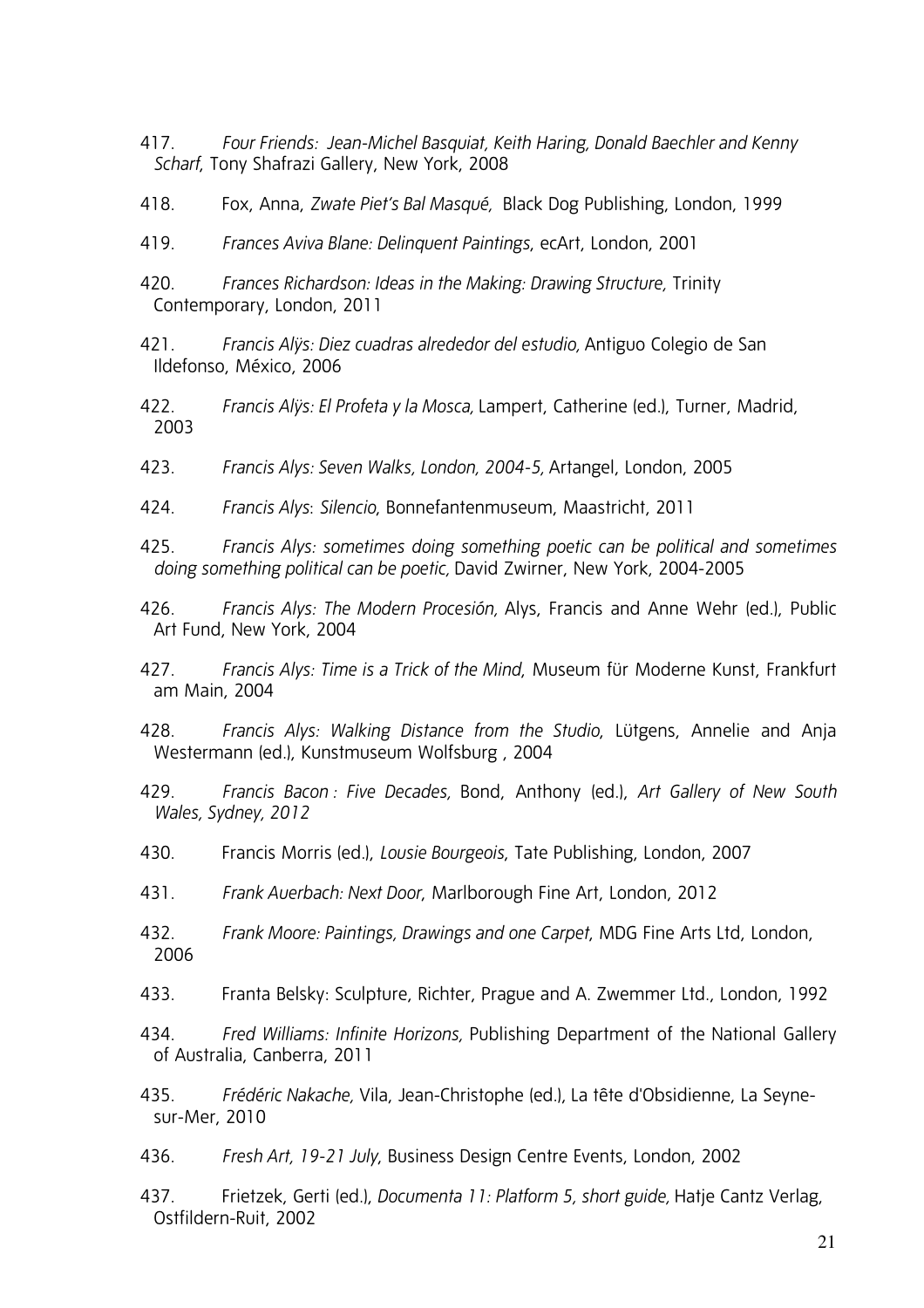438. *Fritz Schaefler, 1888 – 1954*, Oellers, Adam C. in collaboration with Christoph Schaefler and Bernard Heymann (ed.), Michael Imhof Verlag, Petersberg, 2012

439. *Frohawk Two Feathers: The Edge of the Earth isn't Far from Here*, Perryer, Sophie (ed.), Stevenson, Cape Town, 2011

440. *From New York Kabul: 7 Photographers through a World of Conflict,* Cristina Gabagna (ed*.*),Mondadori Electa, Verona, 2002

441. *From Paris: A Taste for Impressionism, Paintings from The Clark,* Sterling and Francine Clark Institute, Williamstown, 2012

442. Fundació Gala-Salvador Dalí: Annual Report, Mémoire 2012

443. *Gabriel Lacomba*: *Fotografia*, Soma-Trans-Lúcid, Mallorca, 2000

444. *Gaganendranath Tagore*, R. K. Bhatnagar (ed.), Lalit Kala Akademi, New Delhi, 1986

- 445. Gale, Matthew (ed.), *Tate Modern: The Handbook,* Tate Publishing, London, 2012
- 446. *Galerie Orangerie-Reinz Köln [Catalogue] 1990*, Galerie Orangerie-Reinz, Köln, 1990
- 447. *Galleria Nazionale d'Arte Moderna: Le collezioni: Il XX secolo*, Bugli, Maria (ed.), Mondadori Electa, Milan, 2005
- 448. *Gao Xingjian: Al Fons Del Món,* Casal Solleric Fundacio Palma Espai d'Art, Mallorca, 2010

449. *Gao Xingjian: Al Fons Del Món,* Casal Solleric, Palma de Mallorca, 2010

- 450. *Garrett Phelan: MADE*, Glennie, Sarah (ed.), Arts Council and Chomhairle Ealaion, Dublin, n.d.
- 451. *Gary Stephens: the Ankara Portraits*, Revilo Company Ltd and Omenka Gallery, Lagos, 2012
- 452. *Gaudi X Gaudi*, Caja De Ahorros Del Mediterràneo, Triangle Postals, Barcelona, 2001
- 453. *Geography of Somewhere*, Perryer, Sophie (ed.), Stevenson, Johannesburg, 2011
- 454. *Georg Baselitz, Remix Paintings*, Ratibor, Stefan and Ealan Wingate (ed.), Gagosian Gallery, 2007

455. *Georg Baselitz: Hammergreen*, Anthony d'Offay Gallery, London, 1991

456. *Georg Baselitz: Recent Sculptures*, Ratibor, Stefan (ed.), Gagosian Gallery, New York, 2004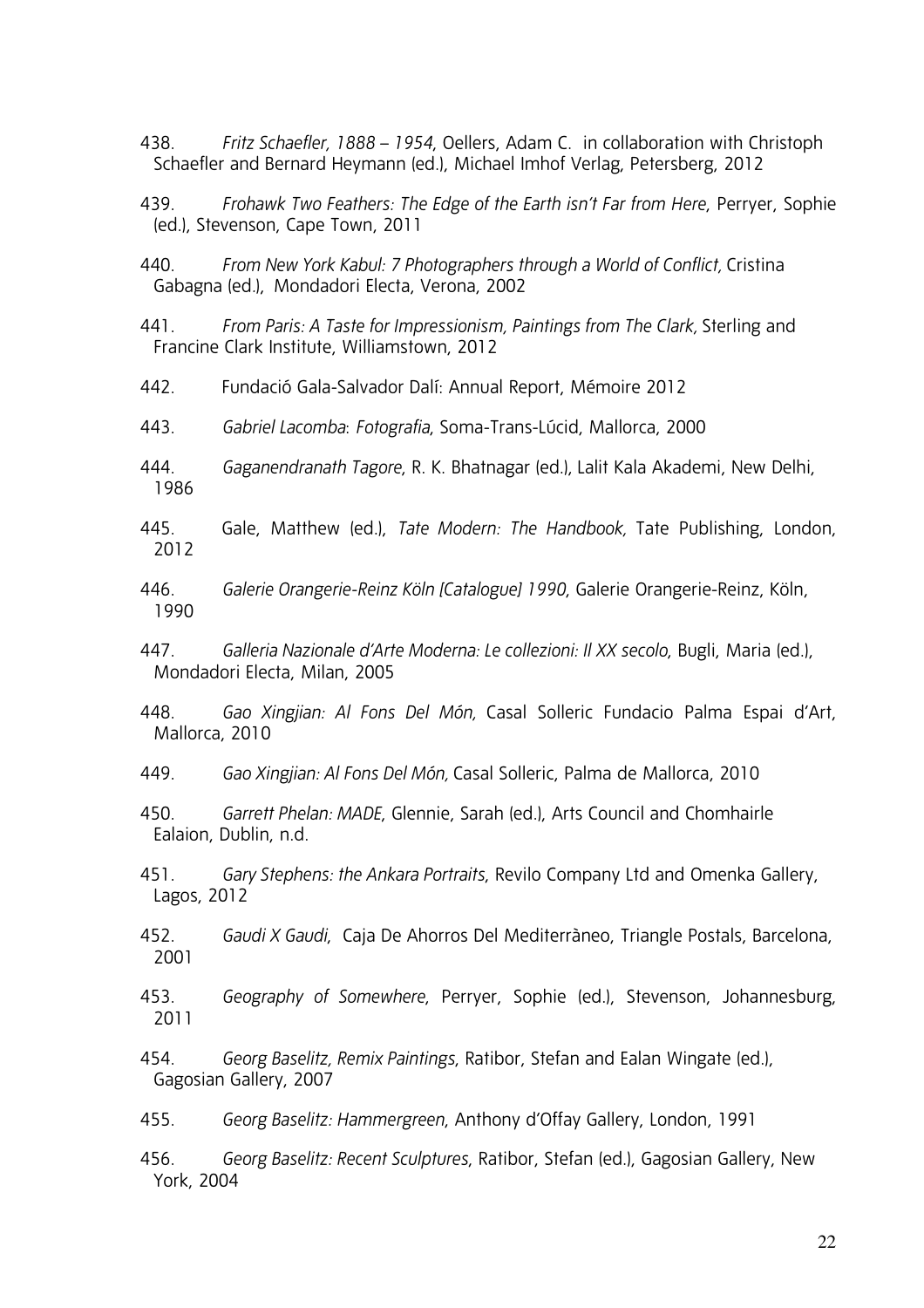- 457. *Georg Baselitz: The Turning Point: Paintings 1969-71*, Ratibor, Stefan (ed.), Gagosian Gallery, London, 2004
- 458. *George Rowlett: Paintings 2011, The Outer Hebrides and East Kent*, Art Space Gallery, London, 2011
- 459. *Germinations*, Peeters, Jacques and Horst Wegmann with the assistance of Martine Morin and Barbara Wessel (ed.), Drukkerij Van den Eynde bvba, Arendonk, Belgium, 1992
- 460. *Ghada Amer: Intimate Confessions,* Guralnik, Nehama (ed.), Tel Aviv Museum of Art, Tel Aviv, 2000
- 461. *Ghada Amer: Reading between the lines,* Henie Onstad Kunstsenter in collaboration with Kunst Palast Dusseldorf and Bildmuseet, Umea, 2001
- 462. *Ghana: Where the Beads Speaks*, Dagadu Kati Torda (ed.)*,* UNESCO Cluster Office, Accra, 2008
- 463. *Gianni Motti: Collection Cahiers d'artistes*, Jenny, Christine (ed.), Arts Council of Switzerland PRO HELVETIA, 1999
- 464. *Gina Heyer: Order & Division,* Brundyn and Gonsalves, Cape Town, 2012
- 465. *Gina Pane*, Collier, Caroline and Stephen Foster assisted by Ros Carter and Lucy Steeds (ed.), John Hansard Gallery, University of Southampton and Arnolfini, Bristol, 2002
- 466. *Giorgio de Chirico : nelle collezioni della GNAM 78 opere dal 1909 al 1975,* Galleria Nazionale d'Arte Moderna e Contemporanea, Roma, 1994
- 467. *Giorgo Morandi: Etchings,* TATE Gallery Publications, London, 1991
- 468. *Global Africa Project*, Prestel Publishing Ltd., Munich, London and New York, 2010
- 469. *Globas Sonda Trial Ballons*, Zaya, Octavio and Agustín Pérez Rubio (ed.), MUSAC, León and ACTAR, Barcelona, n.d.
- 470. *Go Between: Bregenzer Kunstverein, Magazin4,* Wolfgang Fetz and Peter Lewis (ed.) Revolver, Frankfurt, 2005
- *471. Go F!gure: Contemporary Chinese Portraiture*, Roberts, Claire (ed.), the National Portrait Gallery and Sherman Contemporary Art Foundation, Canberra and Paddingtdon, Australia, 2012
- 472. *Golfried Donkor: People of Utopia*, Melchers, Joachim (ed*.),* ARTCO Publishing, Herzogenrath, 2011
- 473. *Gormley on Guernsey: Photographs by Phil Sayer*, The International Artist in Residence Programme, St Sampson, Guernsey, 2009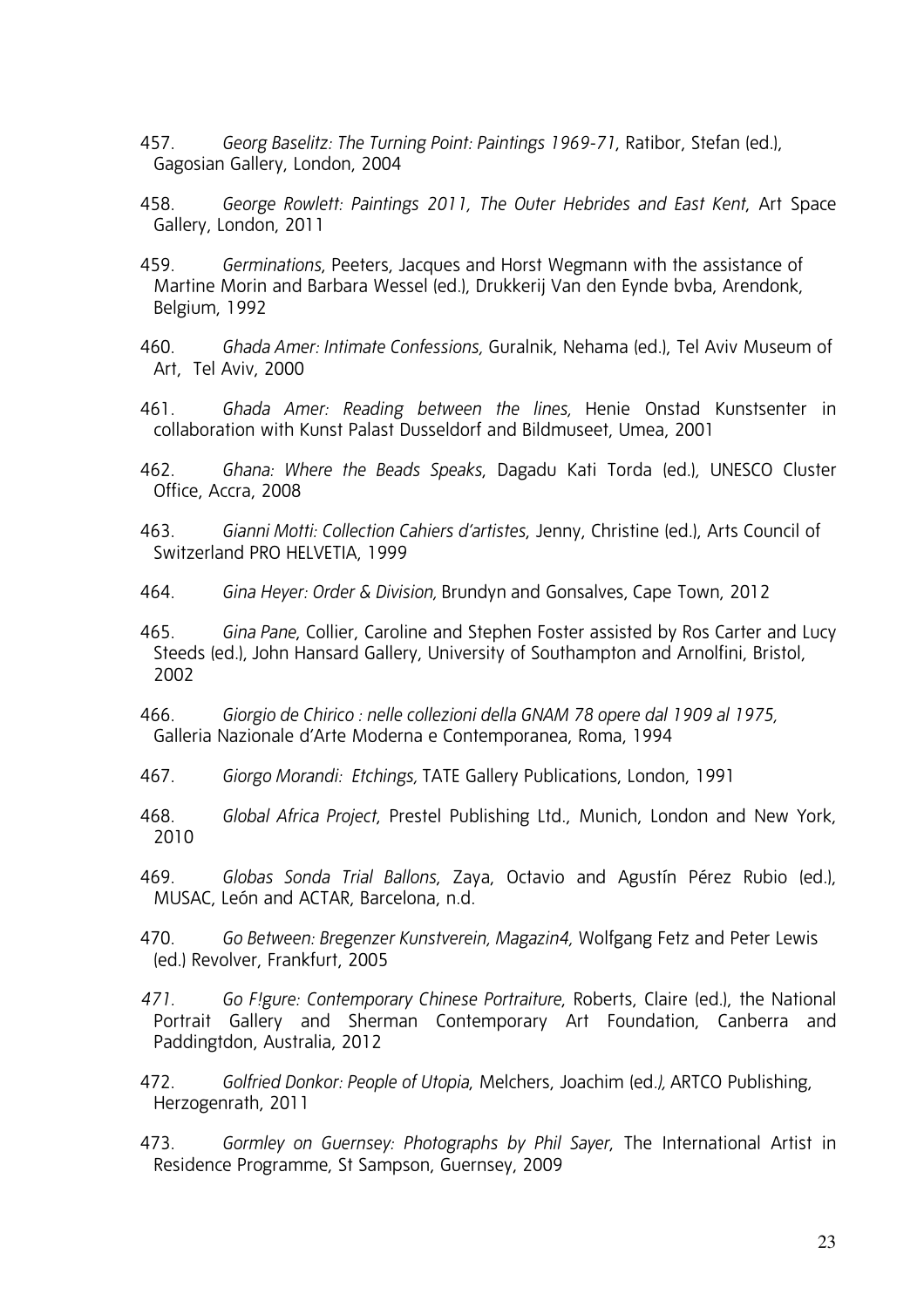- 474. *Gottfried Helnwein: Face It*, Lentos Art Museum (Linz), Christian Brandstätter Publishing G.m.b.H and Co KG, Vienna 2006
- 475. *Gotthard Schuh,* Maestre, Maria-Luisa Barrio (ed.), Fundación Mapfre Instituto de Cultura, Madrid, 2011
- 476. *Goya,* Villaécija, Elena (ed.), Los Grandes Genios del Arte, Unidad Editorial S.A., 2005
- *477. Goya: 120 Dibujos Del Museo Del Prado,* Ediciones Alfiz, Madrid, 1980

478. *Goya: cronista de todas las guerras: los desastre y la fotografía de guerra,* Centro Atlántico de Arte Moderno, Las Palmas de Gran Canaria, 2009

- 479. *Graham Dolphin: Everything in Vogue,* Winter, Judith (ed.), Art Editions North, School of Arts, Design, Media and Culture, University of Sunderland, Sunderland, 2005
- 480. Granath, Olle, *Per Kirkeby: Einen Raum Schaffen*, Format, 1990
- 481. *Graphic 09: The Story: New Narrative Styles*, BIS Publishers, Amsterdam, 2009
- 482. *Groundbreaking: in the artist in the changing landscape*, Bala, Iwan (ed.), Seren imprint of Poetry Wales Press Ltd, Bridgend, 2005
- 483. *Guatemala: The Right to Dream: Poets, painters, writers and others,* Kee, Cynthia and Reggie Norton (ed.), Association of Artists for Guatemala, 1995
- 484. *Guercino in Britain: paintings from British collections*, National Gallery Publications Ltd, and Burlington Magazine Publications Ltd London, 1991
- 485. *Guggenheim Public 1996-2001: Peggy Guggenheim Collection*, Edizione hopefulmonster, Torino, 2002
- 486. *Guillermo Gómez-Peña: Homo fronterizus 1492-2020,* Britto, Orlando (ed.), Centro Atlántico de Arte Moderno, Las Palmas de Gran Canaria, 2012
- 487. *Guillermo Kuitca: No Tomorrow,* Unterdörfer, Michaela (ed.), Snoeck and Hauser & Wirth, 2012
- 488. *Guillermo Kuitca:Das Lied von der Erde*: Daros-Latinamerica AG, Zürich, 2006
- 489. *Guinovart*, CAM Caja de Ahorros del Mediterráneo, 2005
- 490. Gustafsson, Roger, *Hommage à…,* Parvs Publishing, Helsinki, 2009
- 491. *Gustavo Romano: Sabotaje en la máquina abstracta,* Bonet, Eugeni (ed.), MEIAC, Badajoz, 2008
- 492. *Guy Tillim: Second Nature*, Prestel Publishing Ltd., Munich, London and New York, 2012
- 493. *Gwen John & Celia Paul: Painters in Parallel,* Marlborough Fine Art, Chichester, 2012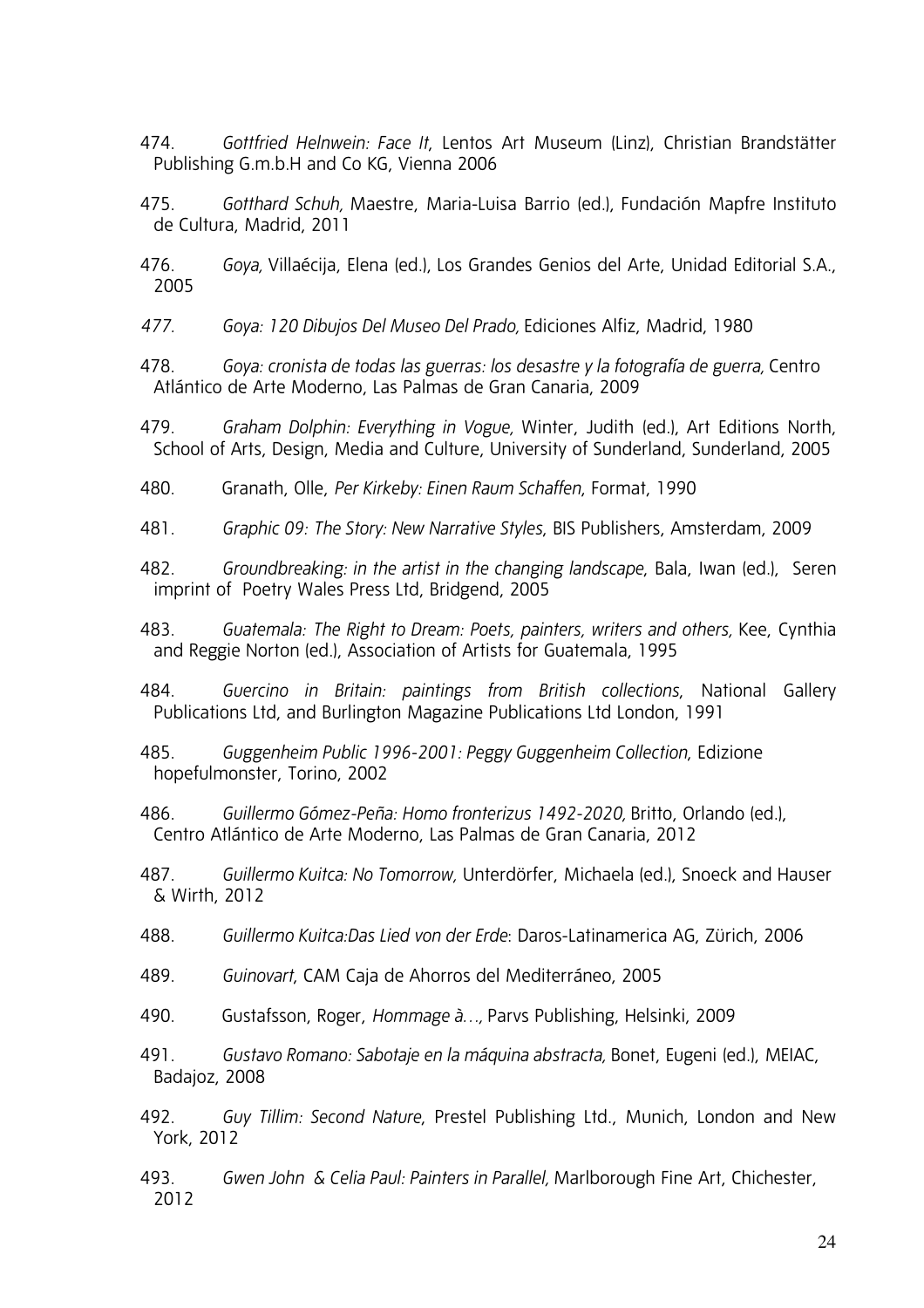- 494. *Gyula Kosice:Anticipaciones,* Centro Cultural Recoleta, Buenos Aires, 1999
- 495. *Hakan Akçura: Kendi…Self,* Dulcinea, Istanbul, 1998
- 496. *Hannah Collins: Parallel*, ACTAR y Laboral, Ciudad de la Cultura, Barcelona, 2008
- 497. *Hannah Höch 1889-1978: oil paintings and works on paper*, Fischer Fine Art Limited, London, 1983
- 498. *Hans ARP, Ovi Bimba*, Dankbar, Melanie, Juri Steiner (ed.), Hauser & Wirth and JRP Ringier, 2012
- 499. *Hans-Peter Feldmann: Buch Book #9*, Schube, Inka, Martin Clark and Martin Hochleitner (ed.), Verlag der Buchhandlung Walther König, Köln, n.d.
- 500. Harries, Meirion and Harries, Susie, *War Artists*: *British Official War Art of the Twentieth Century*, Michael Joseph in association with the Imperial War Museum and the Tate Gallery, London, 1983
- 501. *Hasnat Mehmood and Saira Wasim: Transcendent contemplations*, Nasar, Anita Dawood and Hammad Nasar (ed.), Green Cardamom: an art space for fresh ideas, London, 2004
- 502. *Haubitz and Zoche: Facelift*, FOTOHOF edition, Salzburg , 2012
- 503. *Hazlitt Holland-Hibbert: Modern Britsh Art*, Hazlitt Holland-Hibbert, London, 2010
- 504. *Health and Efficiency: Dr Lakka,* González, Maria Teresa (ed.), Editorial RM, Mexico City, 2009

505. Hedström, Per, *Strindberg: Painter and Photographer,* Yale University Press, New Haven and London in association with NationalMuseum, Stockholm, 2001

- 506. Heinrich, Christoph and Nicola Müllerschön, *Die Sammlungen der Hamburger Kunsthalle: Band V.1 Die: Galerie Der Gegenwart Gemäld, Objekte Installationen*, Hamburger Kunsthalle, Hamburg, 2008
- 507. *Helen Couchman: Workers*:, Soloshow Publishing, Beijing, 2008
- 508. *Helen MacAlister: Hutton's Rock,* Art First Contemporary Art, London, 2002
- 509. *Helen Macalister: The Roar o'Human Shingle,* Art First, London, 2007
- 510. *Hélio Oiticica*, Witte de With, Center for Contemporary Art, Rotterdam, 1992
- 511. *Hello: Simon Dybbroe Møller,* Nero Publishing, Rome, 2012
- 512. *Henri Cartier-Bresson: Europeus*, Casal Solleric de Palma, Mallorca, 2005
- 513. *Henri Rousseau: Jungle Paintings*, Tate Publishing, London, 2005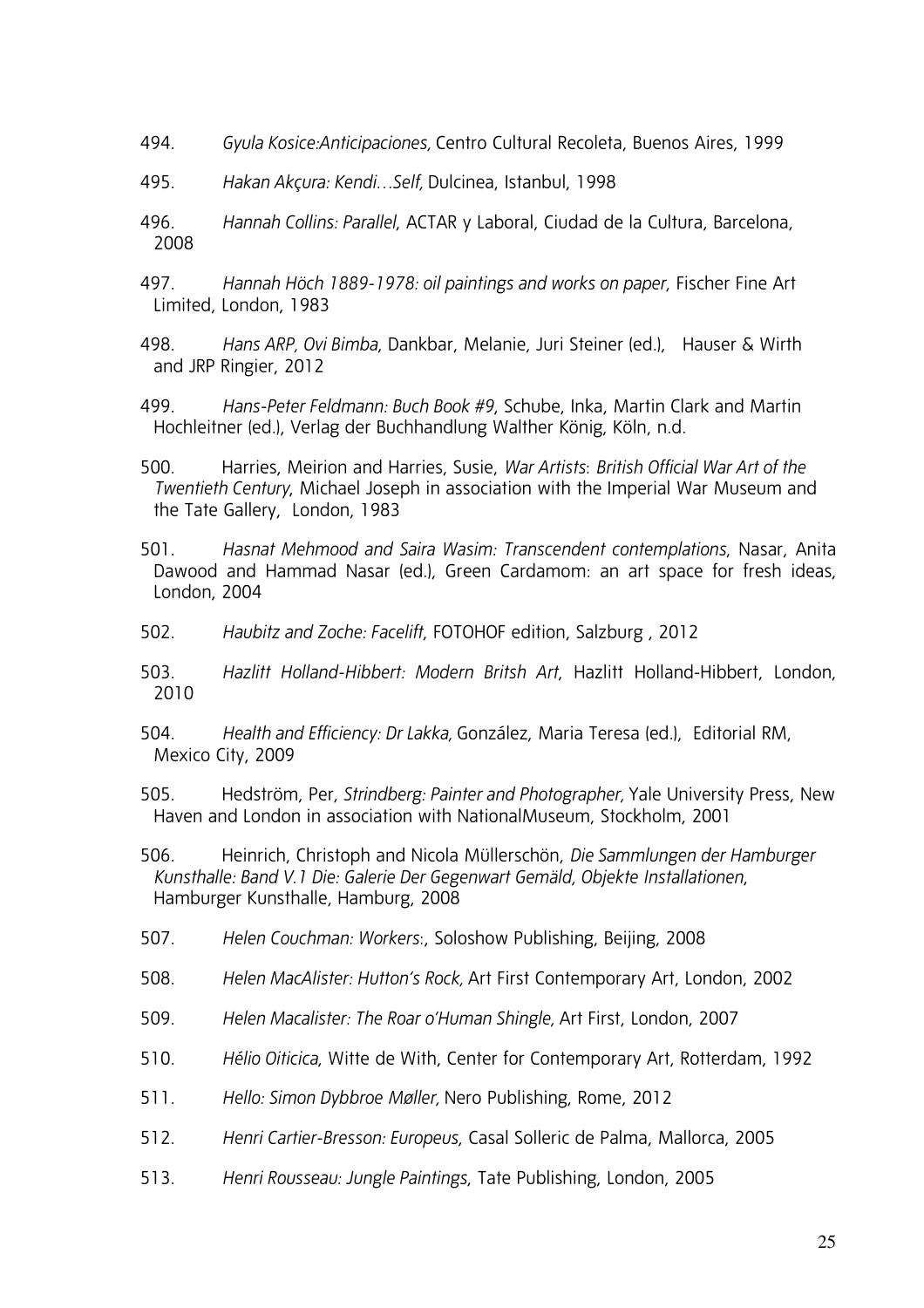- 514. *Henri Rousseau: Jungles of Paris*, Morris, Frances and Christopher Green (ed.), Tate Publishing, London, 2005
- *515. Henry Bond: Point and Shoot,* Hatje Cantz Publishers, Ostfildern-Ruit, 2000
- 516. *Henry Mee: British Eminencies: Portraits of our Age,* Sotherby's, London, 1990
- 517. *Heribert C. Ottersbach: Portraits and Exteriors*, Ben Brown Fine Arts, London, 2007
- 518. *Hew Locke*, Robinson, Deborah and Emily Marsden (ed.), New Art Gallery Walsall, Walsall, 2005
- 519. History of Photography Volume 32, Number 2, Summer 2008
- 520. *Holy Bible. King James Version*, Harper Collins, Glasgow, 1991
- 521. *Home and Away : Seven Jamaican Artists 17 February-12 March 1994 The October Gallery,* Eddie Chambers, Bristol, 1994
- 522. *Homer Sykes: Brick Lane and Co: Whitechapel in the 1970s*, Café Royal Books, Southport, 2013
- 523. *Homer Sykes: BLITZ KIDS: Skins and Silver Spoons*, Café Royal Books, Southport, 2013
- 524. *Homer Sykes: Working Men: Club and Coal*, Café Royal Books, Southport, 2013
- 525. *Hoppé: El Estudio y La Calle,* García Mora, Luis Miguel (ed.), Fundació Mapfre in association with TF Editores, Madrid, 2012
- 526. Hoptman, Laura, *Brion Gysin: Dream Machine*, Merrel, London, 2010
- 527. *Horse: Multiple Views of a Singular Beast: An exhibition of 60 South African artists curated by Ricky Burnett,* Everard Read and CIRCA on Jellicoe, Johannesburg, 2011
- 528. Hostyn, Norbert, *Ensor: La Collection de Musee des Beaux-Arts Ostende*, Ludion, Flammarion, 1999
- 529. *House of Fairy Tales: a family festival for the curious,* House of Fairy Tales, London, 2008
- 530. *House of Fiction,* Rothenberger, Manfred and Kristin Schmidt (ed.), Sammlung Hauser und Wirth, St. Gallen, 2002
- 531. HTV 47. Bimonthly non glossy for art and various reasons and for free, April-May 2003
- 532. HTV 48. Bimonthly non glossy for art and various reasons and for free, Dutch Final Edition, May-June 2003
- 533. HTV 49. Bimonthly non glossy for art and various reasons and for free, Summer Edition, July-August 2003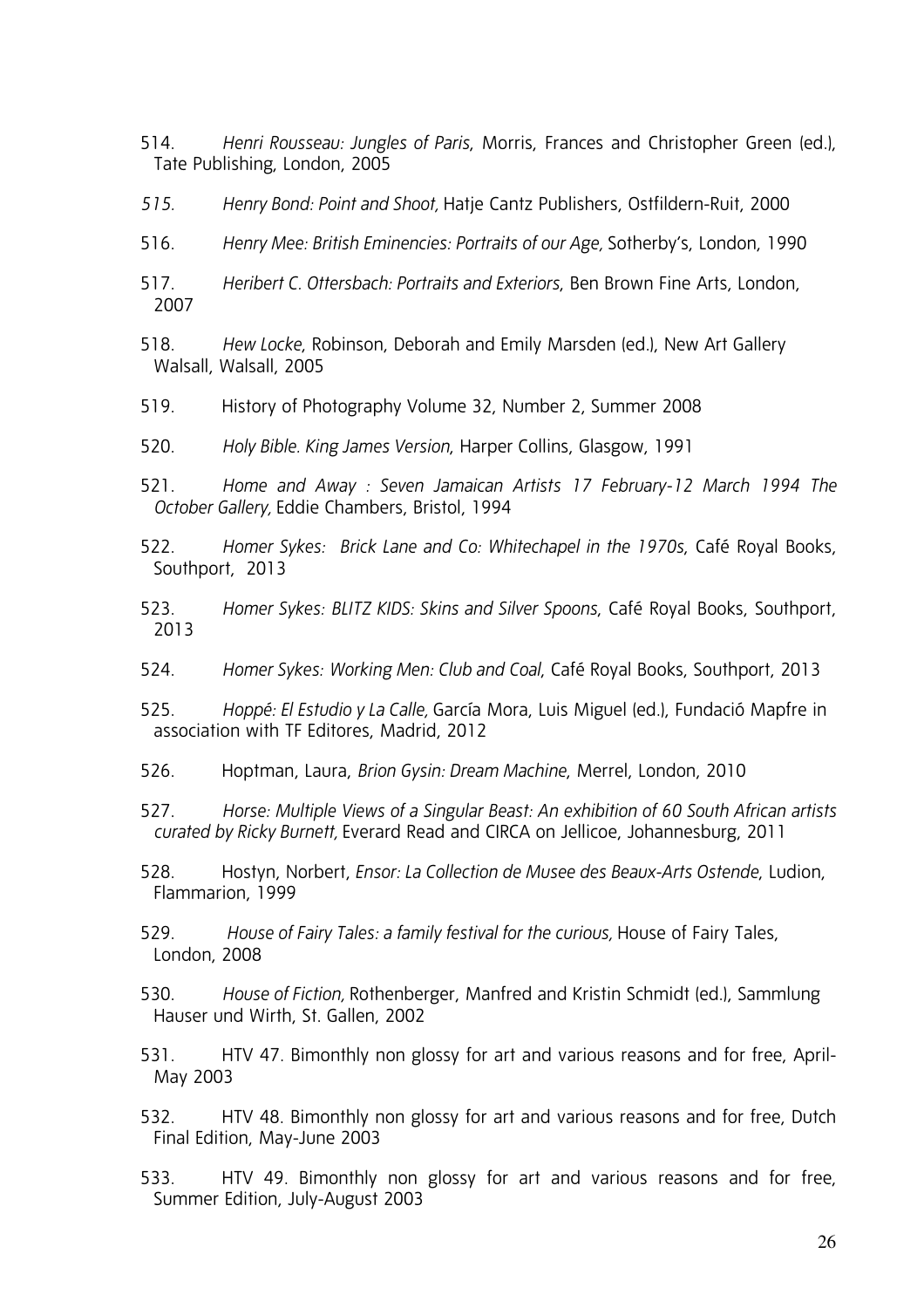- 534. HTV 51. Bimonthly non glossy for art and various reasons and for free, February-March 2004
- 535. *Hu Xiangcheng: Itinerant Deites,* Borysevicz, Mathieu (ed.), Shangai Gallery of Art, Shanghai, 2010
- 536. *Hugo, Pieter: Messina, Musina*, Punctum, Cape Town, 2005
- 537. *Huntly Scotland: Room to Roam: an identity for Huntly*, Aberdeenshire Towns Partnership Huntly in collaboration with Deveron Arts and Aberdeenshire Council Arts Development, Aberdeen, 2008
- 538. *Hylton Neil*, Michael Stevenson Contemporary, Cape Town in association with The Fine Art Society, London, 2003
- 539. *Hylton Nel: A Curious World,* Stevenson, Michael (ed.), Jacana Media, Johannesburg, 2010
- 540. Hyun, Cho Duck*, From an Alien Past*, Ewha Womans University Press, Seoul, 2000
- 541. *Ian Breakwell: Death's Dance Floor,* Ffotogallery, Cardiff & Street Level Photoworks, Glasgow in association with The Wellcome Trust, Cardiff, 1998
- 542. *Ian Breakwell: National Sport,* Anthony Reynolds Gallery, London, 1989
- 543. *Ian McKeever: Paintings and Works on Paper,* Alan Cristea Gallery, London, 2000
- 544. *Ian Wallace, A Literature of Images*, Szewczyk, Monika (ed.), Kunsthalle Zürich, Kunstverein fur die Rheinlande und Westfalen, Düsseldorf, Witte de With Publishers, Rotterdam and Sternberg Press, Berlin, 2008
- *545. Ibrahim El-Salahi: A Visionay Modernist,* Sharjah Museums Department Sharjah Art Museum, New York, 2012
- 546. *Ignacio Uriarte: Works*, Sala Rekalde, Bilbao, 2011
- 547. *Igor Kopystiansky: The Library,* Buschmann, Renate (ed.), Kunsthalle, Düsseldorf, 1994
- 548. *Igor Kopystiansky: The Museum,* Buschmann, Renate (ed.), Kunsthalle, Düsseldorf, Düsseldorf, 1994
- 549. *Igor Mitoraj*, International Cultural Centre, Cracow, 2003
- 550. *Illuminations: Biennale Arte 2011,* in.pagina srl, Mestre, Venice (ed.), Marsilio Editori s.p.a., Venice, 2011
- *551. Images 29: The best of British contemporary illustration 2005,* The Association of Illustrators, London, 2005
- 552. *Imogen Cunningham,* Fuentes Santos, Mónica (ed.), Fundación Mapfre Instituto de Cultura, Madrid, 2012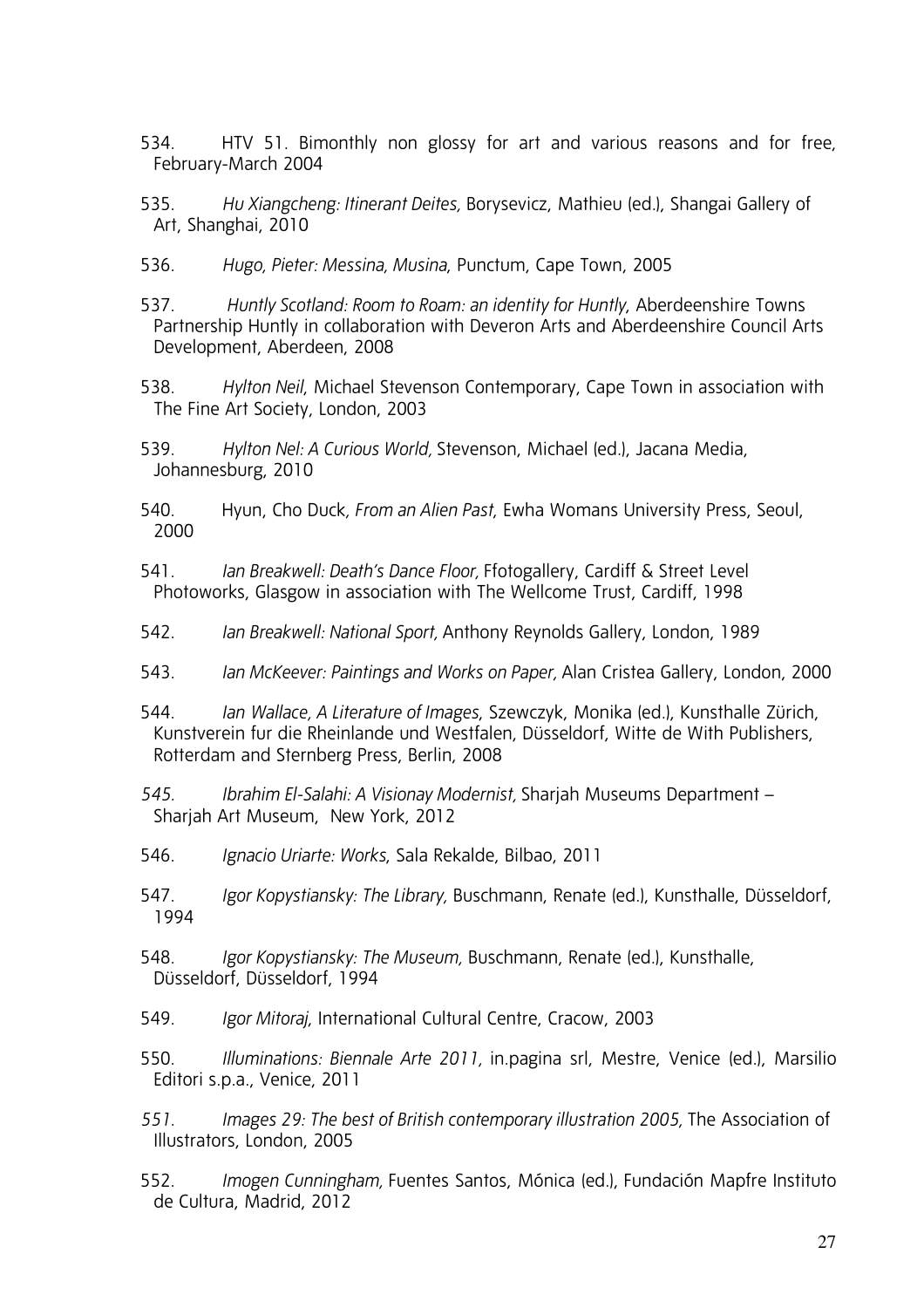553. *In The Ring: March 21 – September 6, 1993*, New House Center for Contemporary Art, New York, 1993

554. *Inés Lombardi*, Haaser, Sophie, Karl A. Irsigler, Inés Lombardi and Crhista Mittermayr (ed.), Museum Moderner Kunst Stiftung Ludwig, Wien, 1995

555. *Institute of Contemporary Art Boston: Made in Mexico*, Abbate, Matthew, Institute of Contemporary Art, Boston, 2004

- 556. Internationell Kvalitetsauktion, 5 December, 2012
- 557. *Inventario º05: Tutto è progetto: Everything is a Project*, Inventario, Milan, 2012

558. *Irini Karayannopoulou: Inmaterial XV,* Lola Nikolaou Gallery and Ileana Tounta Contemporary Art Center, n.d.

559. *Ironia: ,* Fundació Joan Miró, Barcelona, in collaboration with Koldo Mitxelena Kulturunea, San Sebastián, 2001

560. *Isaac Julie: Ten Thousand Waves,* Julien, Isaac (ed.), Victoria Miro Gallery, London, 2010

- 561. *Isaac Julien: with essays by Kobena Mercer and Chris Darke,* Ellipsis, London, 2001
- 562. *Isabelle Pauwels: Triple Bill,* Campbell, Paloma (ed.), ArtSpeak and Blackwood Gallery, Vancover, 2008
- 563. *Isla de Esculturas: Illa da Xunqueira do Lerez, Pontevedra*, Olivares & Asociados (ed.), Diputación de Pontevedra, Ayuntamiento de Pontevedra and Caixa Pontevedra, 2000

564. *Islas=Islands*, Faraldo, Maite Martín. (ed.) CAAM Centro Atlántico de Arte Moderno, Las Palmas de Gran Canaria, Tabapress, 1997

565. *Istanbul Eindhoven: A Short Guide,* Van Abbemuseum Eindhoven, 2005

566. *Ivor Weiss 1919-1986: memories of a Jewish artist*, Albemarle Gallery, London, 2005

567. *Jacob Sutton: Afghanistan*, Outside Tbox, London, 2011

568. Jacques Coetzer: Alt Pop: art inspired by doubt, faith and survival in the middle lane, Smith, Kathryn (ed.), National Arts Council of South Africa, Cape Town, 2006

569. *Jacques Monory*, David, Julie (ed.), Musée d'Art Contemporain du Val-de-Marne, Val de Marne, 2005

570. *James Rosenquist*, Bloem, Marja and Jan Martinet (ed.), Stedelijk Museum, Amsterdam,

571. *Jan Albers: Up & Down*, Riese, Ute (ed.), DISTANZ Verlag, Berlin, 2013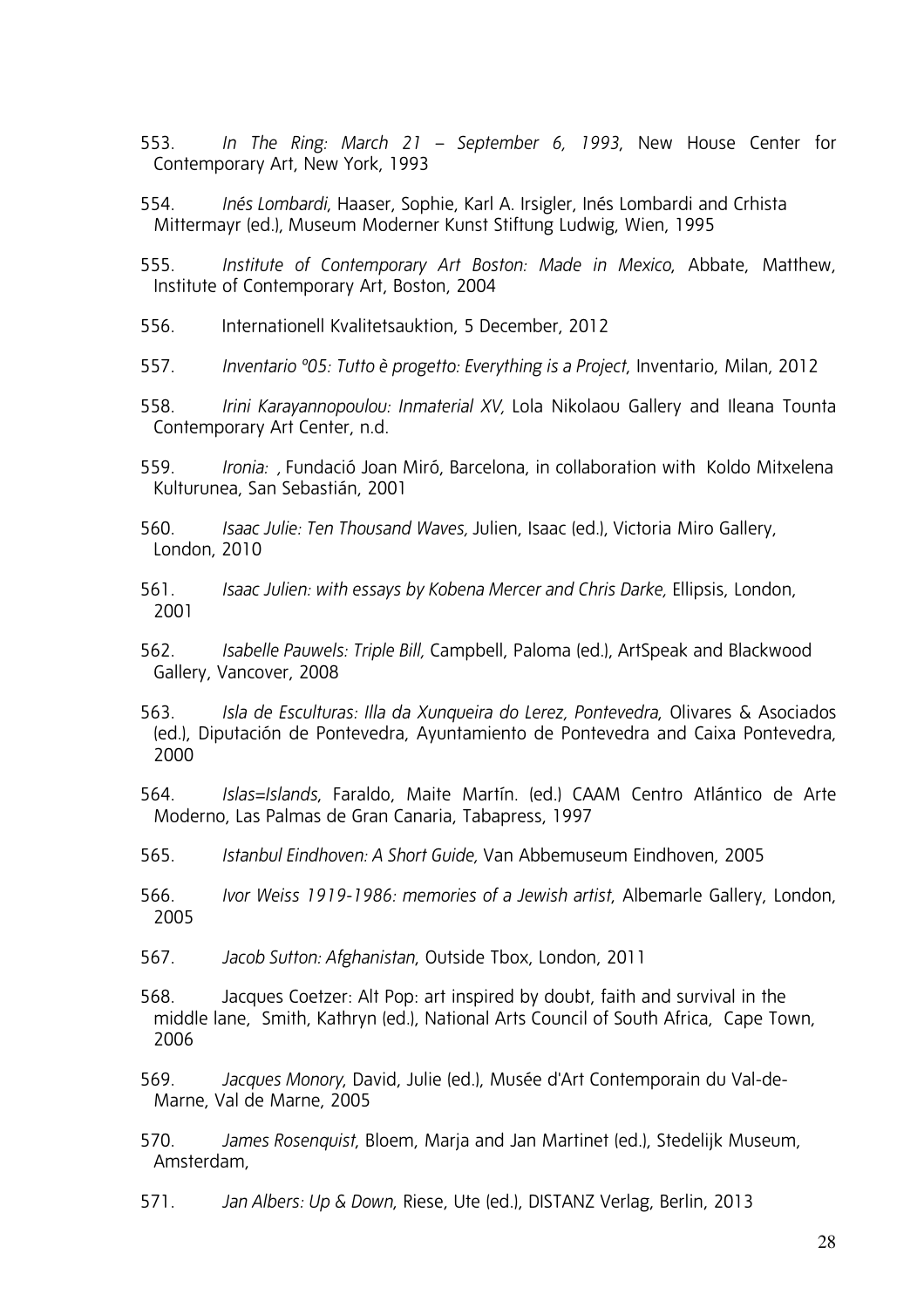572. *Jane Alexander: Surveys from the Cape of Good Hope,* Subirós, Pep (ed.), Museum for African Art and Actar, New York, 2011

*573. Jane Grisewood: a fold in time* [card], Jane Grisewood, London, 2012

574. *Japan: Fragilität des daseins: Meisterwerke aus de Sammlung Genzõ Hattori*, Diethard Leopold, Vienna, 2012

575. *Jason Rhoades: The Big Picture*, Michaela Unterdörfer (ed.), JRP Ringier, Zurich, 2012

576. *Jason Watson: Burnt Offerings,* Pangolin, London, 2010

577. *Jasper Jones: Drawings 1997-2007*, Roberts, Rebecca (ed.), Matthew Marks Gallery New York, 2008

578. *Jaume Plensa,* Galeria Altxerri, San Sebastián, 1999

579. *Javier Calleja: Play Room*, Centro de Arte Contemporáneo de Málaga, Málaga, 2007

580. *Jeannette Unite: Terra,* Lamprecht, Andrew and Ivor Powell (ed.),SoSo Press, Cape Town, 2012

581. *Jeff Wall*, Hall, Emily (ed.), Museum of Modern Art, New York, 2007

582. *Jenny Holzer: Redaction Paintings*, Chein & Read, New York, 2006

583. *Jeroen de Rijke and Willem de Rooij,* Meyer-Hermann, Eva (ed.), Van Abbemuseum, Eindhoven co-published by the Villa Arson, Nice, 2003

584. *Jewish Artists: The Ben Uri Collection, Paintings, Drawings, Prints and Sculpture,*  Schwab, Walter and Julia Weiner (ed.), Lund Humphries Publishers in association with Ben Uri Art Society, London, 1994

585. Jewsiewicki, Bogumil, *A Congo Chronicle: Patrice Lumumba in Urban Art,*  Museum for African Art, New York,1999

586. Jewsiewicki, Bogumil, *The Beautiful Time: Photography by Sammy Baloji*, Museum for African Art, New York, 2010

587. *Jim Allen: O-AR*, Emmerling, Leonhard (ed.), AUT University, ST PAUL St, Auckland, 2007

588. *Jim Bird: Pensando En Círculos*, Girarte, Albacete,1998

589. *Jim Bird: Pinctures 1987-2004,* Govern de les Illes Balears, Palma de Mallorca, 2004

590. *Jitish Kallat: P.T.O.@1997, drawing and paintings*, Gallery Chemould, Bombay, 1997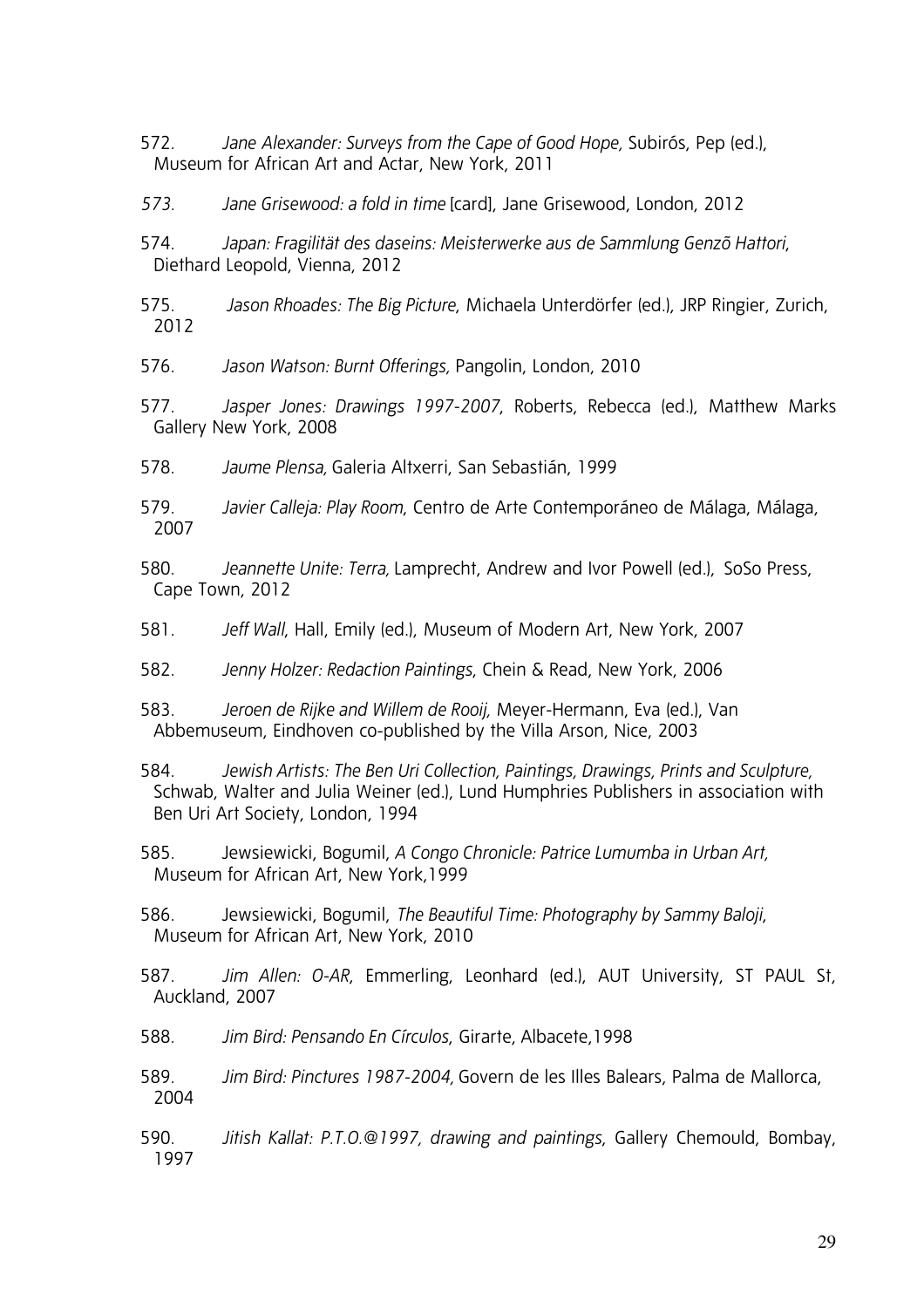- 591. *Jo Ratcliffe: As Terra do Fim do Mundo = The Lands of the End of the World*, Michael Stevenson, Cape Town, 2010
- 592. *Joan Cardells: dibujo*, Ramon Escrivà, Joan (ed.), Institut Valencià d'Art Modern, Valencia, 2007
- *593. Joan Costa: ondulacions de la Medditerrània,* Casal Solleric, Palma de Mallorca, 2009
- 594. *Joan Miró 1917-1934*, De la Beaumelle, Agnès (ed.), Paul Holberton publishing, London
- 595. *Joan Miró: Pintura, Madrid, 1978*: *Dirección General del Patrimonio Artístico, Archivos y Museos con la colaboración de la Fundación Miró,* Dueñas, María Ángeles, Rosa Maria Malet, Francesc Vicens (ed.), Museo Español del Arte Contemporáneo, Madrid, 1978
- 596. *Jochen Klein*, Tillmans, Wolfgang (ed.), Verlag Der Buchhandlung Walther König, Koln, 1998
- 597. *Joel Fisher,* Arnolfini Gallery Bristol, 1981
- 598. *Johan Zoffany RA: Society Observed*, Postle, Martin (ed.), Yale Center for British Art, New Haven; Royal Academy of Arts, London and Yale University Press New Haven and London, 2011
- 599. *Johannes Phokela: I like my neighbours*, Gallery MOMO and David Krut Publishing, Johannesburg, 2009
- 600. *John Afrikaner: A self portrait by Roelof Petrus van Wyk,* Fourthwall Books, Johannesburg, 2012
- 601. *John Baldessari: Pure Beauty*, Morgan, Jessica and Leslie Jones (ed.), Tate Publishing, London, 2010
- 602. *John Blackburn : New Paintings,* Osborne Samuel Ltd., London, 2011
- 603. *John Byrne: The Joyful Mysteries*, The Fine Art Society, London, 2012
- 604. *John Claridge: Monoliths Sculptures Fun and Death*, Café Royal Books, Southport, 2013
- 605. *John Claridge*: *The Salvation Army*, Café Royal Books, Southport, 2012
- 606. *John Darwell*: *Committed to Memory,* Tullie House Museum and Art Gallery, Carlisle, 2007
- 607. *John Gibbons. Form & Content,* Kettle's Yard, University of Cambridge, 1997
- 608. *John Gibbons: Light/Listen*, Hillsboro Fine Art, Dublin 2010
- 609. *John Gibbons: The Small Sculpture 1981 1998,* NatWest Group Art Collection, London, 1998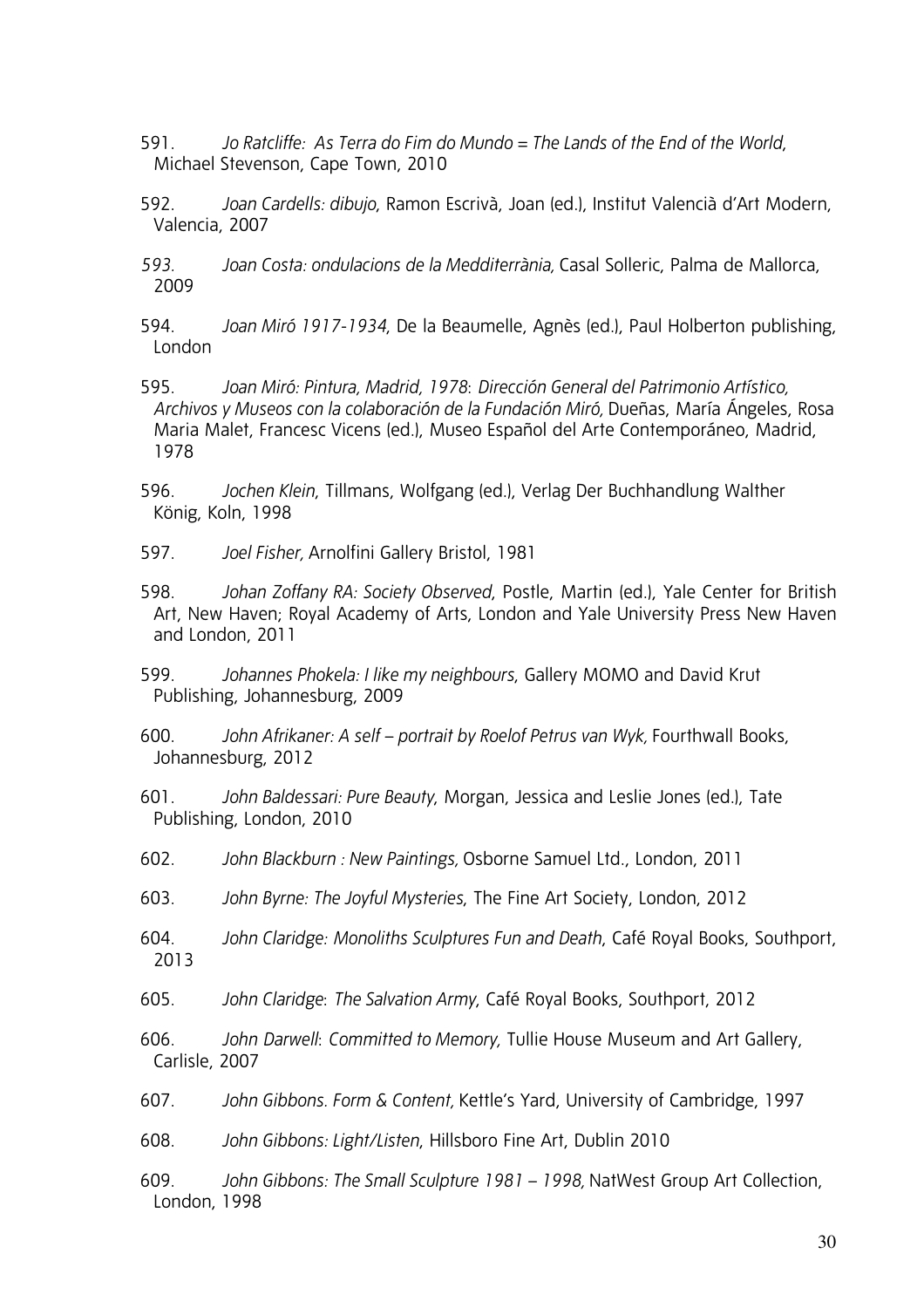- *610. John Macdowall: Reflects* [card], 2012
- *611. John Ulbricht,* Casal Solleric, Palma de Mallorca, 2001
- 612. *Jonathan Monk: Yesterday today tomorrow etc,* Kunstverein Hannover, Kunstmuseum St. Gallen, Kunsthalle Nürnberg, 2006
- *613. José Maria Sicilia: eco,* Kartio, Kai, Kaj Martin (ed.), Amos Anderson Art Museum, Helsinki, 2010
- 614. *José Parlá: Adaption/Translation,* Elms Lesters Painting Rooms, London, 2008
- 615. *José Pedro Croft,* Cámara de Comercio de Cantabria, Santander, 2000
- 616. *Joseph Conrad: El Corazón de las Tinieblas,* Institut de Cultura: La Virreina Exposicions, Barcelona, 2004
- 617. *Journal Bol*, Issue 3, Summer 2006
- 618. *Juan Gopar and Lara Almárcegui: Taller exposición,* Centro Atlántico de Arte Moderno, Las Palmas de Gran Canaria, 2005
- 619. *Juan Muñoz, Retrospectiva*, Wagstaff, Sheena (ed.), Guggenheim, Bilbao, 2008
- 620. *Juan Muñoz,* Steinmann, Catherine A. (ed.), Art Institute of Chicago, Chicago, 2001
- 621. *Juan Muñoz: Double Bind at Tate Modern,* Tate Publishing, London, 2001
- 622. *Juan Muñoz: Permítaseme una imagen...*, Cooke, Lynne (ed.), Museo Nacional Centro de Arte Reina Sofía, Madrid, 2008
- *623. Julie Johnstone: a book of tears* [card], Essence Press, London 2006
- *624. Julie Johnstone: easily missed* [card], Essence Press, London, 2007
- *625. Julie Johnstone: landscape* [card], Essence Press, London 2010
- 626. *Julie Johnstone: less [card],* Essence Press, London, 2009
- *627. Julie Johnstone: material, immaterial [card],* Essence, London, 2012
- *628. Julie Johnstone: point of view* [card], Essence Press, London 2012
- *629. Julie Johnstone: quiet [card],* Essence Press, London, 2010
- *630. Julie Johnstone: tideline, skyline* [card] n.d*.*
- 631. *Julien Sinzogan: Spirit Worlds,* October Gallery, London, 2010
- 632. *Julien Sinzogan: Spirit Worlds,* October Gallery, London, 2010
- 633. *Julius Heinemann and Edgar Leciejewski: Null,* Leipzig, 2012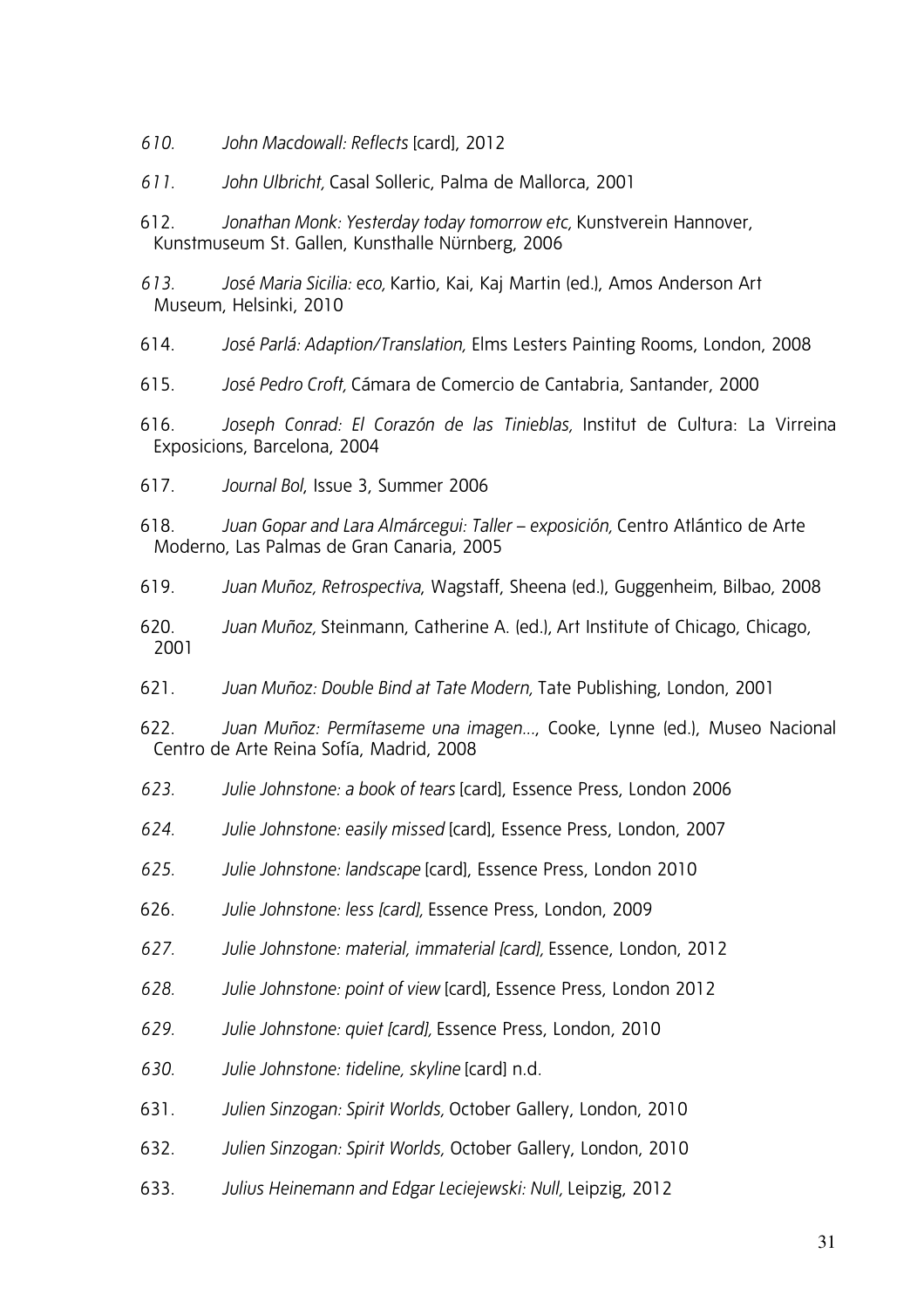- 634. *Jürgen Klauke, An Eternal Smile, Drawings, Photographical Works, Performances, 1970/86,* Thomas, Karin (ed.), DuMont Buchverlag, Köln, 1986
- 635. *Jürgen Klauke: Cindy Sherman*, Meyer-Stoll, Christiane (ed.), Cantz, Ostfildern, 1994
- 636. *Kahvehaneler = Coffee Houses,* Eczacıba ı, akir (ed.), Istanbul, 2006
- 637. Kajibwami, Séraphin, *Les Diamants de Kamituga*, Éditions AAD, Paris, 2010

638. *Kandinsky Prize: Exhibition of the Nominees, Udarnik, Moscow,* Allenova, Ekaterina and Alastair Gee (ed.), ArtChronika Foundation, Moscow, 2012

- 639. *Kandinsky: the Path to Abstraction,* Fischer, Hartwig and Sean Rainbird (ed.), Tate Publishing, London, 2006
- 640. Karnouk, Liliane, *Contemporary Egyptian Art*, The American University in Cairo Press, Cairo, 1995
- 641. *Kate Davis: Bread,* Sorcha Dallas, UK, 2006
- 642. *Kate Davis: Could we? I am asking,* The Breeder, Athens, 2005
- 643. *Kate Davis: Partners*, Corcha Dallas, Glasgow, 2005
- 644. *Kati Heck: Heisse Bräute und Geile Würste,* Annie Gentils Gallery, Antwerp, 2007
- 645. *Katsura Funakoshi: Sculpture and Drawings,* Annely Juda Fine Art, London, 2000
- 646. Katzenstein, Inés, *Guillermo Kuitca: Si yo fuera el invierno mismo,* Representación Argentina, 52. Esposizione Internacional d'Arte, La Biennale di Venezia, Buenos Aires, 2007
- 647. *Kemang Wa Lehulere: Some Deleted Scenes Too,* Perryer, Sophie (ed.), Stevenson, Cape Town and Johannesburg, 2012
- 648. Kentridge, William, *I am not me, the horse is not mine,* Goodman Gallery, Johannesburg, 2008
- 649. Kirkeby, Per, *Van Gogh*, Edition Bløndal, Hellerup, 1997
- 650. *Kitaj: in The Aura of Cézanne and Other Masters,* National Gallery Company Ltd., London, 2001
- 651. Klingender, Francis D., *Art and the Industrial Revolution*, Transatlantic Arts, London, 1947
- 652. *Knut Åsdam. Retrospective,* Kvaran, Gunnar B., Hanne Beate Ueland and Grete Årbu (ed.), Astrup Fearnley Museet for Moderne Kunst, Oslo, 2006
- 653. *Ko Nakajima and Kentaro Taki: Video Life*, ST PAUL St Publishing, Auckland, 2011
- 654. Kocic, Stevan, *The word 'art'*, Stevan Kocic, London, 2004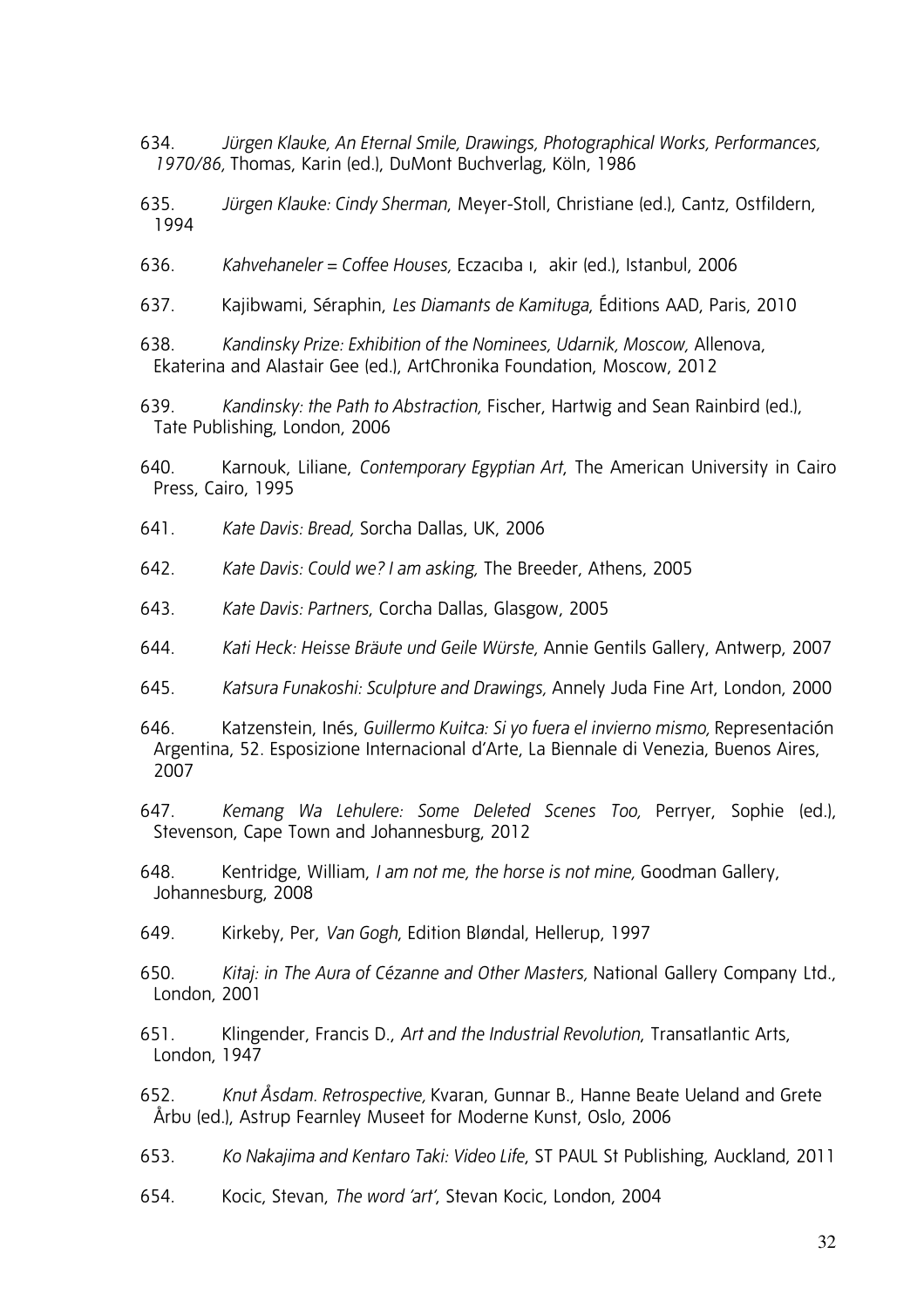655. *Koinonia: Self-Portraits by Nairobi Street Children,* Fulford, David (ed.), David Fulford, London, 2010

656. Kratochwil, M., *Kathleen Browne: Drawings and Paintings,* Marian Kratochwil, London, 1992

- 657. *Kristian Ryokan,* Albion, London, 2007
- *658. Kunstöffner: Kunsthaus Zürich,* Benteli, Zürich, 2006
- 659. *Kurt Schwitters*, Galería Leandro Navarro, Madrid, 2007
- 660. *Kurt Schwitters: y el espíritu de la utopía*, *Colección Ernst Schwitters*, Fundación Juan March, 1999
- 661. Kwiatkowski, Will, *Pages of the Qur'an: The Lygo Collection*, Paul Holberton publishing, London
- 662. L*'anima e la musica: L'esperienza romantica e l'età del Risorgimento*, Cimorelli, Dario (ed.), Silvana Editoriale Spa Cinisello Balsamo, Milano, 2011
- 663. *La Ciudad Abstracta 1966: El Nacimento del Museo de Arte Abstracto Español,*  Fundación Juan March, Madrid, n.d.
- 664. *La Colección,* Martín Faraldo, María Teresa (ed.), Centro Atlántico de Arte Moderno, Cabildo de Gran Canaria, 2002
- 665. *La Costilla Maldita,* Centro Atlántico de Arte Moderno, Las Palmas de Gran Canaria, 2002, Las Palmas de Gran Canaria, 2005
- 666. *La Historia de Arias,* London Printworks Trust, Brixton, 1998

667. *La mano con lápiz: Dibujos Del Siglo XX, Colecciones Fundación MAPFRE,* Garcia Mora, Luis Miguel (ed.), Fundación Mapfre Instituto de Cultura, Madrid, 2011

668. *Laboratorio 987: 2008-2010,* Pardo, Tania and Agustín Pérez Rubio (ed.), Museo de Arte Contemporáneo de Castilla y León, MUSAC, León, 2011

669. *Labyrinth called Theatre On Theatrical Space*, Litak, Anna and Grzegorz Niziolek (ed.), Galeria BWA, Kraków, 1994

- 670. Lam, Anthony*, Notes from the Street,* Camerawork, London, 1995
- 671. Larratt-Smith, Philip, *Bruce Nauman: Mindfuck*, Hauser & Wirth, 2013
- 672. *Laughing in a foreign language,* Troy, Charlotte and Giselle Osborne (ed.), Hayward Publishing, London, 2008
- 673. *Laura Padgett: seeing things,* Keheyan, Garo (ed.), Pharos Publishers, Nicosia, 2008
- 674. *Laylah Ali: Typology*, Pennsylvania Academy of Fine Arts, Philadelphia, 2007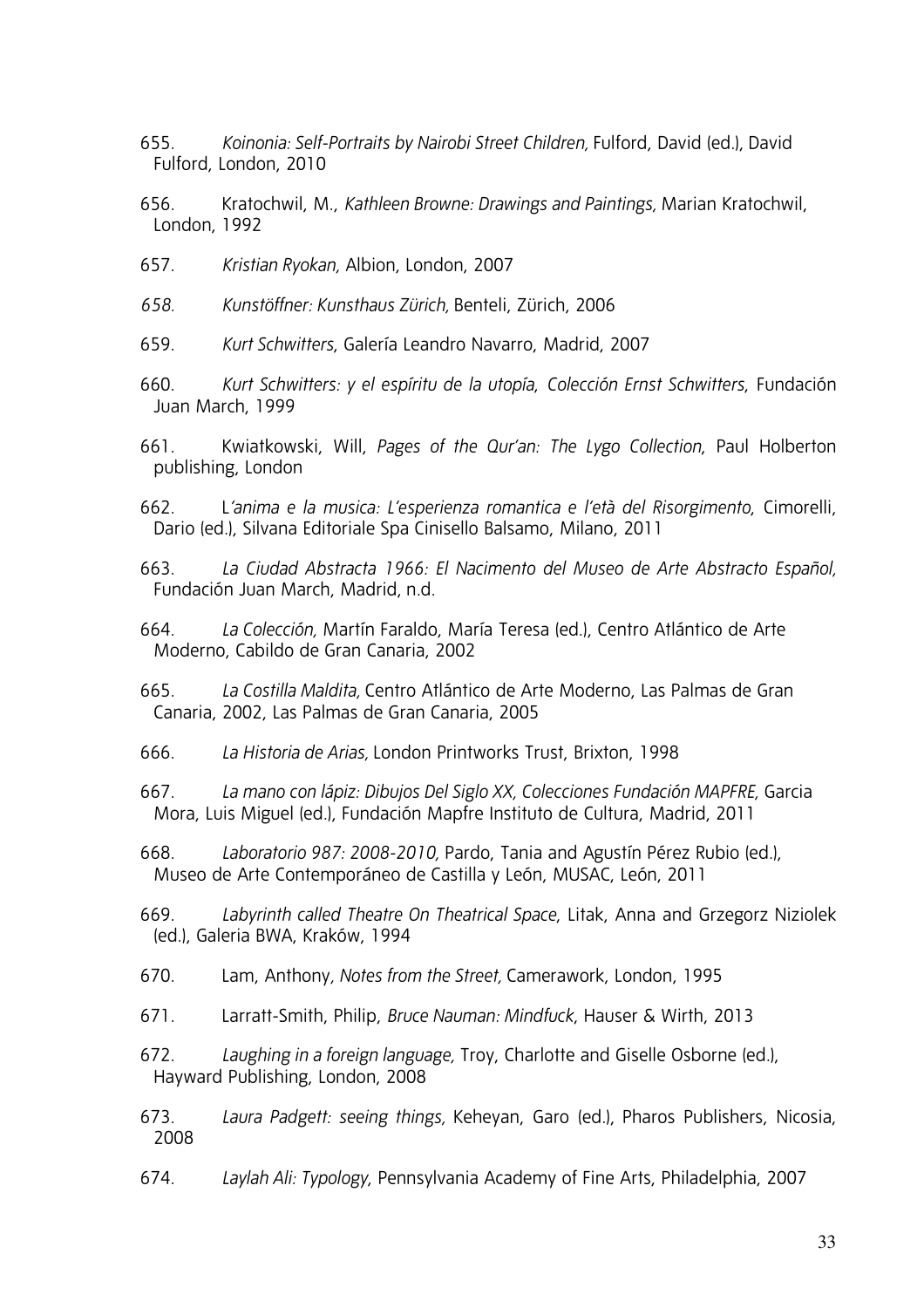675. *Le Corbusier and the National Museum of Western Art,* National Museum of Western Art, Tokyo, 2009

676. *Le Corbusier : expone volumen 1,* Navarro Segura, María Isabel (ed.), Centro Atlántico de Arte Moderno, Las Palmas de Gran Canaria, 2011

677. *Le Ludique,* Murgia, Pierre (ed.), Musée du Québec, 2001

678. *Leaving Vegas,* Joo, Eungie and Ethan Swan (ed.), Project Space Leeds, Leeds, 2012

679. *Lee Krasner: After Palingenesis,* Robert Miller Gallery, New York, 2003

680. Lee, Pamela M., Matthew Higgs and Jeremy Gilbert-Rolfe, *Uta Barth*, Phaidon, London, 2004

681. Lerm Hayes, Christa-Maria, *Joyce in Art: Visual Art Inspired by James Joyce*, Lilliput Press, Dublin, 2004

682. *Les temptacions de Richard Chiang 1995-2001*, Casal Solleric, Ajuntament de Palma, Mallorca, 2001

683. *Let's Get It On: the Politics of Black Performance,* Ugwu, Catherine (ed.), Institute of Contemporary Arts, London, 1995

684. *Lewandowska, Marysia and Neil Cummings, Lost Property,* Chance Books, London, 1996

*685. Library of the Museum Vol 1: Museum of Contemporary African Art = Musée d'Art Contemporain Africain,* Steevensz, Bert and Gijs Stork (ed.), Artimo Foundation, Amsterdam, 2001

686. *Lichtenstein: A Retrospective*, Rigas, Maia M. (ed.), Art Institute of Chicago and TATE Publishing, London, 2012

687. *Life and Afterlife in Benin*, Van Gelder, Alex (ed.), Phaidon, New York, 2005

*688. Limelight: photographs by James Abbe,* National Portrait Gallery, London, 1995

689. *Lin Utzon: Retrospectiva,* Ses Voltes de Palma, Mallorca, 2007

690. *Linn Pedersen: Stub,* Lord Jim Publishing, 2010

691. *Lisa Milroy: Painting Fast Painting Slow,* Alan Cristea Gallery, London, 2005

*692.* Littlefield Kasfir, Sidney, *Contemporary African Art,* Thames & Hudson, London, 1999

693. *Live Art Almanac*, Brine, Daniel (ed.), Live Art Development Agency, UK, 2008

*694. Liza Lou: Durban Diaries,* White Cube, London, 2012

695. *Lois Conner: Beijing Building,* Clist, Martin (ed.), Rossi & Rossi, London, 2011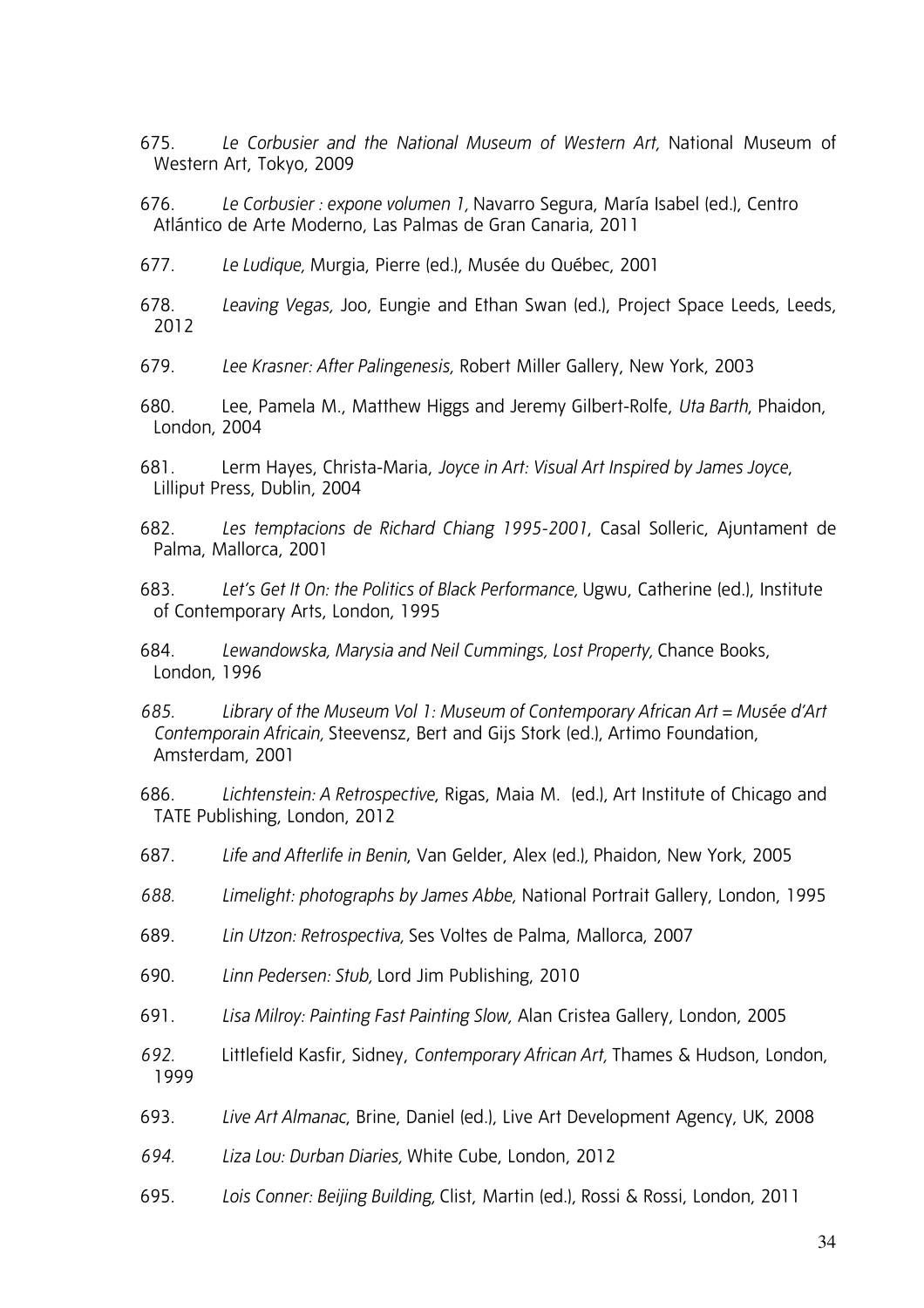696. *Loris Cecchini: Estructura de monólogo,* Casal Solleric, Ajuntament de Palma, Mallorca, 2004

697. *Los dos amigos,* A&R Press, Mexico City, 2006

698. *Louise Fishman,* Robinson, Ellen (ed.), Cheim and Read, New York, n.d.

699. *Lubaina Himid: Naming The Money,* Hatton Gallery, Newcastle-Upon-Tyne, 2004

700. *Lucas de Bohemia, Artistas, Gitanos y la Definición del Mundo Moderno,*  Fundación Mapfre Instituto de Cultura, Madrid, 2012

701. *Lucy Gunning*, Chapter, Cardiff, 1998

702. *Luiz Braga: retratos amazônicos,* Sant'Anna, Margarida and Rejane Lassandro Cintrão (ed.), Museu de Arte Moderna De São Paulo, São Paulo, 2005

703. *Lynette Yiadom-Boakye: Essays and Letters,* Perryer, Sophie (ed.), Michael Stevenson, Cape Town, 2010

704. *Maaike Schoorel: Album,* Karskens, Xander (ed.), Veenman Publishers, Rótterdam, 2008

705. *Mabel Palacín: La Distancia Correcta*, Martínez Meseguer, Jose Luis and Aramis López Juan (ed.), Museo de la Universidad de Alicante, 2004

706. *Macunaíma Colorau*, Fundação do Patrimônio Histórico e Artístico de Pernambuco, Pernambuco, 2009

707. *Made in Asia?: Student-Curated Exhibition XII*, Duke University Museum of Art, Durham, 2001

708. *Made in Germany: Short Guide,* Maiwald, Rebekka (ed.),Sprengel Museum Hannover, Kunst verein Hannover and Kestner Gesellschaft, Hannover, 2007

709. *Malick Sidibé: Retrats*, Fundació Palma Espai d'Art, Palma, 2009

710. *Mamma Andersson and Jockum Nordstrom: who is sleeping on my pillow,* David Zwirner Inc, New York, 2010

711. *Manifiesta: Muestra instalaciones y performance de Felipe Ehrenberg, Helen Escobedo, Marcos Kurtycz*, Instituto Nacional de Bellas Artes, Mexico, 1993

712. *Manuel Álvarez Bravo: Para todos los fotográficos,* Rauch, Muriel (ed.), Jeu de Palma, Paris and Fundación Mapfre in association with TF Editores, Madrid, 2012

713. *Marc Baptiste: Nudes*, Universe Publishing, New York, n.d.

*714. Marco Cati: Romantic Novel* [card], 2012

- 715. *Margalida Escalas*, Joan Oliver "Maneu" Galeria d'Art, Palma, 2002
- 716. *Margalida Escalas: Geometries Secretes,* Ajuntament d'Alcúdia, 2011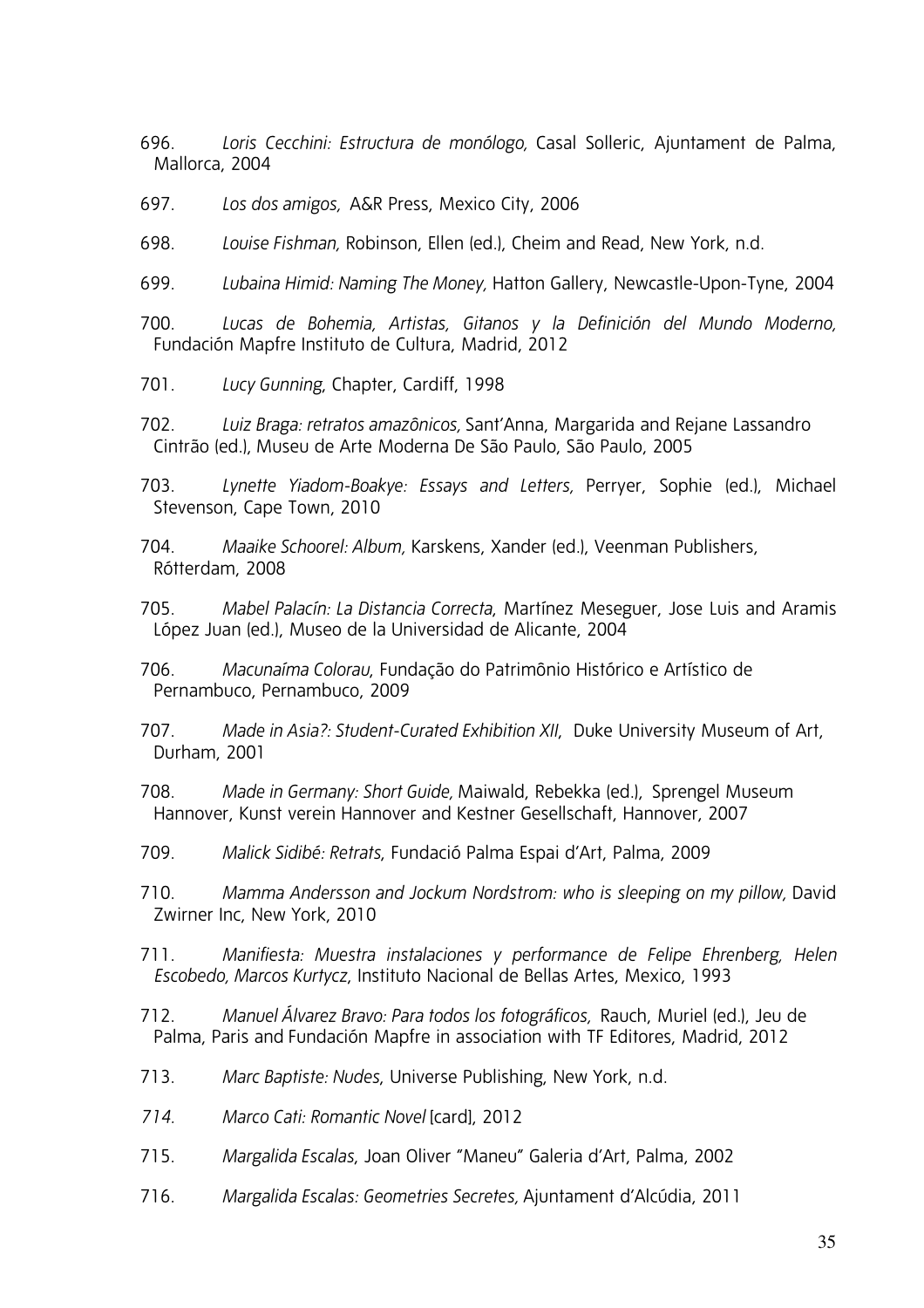- 717. *Margalida, Escalas, Fragments ceràmiques de*, Casal Balaguer Ajuntament de Palma, Mallorca, 1992
- *718. Maria White: Alphabet Book* [card], Essence Press, London, 2010
- *719. Maria White: Alphabet week* [card], 2010
- 720. *Mariana Vassileva: solo video 2000-2012,* Ribal i Simó, Pilar (ed.), Casal Solleric, Palma de Mallorca, 2012
- 721. *Marine Jugonnier*, Derieux, Florence, Jacob Fabricius and Hilke Wagner (ed.), JRP| Ringier, Zurich, 2009
- 722. *Mario Merz: The Magnolia Table*, Sperone Westwater, New York, 2007
- 723. *Marion Bataille,* Tate Publishing, London, 2010
- 724. *Mark McNulty: Ten'til Late*, Café Royal Books, Southport, 2013
- *725. Mark Rothko Foundation: 1976 1986*, Mark Rothko Foundation, New York, n.d.
- 726. *Mark Rothko,* Kawamura Memorial Museum of Art and Tankosha Publishing, 2009
- 727. *Mark Schultz: Out of the Past: Illustracions i còmics 1985-2005,* Casal Solleric, Palma de Mallorca, 2005
- 728. Mark Wallinger, *Lost Horizon,* Museum für Gegenwartskunst Basel, 1999
- 729. *Marocco: Fathiya Tahiri, Fouad Bellamine, Mohamed Bennani Moa*, Arte Communications, Venice, 2005
- 730. *Martial Raysse: Maitre et Esclave de L'Imagination,* Stedelijk Museum Amsterdam, Amsterdam, n.d.
- 731. *Martin Erik Andersen: Stairway to Heaven Highway to Hell*, Erik Andersen, Martin and Folke Kjems (ed.), Holstebro Kunstmuseums Forlag, Holstebro, 2008
- 732. *Martin Parr: Assorted Cocktail,* Casal Solleric de Palma, Mallorca, 2009
- 733. Martínez, Juan A., *Cuban Art and National Identity: The Vanguarda Painters 1927- 1950,* University Press of Florida, Gainesville, 1994
- 734. *Marty St James: You, Me and It*, Cornerhouse, Manchester in association with University of Hertfordshire Galleries, 2011
- 735. *Mary Evans: Cut and Paste,* Baptist, Stephanie (ed.), Tiwani Contemporary, London, 2012
- 736. *Mary Heilmann: To Be Someone,* Jacobson, Karen (ed.), Orange County Museum of Art, California in association with Prestel Publishing, New York, 2007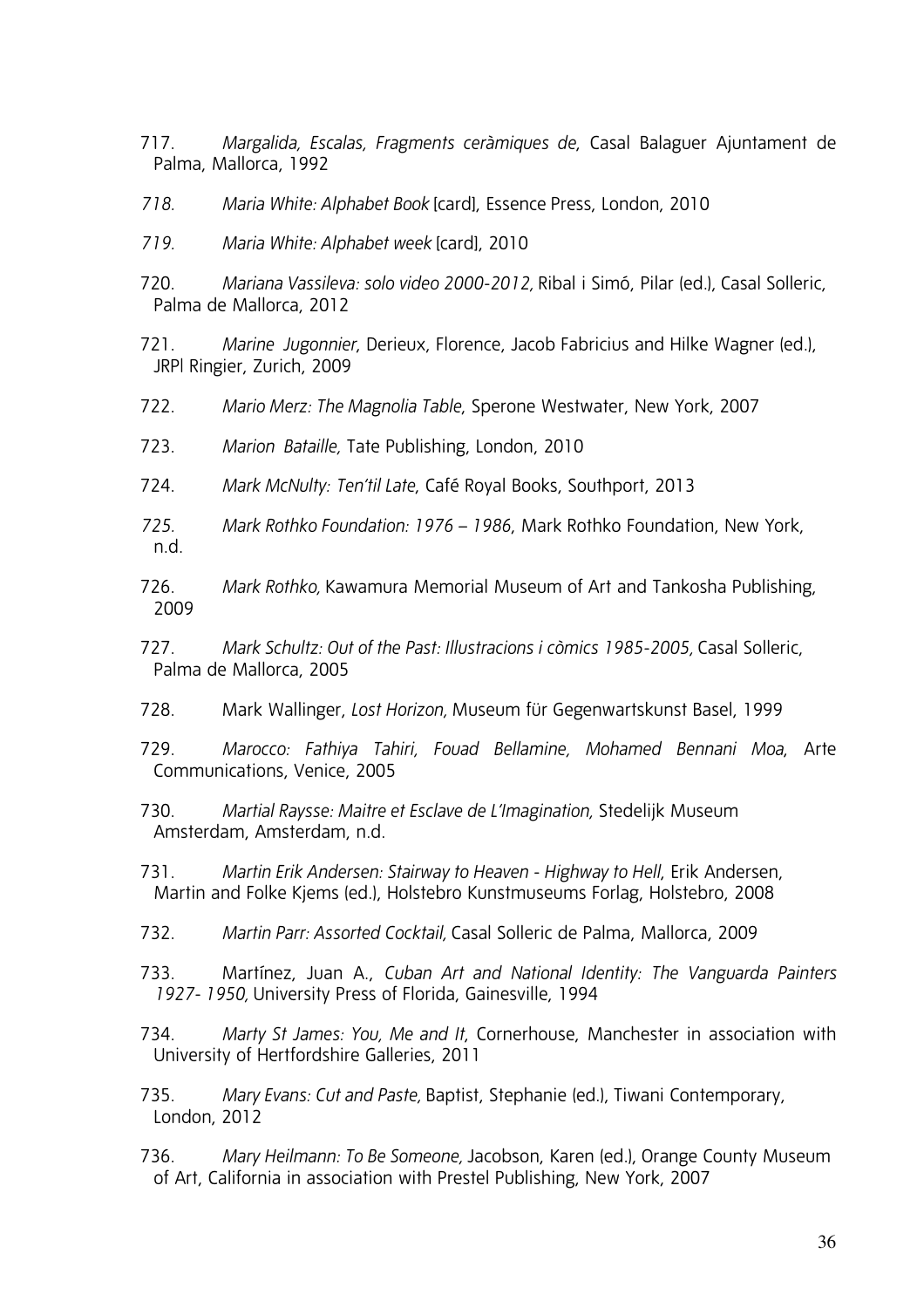- 737. *Mary Miss Projects 1966-1987*, Wilson, Vicky (ed.), Architectural Association Publications
- 738. *Masterpieces. Museum of Fine Arts Budapest,* Vécsey, Axel (ed.), László Baán, Budapest, 2013
- 739. *Matt Mullican: More Details From An Imaginary Universe*, Gray, David and Maria Ramos (ed.), Fundação de Serralves, 2000
- 740. *Maurice Estève 1904-2001*, Redfern Gallery, London, 2006
- 741. *Max Ernst, Vie et Œuvre sous la direction de Werner Spies*, Drost, Julia and Sophie Collombat (ed.), Editions du Centre Pompidou, Paris, 2007
- 742. *Max Ernst: Livros e obra gráfica*, Fundação Calouste Gulbenkian (ed.), Institut für Auslandsbeziehungen, Stuttgart, 1977
- 743. *Max Ernst: Livros e obra gráfica,* Fundação Calouste Gulbenkian, Serviço de Exposioções et Museografia, Lisbon, 1987
- 744. *MAXImin: Tendencias de Máxima Minimización en el Arte Contemporáneo,*  Fundación Juan March, Madrid, 2008
- 745. McCloud, Aminah Beverly, African American Islam, Routledge, New York and London, 1995
- 746. McConkey, Kenneth, *The Edwardians: The Golden Years Before the War*, The Fine Art Society London, 2011
- 747. McCrickard, Kate, *William Kentridge,* Tate Publishing, London, 2012
- *748.* McEvilley, Thomas, *Fusion: West African Artists at the Venice Biennale*, Museum for African Art, New York, 1993
- 749. McNulty, Dennis, *Obscure Flows Boil Underneath*, IMMA Associated Press, Dublin, 2011
- 750. *Me Amound,* Nadel, Dan (ed.), Picture Box Inc. and James Cohan Galllery, 2005
- 751. *Memòria 2000*, Fundació Pilar i Joan Miro a Mallorca, 2000
- 752. *Memorias Y Olvidos Del Archivo*, Gonz lez, Fernando Est vez and Mariano de Santa Ana (ed.), Centro Atlánto de Arte Moderno, Museo de Historia y Antropologia de Tenerife , Tenerife, 2010
- 753. Mendelson, Jordana, *Documenting Spain: Artists, Exhibition Culture, and the Modern Nation, 1929 – 1939,* Pennsylvania State University, University Park, 2005
- 754. *Mercedes Laguens: Desde Otro Lugar,* Vermal, Juan Luis (ed.), CalimaEdiciones, Palma de Mallorca, 2004
- 755. *Mercedes Laguens: Pell de pintures, Obres 1995-2003,* Casal Solleric, Palma de Mallorca, 2003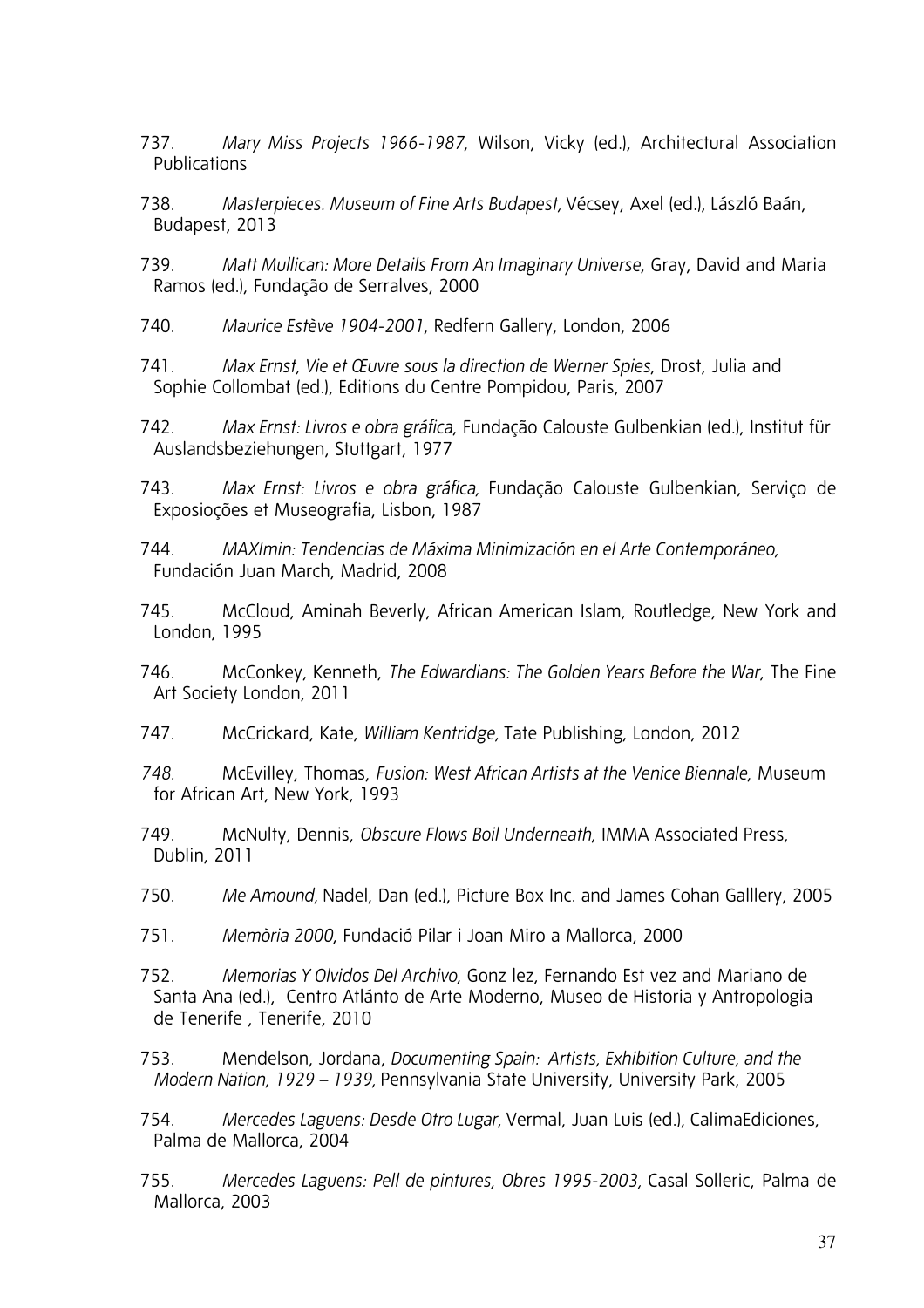756. *Merlin Carpenter: Militant*, Galerie Christian Nagel, Köln, 2001

757. *Meschac Gaba*, Verlag der Buchhandlung Walther König, Cologne, 2010

758. *Meschac Gaba: The Street*, Perryer, Sophie (ed.), Michael Stevenson, Cape Town, 2006

759. *Meschac Gaba: Tresses and Other Recent Projects,* Perryer, Sophie (ed.), Michael Stevenson, Cape Town and Johannesburg Art Gallery, 2007

760. *Mesoamérica: oscilaciones y artificios*, Martín, Maite (ed.),Centro Atlánto de Arte Moderno, Las Palmas de Gran Canaria, 2002

761. Metropolis M 2006, No. 5, October-November 2006

762. *Michael Baldwin and Mel Ramsden: Art and Language*, Mulier Mulier Gallery, Wielingen, Belgium, 2008

- 763. *Michael Landy: Everything must go!,* Horne, Rosalind (ed.), Ridinghouse, London, 2008
- 764. *Michael Lin*, Cooper, Ivy (ed.), Contemporary Art Museum St. Louis, St. Louis, 2004
- 765. *Michael MacGarry: The Other Half, Past and Future Now,* Stevenson, Cape Town, 2012
- 766. *Michael Raedecker: Show*, Hauser & Wirth Zürich London (ed.), Scalo, Zürich, 2005
- 767. *Mick Peter,* Transmission Gallery, Glasgow, 2007
- 768. *Migrations Journeys into British Art,* Carey-Thomas, Lizzie (ed.), Tate Publishing, London, 2012

769. *Miguel Betancourt*, Aguirre, David Andrade (ed.), Department of Cultural Affairs of the Ministry of Foreign Affairs, Ecuador, 1993

770. *Miguel Font: Fotografiant Palma, 1993-2004,* Casal Solleric, Ajuntament de Palma, Mallorca, 2004

771. *Mine: A Selection of Films by South African Artists,* Mol, Colette and Abrie Fourie (ed.), Dubai Community Theatre and Arts Centre, United Arab Emirates, 2012

772. *Miquel Barceló Barry Flanagan: Dibuixos,* Museo D'Art Contemporani d'Eivissa (MACE), Ajuntament d'Evissa, n.d.

773. *Miquel Barceló : a les Illes Balears,* FundacióBalears 21 and Caja de Ahorros de Mediterráneo, Palma de Mallorca, 2003

774. *Miquel Barceló,* Galería Soledad Lorenzo Orfila, Madrid, 1997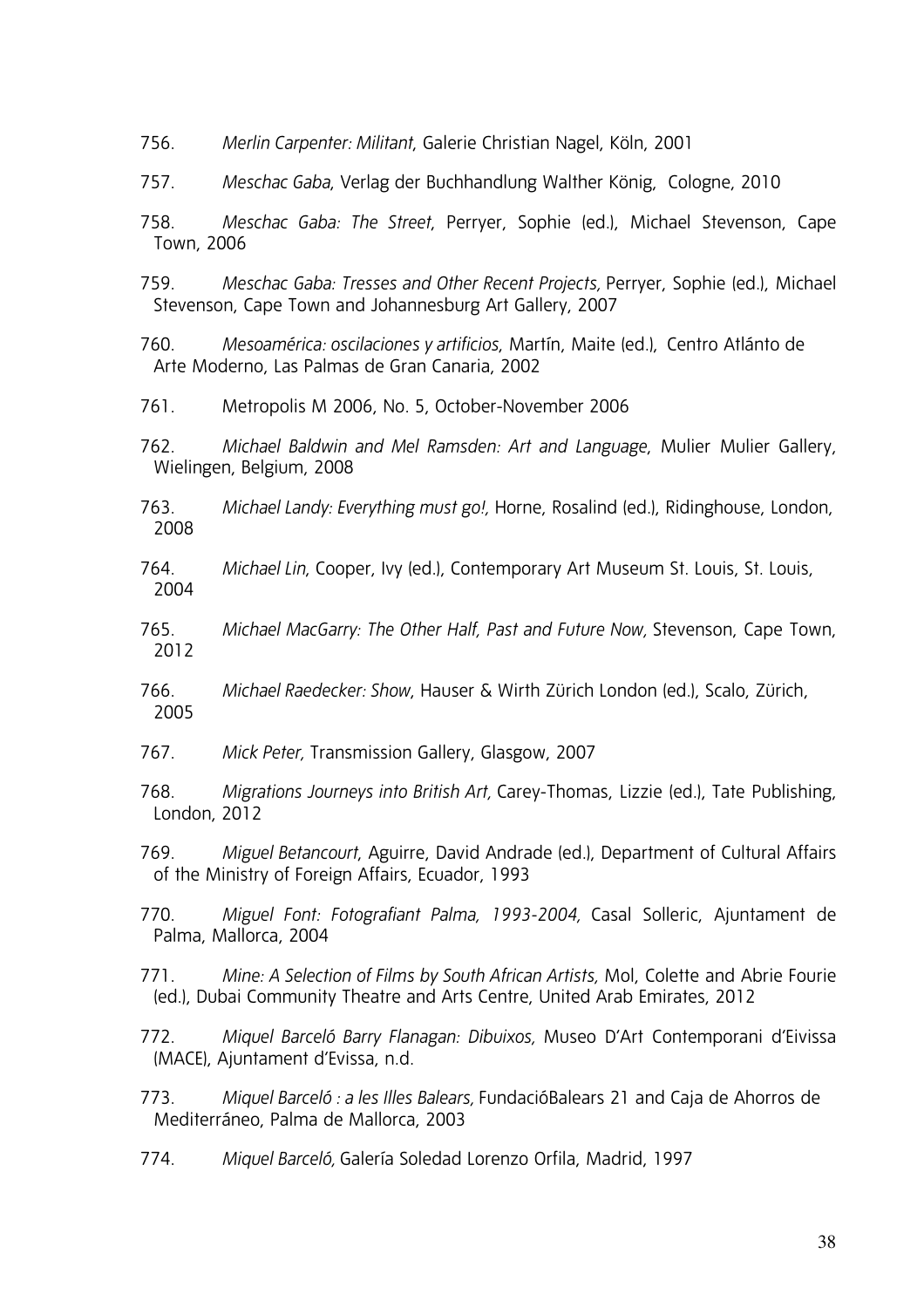- 775. *Mirar no es suficiente: La colección del Consejo Superior de Deportes,* Ses Voltes, Palma, Mallorca, 2005
- 776. *Miriam Bäckström*, NIFCA, Esbjerg Kunstmuseum, Horsens Kunstmuseum and Borås Konstmuseum
- 777. *Miró-Artigas: Ceràmiques,* Fundació Pilar i Joan Miró a Mallorca, Palma de Mallorca, 1998
- 778. *Miró-Barbara: Processos del gravat,* Insa, Joan (ed.), Ediciones de L'Eixample, Barcelona, 1999
- 779. *Miroslaw Balka, Alfredo Pirri: Beyond,* Gadomska, Malgorzata and Anda MacBride (ed.), Bunker Sztuki Contemporary Art Gallery, Kraków, 2007
- 780. *Missing Links: Art Practices from Lebanon*, Toulic, Jala and Nazem el Sayed (ed.), The Lebanese Association, Ashkal Alwan, Sanayeh and Townhouse Gallery of Contemporary Art, Cairo, 2001
- 781. *Moderna Exhibition 2006: When am I?* Moderna Museet, Stockholm, 2006
- 782. *Moderne und Gegenwart das Kunstmuseum in Halle,* Wieg, Cornelia (ed.), Ernst von Siemens Kunststiftung, Halle, 2008
- 783. *Modernities and Memories: Recent Works from the Islamic World*, Khan, Hasan-Uddin (ed.), The Rockefeller Foundation, New York, 1997
- 784. *Modernlik? Fransa Ve Türkiye'Den Manzaralar,* E kinat, Esin (ed.), Istanbul Modern, Istanbul, 2013
- 785. *Mona Hatoum: Unhomely,* Galerie Max Hetzler Temporary, Berlin, 2008
- 786. *Mondo Veneziano: High Noon in the Sinking City*, *a film by Antoine Prum,*  Kremer, Boris (ed.), Revolver, Frankfurt am Main, 2005
- 787. *Monika Grzymala: Fast Forward,* Hochschule für Bildende Künste Braunschweig, Braunschweig, 2006
- 788. Monopol. Magazin für Kunst und Leben, June 2010
- 789. *Montserrat Soto : Ataritik ortzimugara Del umbral al limite,* Foru Aldundia, Gipuzkoako (ed.), Koldo Mitxelena Kulturunea, San Sebastián, 2004
- 790. Moore, Carlos, *Fela: this Bitch of a Life*, Cassava Republic Press, Abuja, 2010
- 791. *Moscow Museum of Modern Art: The New Artists*, Maier, Moscow, 2012
- 792. *Motel 7: Tears and Castles Exhibition Catalogue,* 34 Long Fine Art and the artist, 2009
- 793. *Moving in Time and Space: shifts between abstraction and representations in post-war South Africa art,* Michael Stevenson, Cape Town, 2003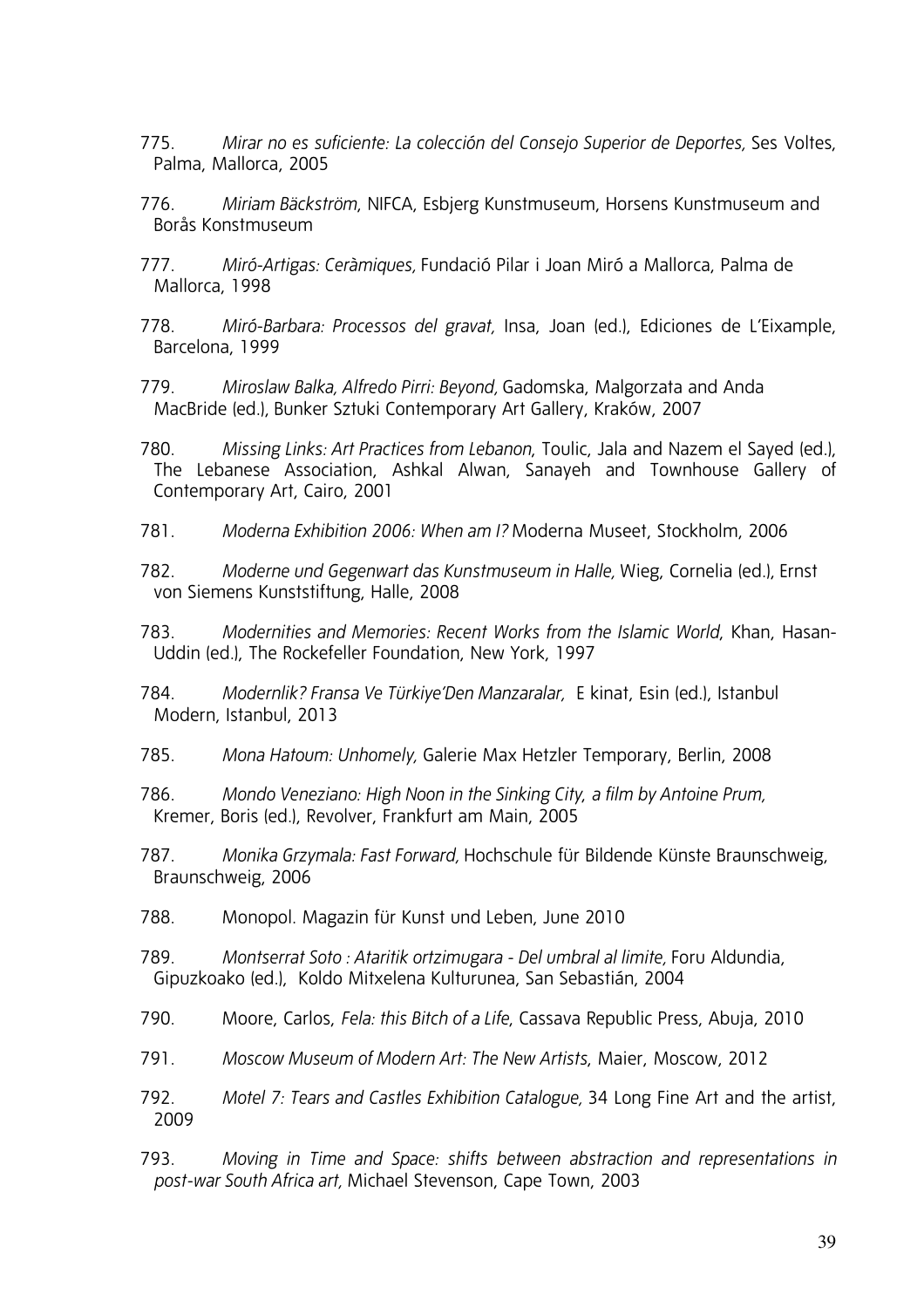- 794. *Moving Plan B Chapter One*, Drawing Room, London and Verlag der Buchhandlung Walter König, Cologne, 2010
- 795. Muir, Gregor, *Lucky Kunst: the rise and fall of Young British Art,* Aurum Press, 2009
- 796. *Multiple Visions: 24 Artistes Contemporains,* Société Maroc Premium Le Magazine*, Maroc*, 2013
- 797. *Mundos Interiores al Descubierto,* Andrada, Félix, Eimear Martin and Anthony Spira (ed.), Obra Social Fundación La Caixa, Madrid, White Chapel Gallery, London, Irish Museum of Modern Art, Dublín, 2006
- 798. *Muntadas on Translation*, Dávila, Mela and Valentín Roma (ed.), Museu d'Art Contemporani de Barcelona, Barcelona , 2002
- 799. *Murat Germen: Yol Way: Photographs,* Kadıoglu, Betül (ed.),Istanbul Modern, Istanbul , 2010
- 800. Murray, Peter and Linda Murray, *The Penguin Dictionary of Art and Arts,* Penguin Books, Middlesex, 1980
- 801. *Museo de Arte Abstracto Español,* Fundación Juan March Cuenca, Editorial de Arte y Ciencia S.A. Madrid, 1997
- 802. *Muzej Na Cesti: Moderna Galerija = Museums in the Streets: Museum of Modern Art Ljubljana,* Soban, Tamara (ed.), Revolver, Berlin, 2009
- 803. *aco Fabré: Sobre la extensión vacía,* Casal Solleric Fundació Palma Espaid'Art, Palma de Mallorca, 2006
- 804. *Nandipha Mntambo,* Perryer, Sophie (ed.), Michael Stevenson, Cape Town, 2007
- 805. *Nandipha Mntambo*, Perryer, Sophie (ed.), Stevenson in association with the Standard Bank and the National Arts Festival, Cape Town, 2011
- 806. *Naoya Hatakeyama: A Bird, Blast #130,* Taka Ishii gallery, Tokyo, 2006
- 807. *Naoya Hatakeyama: Lime Works,* Amus Art Press, Osaka, 2002
- 808. *Natasja Kensmil: Frozen Queen,* Perryer, Sophie (ed.), Michael Stevenson, Cape Town, 2007
- 809. *Nathan Coley: Mount Stuart*, Mount Sturat Trust, Isle of Bute, 2006
- *810. National Museum of Women in the Arts,* Abrams, New York, 1987
- 811. *NEGRO: Arte Centroafricano*, Casa África, Las Palmas de Gran Canaria, 2011
- 812. *Nein, Onkel: Snapshots from another Front 1938-1945,* Jones, Ed and Timothy Prus (ed.),Archive of Modern Conflict, Berlin, 2007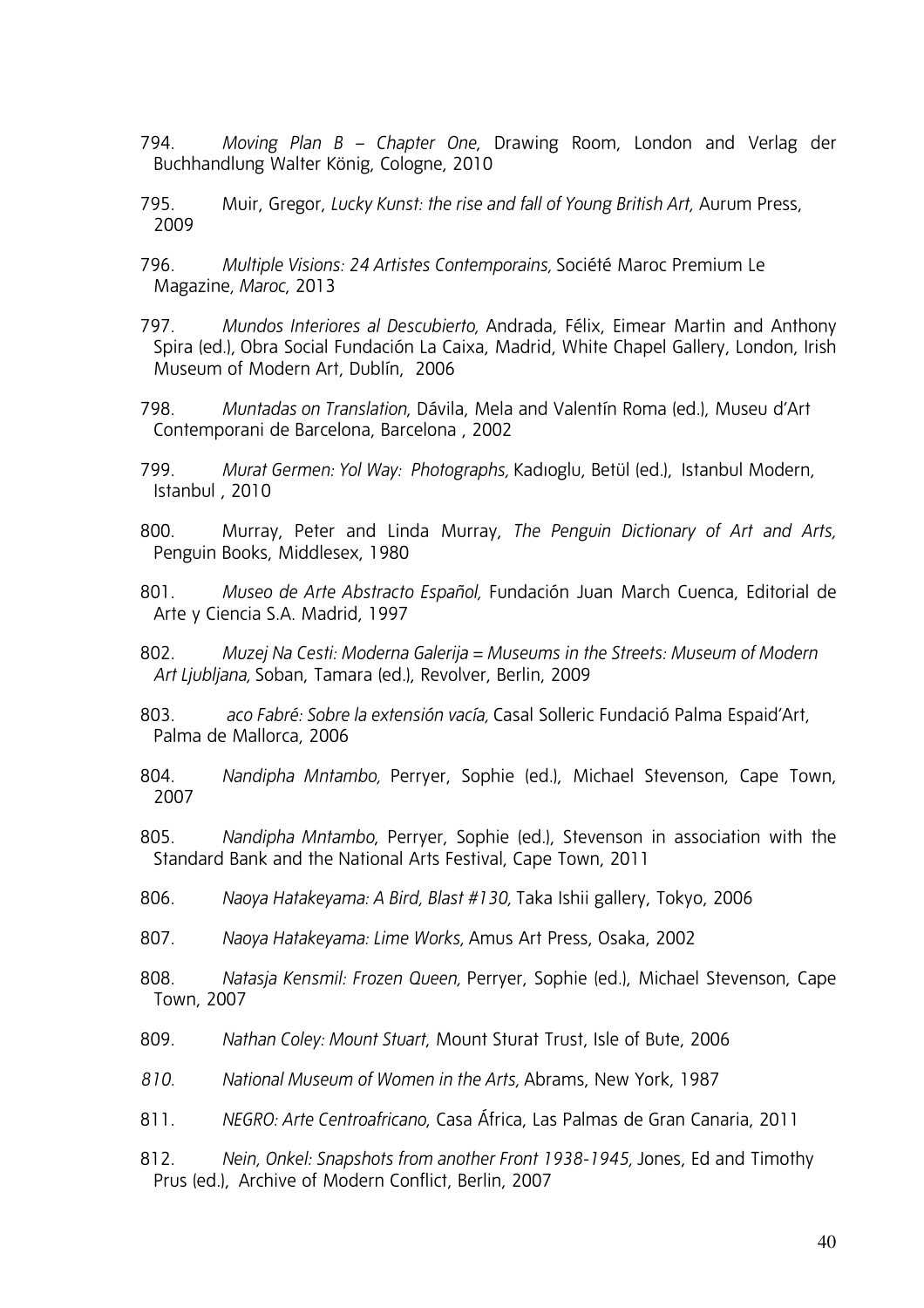- 813. *Neoimpresionismo la eclosión de la modernidad*, Fundación Mapfre, Instituto de Cultura, Madrid, 2006
- 814. *Néstor Torrens: la cámara doblada,* Centro Atlántico de Arte Moderno, Las Palmas de Gran Canaria, 2006
- 815. *New Light: Jerwood Photography Awards 2003-08*, Chalmers, Gloria (ed.), Portfolio Magazine, Edinburgh, 2009
- 816. *New World Imagery: Contemporary Jamaican Art,* National Touring Exhibitions, Hayward Gallery, London, 1995
- 817. Next Level, Edition 16, February 2009
- 818. Niang, Sada, *Cuadernos Africanos cine: Djibril Diop Mambety, cineasta africano,*  Casa África, Las Palmas de Gran Canaria, 2011
- 819. *Nicholas Hlobo*, Perryer, Sophie (ed.), Stevenson, Cape Town, 2009
- 820. *Nick Schlee: Drawings from 1958-2010,* Academy Press, Brighton, 2012
- 821. *Nicolas Hlobo: Kwatsityw'Iziko*, Perryer, Sophie (ed.), Michael Stevenson, Cape Town, 2008
- 822. *Nicolas Hlobo: sculpture, installation, performance, drawing,* Nasjonalmuseet for kunst, arkitektur og design, Oslo, 2011
- 823. *Nigel Shafran: Dad's Office,* Nigel Shafran, London, 1999
- 824. Nimis, Erika, *Photographs De Bamako: from 1935 to the Present,* Éditions Revue Noire, Paris, 1998
- 825. Nka. Journal of Contemporary African Art, (Facsimile), Issue 1, Fall-Winter 1994
- 826. Nka. Journal of Contemporary African Art, (Facsimile), Issue 3, Fall-Winter 1995
- 827. Nka. Journal of Contemporary African Art, (Facsimile), Issue 4, Spring 1996

828. Nka. Journal of Contemporary African Art, (Facsimile), Issue 6-7, Summer-Fall, 1997

- 829. Nka. Journal of Contemporary African Art, Number 11-12, Fall-Winter 2000
- 830. Nka. Journal of Contemporary African Art, Number 13-14, Spring-Summer 2001
- 831. Nka. Journal of Contemporary African Art, Number 15, Fall-Winter 2001
- 832. Nka. Journal of Contemporary African Art, Number 16-17, Fall-Winter 2002
- 833. Nka. Journal of Contemporary African Art, Number 18, Spring-Summer 2003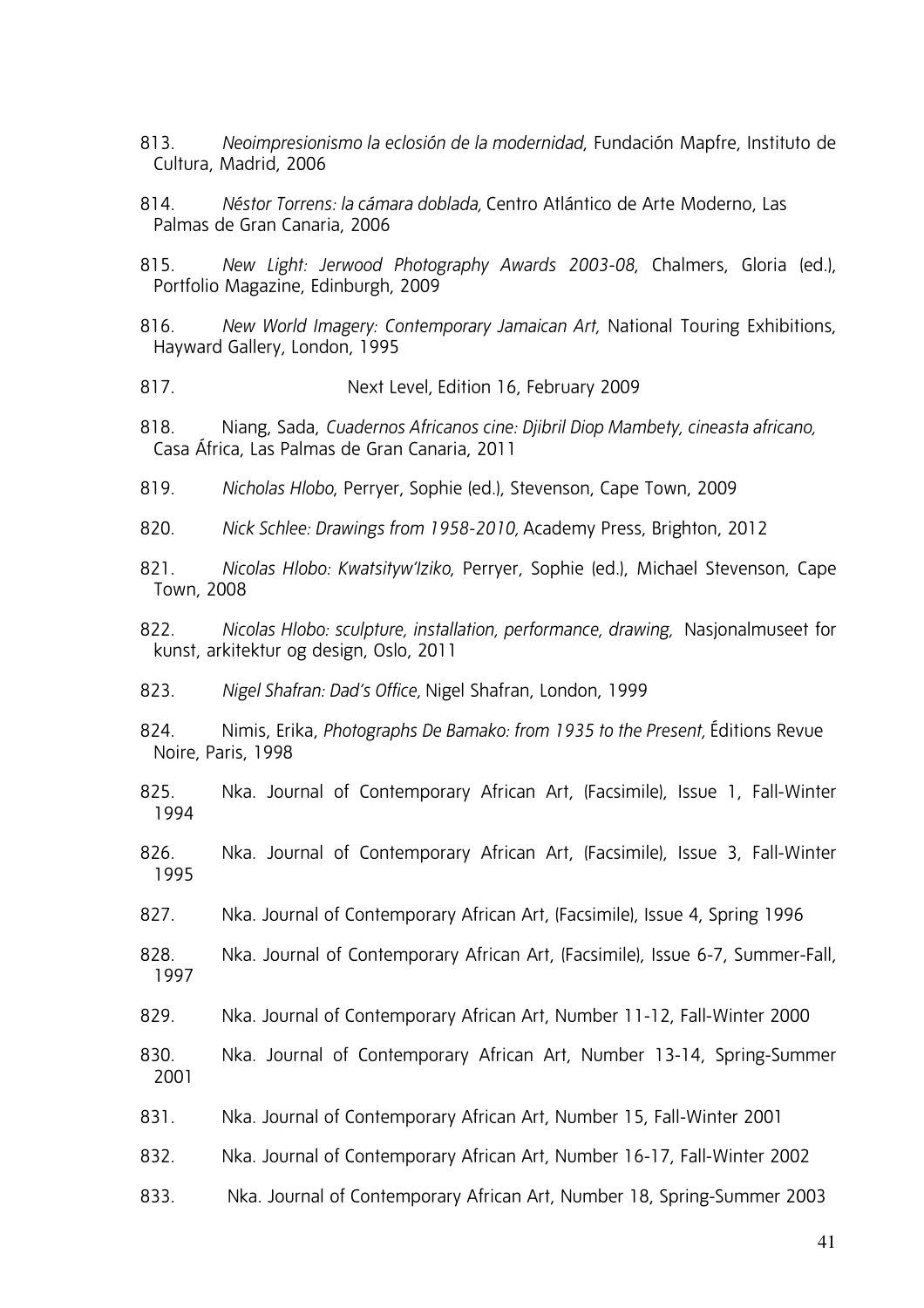- 834. Nka. Journal of Contemporary African Art, Number 19, Summer 2004
- 835. Nka. Journal of Contemporary African Art, Number 2, Spring-Summer 1995
- 836. Nka. Journal of Contemporary African Art, Number 20, Fall 2006
- 837. Nka. Journal of Contemporary African Art, Number 21, Fall 2007
- 838. Nka. Journal of Contemporary African Art, Number 22-23, Spring-Summer 2008
- 839. Nka. Journal of Contemporary African Art, Number 24, 2008
- 840. Nka. Journal of Contemporary African Art, Number 25, Winter 2009
- 841. Nka. Journal of Contemporary African Art, Number 28, Spring 2011
- 842. Nka. Journal of Contemporary African Art, Number 30, Spring 2012
- 843. Nka. Journal of Contemporary African Art, Number 31, Fall 2012
- 844. Nka. Journal of Contemporary African Art, Number 5, Fall 1996
- 845. Nka. Journal of Contemporary African Art, Number 8, Spring-Summer 1998
- 846. Nka. Journal of Contemporary African Art, Number 9, Fall-Winter 1998
- 847. Nka. Journal of Contemporary African Art, Number10, Spring-Summer, 1999
- 848. Nka. Journal of Contemporary African Art, Special Issue, Issue 29, Fall 2011
- 849. *Nnenna Okore: Flow*, Mbanefo Obiago, Sandra (ed.), Wheatbaker, Lagos, 2013
- 850. *Nnenna Okore: Ulukububa Infinite Flown*, October Gallery, London, 2008
- 851. *No Principio era a viaxe, 28 Bienal De Arte De Pontevedra = In the begining there was the journey*, Deputatión de Pontevedra, Pontevedra, 2004
- 852. *Nontsikelelo Veleko: Bienvenidos al Paraiso = Welcome to Paradise,* Casa África, Las Palmas de Gran Canaria, 2010
- 853. *Norsk Kunstarbok 2005: Norwegian Art Yearbook Volume 14*, Ulekleiv, Line (ed.), KIK Information Centre for Contemporary Arts and Crafts, Oslo, 2005
- 854. *Norske maleier Katalog*, Lange, Marit and Tone Skedsmo (ed.), Nasjonalgalleriet, Oslo, 1992
- 855. Northrup, JoAnne and Edward Leffingwell, *Il Le: Ballpoint Abstractions,* San Jose Museum of Art, San Jose, 2007
- 856. Not all is Visible: Works from the Astrup Fearnley Collection, Kvaran, Gunnar B., Hanne Beate Ueland (ed.), Astrup Fearnley Museum of Modern Art, Oslo, 2007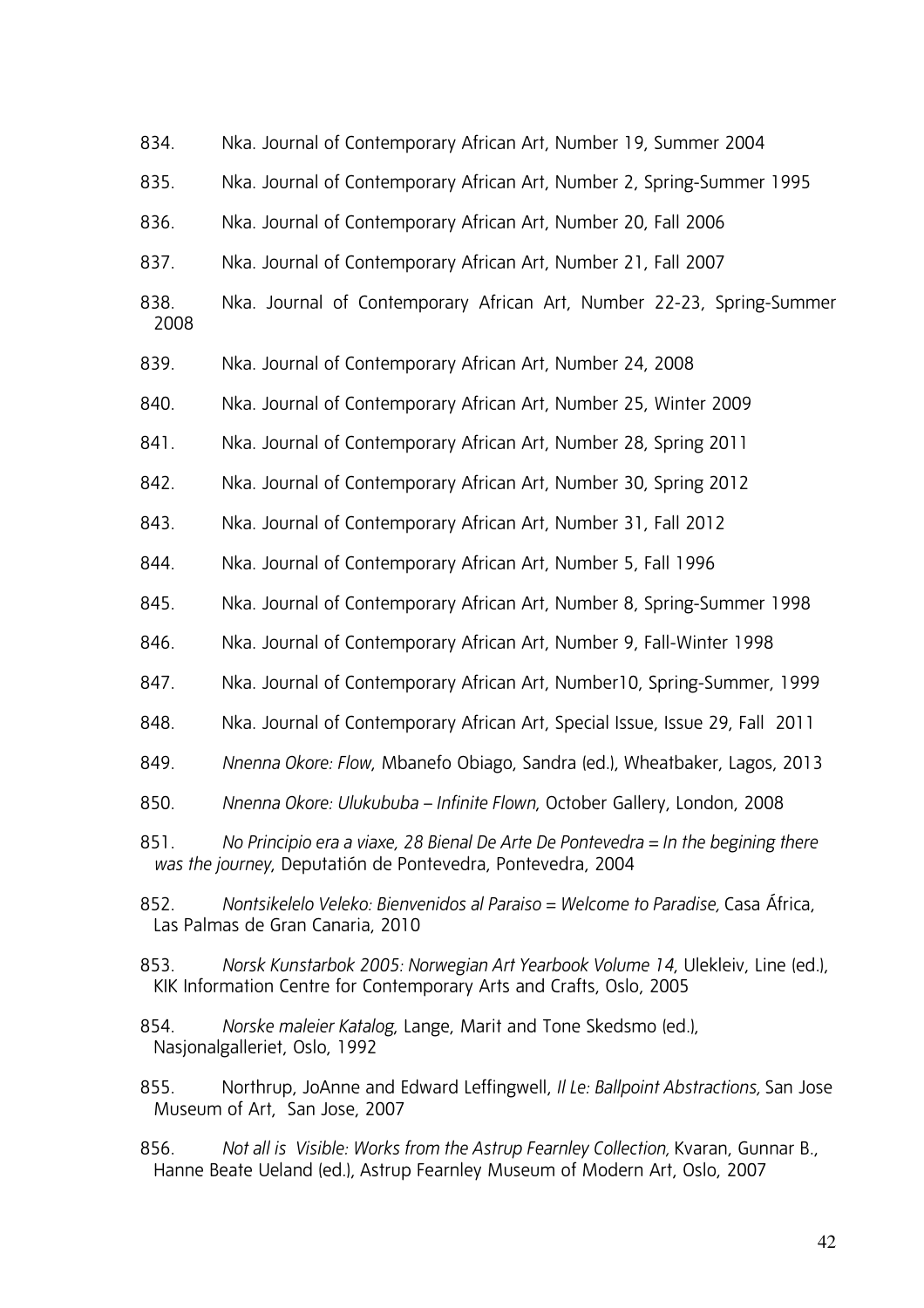- 857. *Notes from the Cosmic Typewriter: The Life and Work of Dom Sylvester Houédard*, Simpson, Nicola (ed.), Occasional Papers, London, 2012
- 858. *Now X Here: 5th UK Korean Artists' Exhibition,* Wadey Paul (ed.), Korean Cultural Centre UK, London, 2012
- 859. *Nucleus: Maiden Catalogue of Works in Nigeria's National Gallery of Modern Art,*  Federal Department of Culture, Lagos, 1981
- 860. Nunley, John W. and Judith Bettelheim, *Caribbean Festival Arts: Each and every bit of difference,* University of Washington Press, Seattle in association with The Saint Louis Art Museum, Seattle, 1988
- 861. *Obey: E pluribus venom : the art of Shepard Fairey*, Gingko Press in association with Obey Giant, Corte Madera, CA, 2008
- 862. *Object: Graduate Research and Reviews in the History of Art and Visual Culture.*  Number 3, 2000/2001
- 863. *October: St Vincent Street, Glasgow,* Black, Karla and Katie Exley (ed.), Red Group, Glasgow, 2001
- 864. *Odili Donald Odita in Conversation with Joost Bosland,* Perryer, Sophie (ed.), Michael Stevenson, Cape Town, 2008
- *865. Offer Waterman & Co: Modern British Art,* Offer Waterman & Co, London, 2012
- 866. Oguibe, Olu and Okwui Enwezor, *Reading the Contemporary: African Art from Theory to the Marketplace,* Institute of International Visual Arts, London, 1999
- 867. Oguibe, Olu, *The Culture Game,* University of Minnesota Press, Minneapolis, 2004
- 868. Oguibe, Olu, *Uzo Egonu: an African Artist in the West,* Kala, London, 1995
- 869. *Oil Paintings in Public Ownership in the Arts Council Collection*, The Public Catalogue Foundation, London, 2012
- 870. *Ole Hagen*: *Nowhere Less Now*, Botfield, Amy (ed.), Artangel, London, 2012
- 871. *Olivida Quién Soy: erase me from who I am,* Martín Faraldo, Maite (ed.),Centro Atlánto de Arte Moderno, Las Palmas de Gran Canaria, 2006
- 872. *Ori Gersht and Tracey Ferguson, Day by Day,* Pocko Editions, London, 2002
- 873. *Oscar Domínguez: 1926 Antológica 1957,* Centro Atlántica de Arte Moderno, Las Palmas de Gran Canaria, 1995
- 874. *Out of Beirut*, Cotter, Suzanne (ed.), Modern Art Oxford, 2006
- *875. Over and over again: 1989 2009,* Szyłak, Aneta and Jan Sowa (ed.), BWA Wrocław - Galerie Sztuki Współczesnej, Wrocław, 2009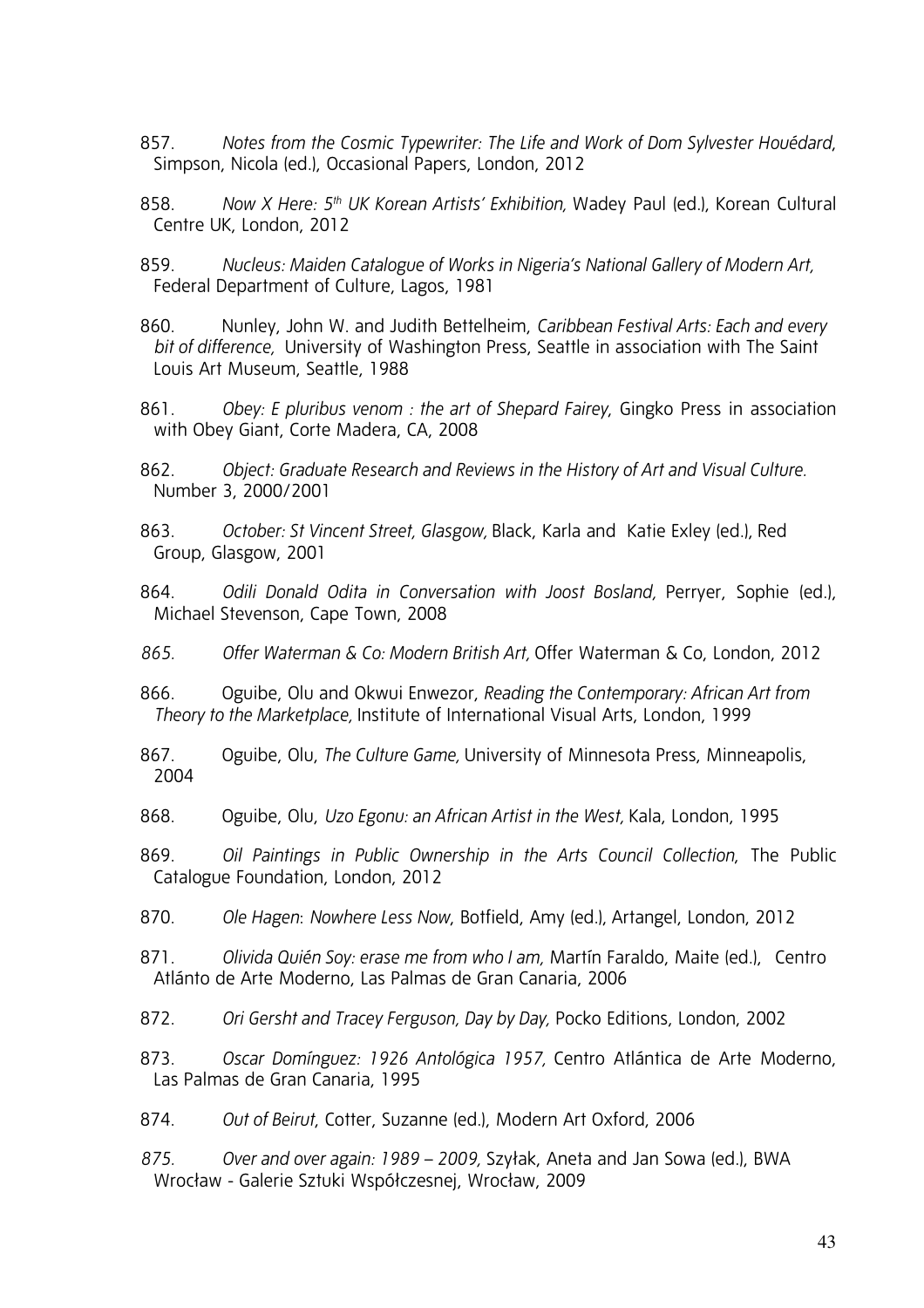- 876. *Pablo Picasso: La Minotauromachie: All VIII States*, Francis, Mark, Stefan Ratibor and Elly Sistovaris (ed.), Gagosian Gallery, London, 2006
- 877. Pacific Art: Niu Sila, the Pacific dimension of contemporary New Zealand arts, Mallon, Sean and Pandora Fulimalo Pereira (ed.), Te Papa Press, Museum of New Zealand Te Papa Tongarewa, Wellington, 2002
- 878. *Pakistan: Another Vision, Fifty Years of painting and Sculpture from Pakistan*, Wilcox, Timothy (ed.), Arts and the Islamic World (UK) Ltd, London, 2000
- 879. *Panayiotis Kalorkoti: A Retrospective View 1985-91*, Design Works, Gateshead, 1992
- 880. Panofsky, Dora and Erwin, *Pandora's Box: The Changing Aspects of a Mythical Symbol,* Princeton University Press, New Jersey, 1991
- 881. *Paolo Pellegrini: As I Was Dying,* Dewi Lewis Publishing, London, 2007
- 882. *Paris-Pékin 5-28 October 2002,* Chinese Century, Paris, 2002
- 883. Parkett Series with Contemporary Artists, No. 62, 2001
- 884. Parkett Series with Contemporary Artists, No. 63, 2001
- 885. *Paul Edmunds: Subtropicalia,* Perryer, Sophie (ed.), Michael Stevenson, Cape Town, 2009
- 886. *Paul Feiler: Janicon*, The Redfern Gallery, London, 2005
- 887. *Paul McCarthy :" Dimensions of the Mind"*: t*he Denial and the Desire in the Spectacle*, Meyer-Hermann, Eva (ed.), Sammlung Hausser und Wirth with Oktagon, 1999
- 888. *Paul McCarthy: Lala Land: Parody Paradise*, Hausderkunst, Hatje Cantz, n.d.
- 889. *Paul Rooney: Got Up Late the Other Day,* Wood, Katherine (ed.), Firstsite, Minories Art Gallery, Colchester, 2004
- 890. Pavilion #12. Contemporary Art and Culture Magazine, Vol. 2, 23 May-21 June 2008
- 891. *Pedro Cabrita Reis,* Fundação Calouste Gulbenkian, Lisboa, 2006
- 892. *Penny Siopis: Private Views,* Standard Bank Centre Gallery, 1994
- 893. *Penny Siopis: Who's Afraid of the Crowd?,* Perryer, Sophie (ed.), Stevenson, Cape Town and Johannesburg, 2011
- 894. *Pep Guerrero: obres 1995-2002,* Casal Solleric, Palma de Mallorca, 2002
- 895. *Per Kirkeby: Arkivet*, Østergaard Pedersen, Teresa and Pernille Taagard Dinesen (ed.), AroS Allé, Arhus, 2008
- 896. *Pere Pavia: Antològica,* Casal Solleric, Palma de Mallorca, 2005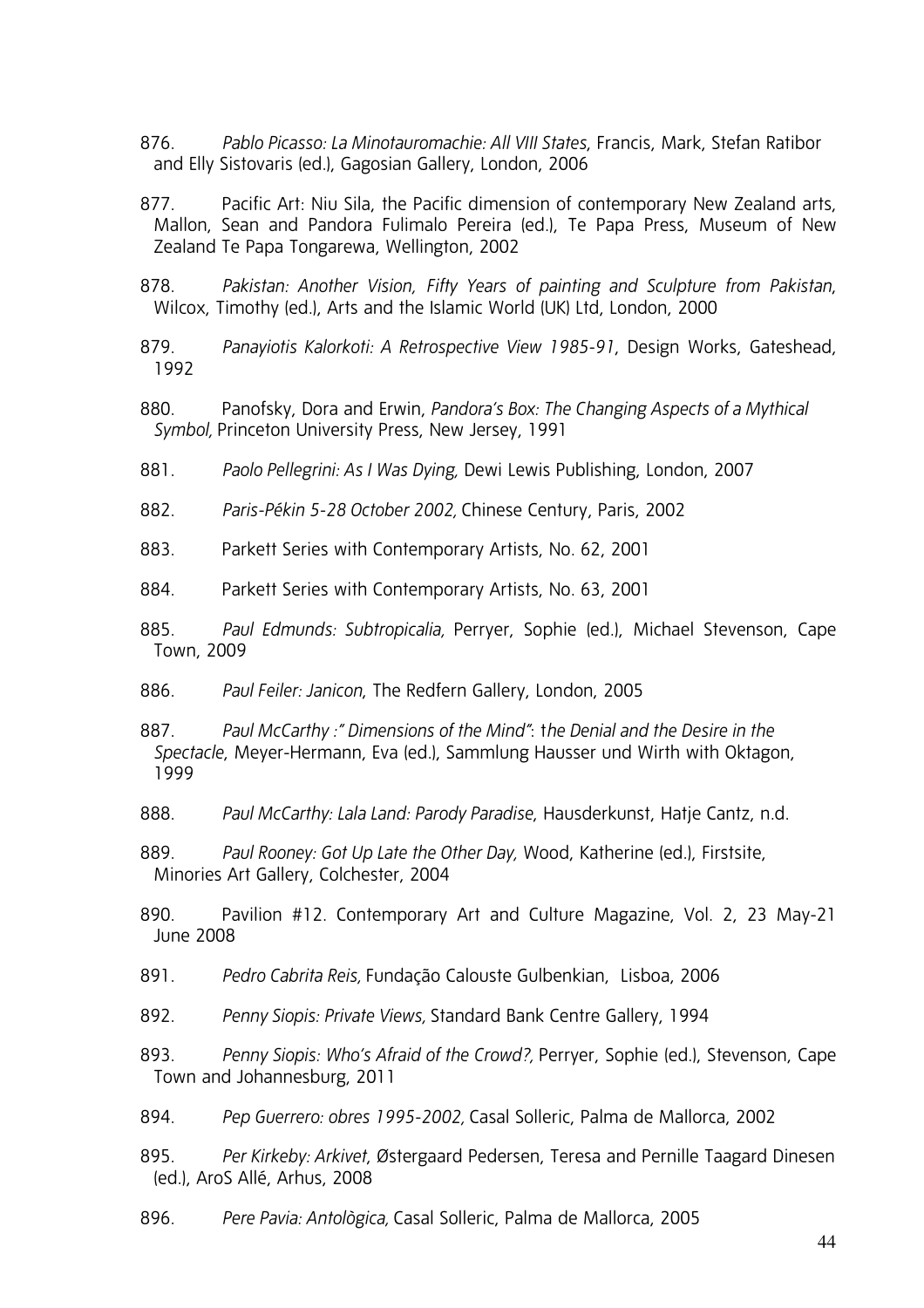897. *Personal Affects: Power and Poetics in Contemporary South African Art,* Perryer, Sophie (ed.), Museum for African Art, New York and Spier, Cape Town, 2004

898. *Personal Affects; Power and Poetics in Contemporary South Africa: Volume II,*  Perryer, Sophie (ed.) Museum for African Art, New York and Spier, Cape Town, 2004

899. *Perspectives Atmosphériques,* Grislain, Louise and Perrine Le Blan (ed.), Malingue, Paris, 2013

900. *Peter Blake 1-10 and The Marcel Duchamp Paintings,* Waddington Galleries, London, 2005

901. *Peter Blake: Retrospectiva,* Museo de Bellas Artes de Bilbao, 2008

902. *Peter Clarke: Fanfare,* Michael Stevenson, Cape Town, 2004

903. *Peter Granser: Signs,* Hatje Cantz Verlag, Ostfildern, 2008

904. *Peter Liversidge: Bloomberg Proposals*, Ingleby Gallery, Edinburgh 2009

905. *Peter Liversidge: Fair Proposals,* Ingleby Gallery, Edinburgh, 2007

906. *Peter Liversidge: Festival Proposals,* Ingleby Gallery, Edinburgh, 2006

907. *Peter Liversidge:* Ingleby Proposals, Ingleby Gallery, Edinburgh, 2010

908. *Peter Liversidge: Proposals for Barcelona*, Centre d'Art Santa Mònica, Barcelona, 2008

909. *Peter Lynch: Paintings 2000 – 2001,* Glasgow School of Art, Glasgow, 2001

910. *Philippe Vandenberg, Innocence is precisely: never to avoid the worst*, Berlinde De Bruyckere (ed.), Skira Editore, Milan, 2012

911. Phillips, Tom*, Tom Phillips: The Portrait Works,* National Portrait Gallery, London, 1989

*912. Picasso: Caixa de Remordiaments,* Bancaixa, Palma de Mallorca, 2001

913. *Picasso: Vivo 1881-1907: Infancia Y Primera Juventud de un Demiurgo,* Palau i Fabre, Josep (ed.), Ediciones Poligrafa, Barcelona, 1980

914. *Pierre Bonnard,* Prat, Jean- Louis (ed.), Fondation Pierre Gianadda Martigny, Switzerland, 1999

915. *Pierre et Gilles: a apoteose do sublime,* De Contra Costa, Marcus and Alvaro Seixas (ed.), Aeroplano, Rio de Janeiro, 2009

916. *Pierre Huyghe,* Abata, Michele (ed.), Skira, Milan, 2004

917. *Piet Dirkx: Biotoop-Biotope,* Haags Gemeentemuseum, Amsterdam, 1995

918. *Pieter Hugo: Permanent Error*, Prestel Publishing Ltd., Munich, London and New York, 2011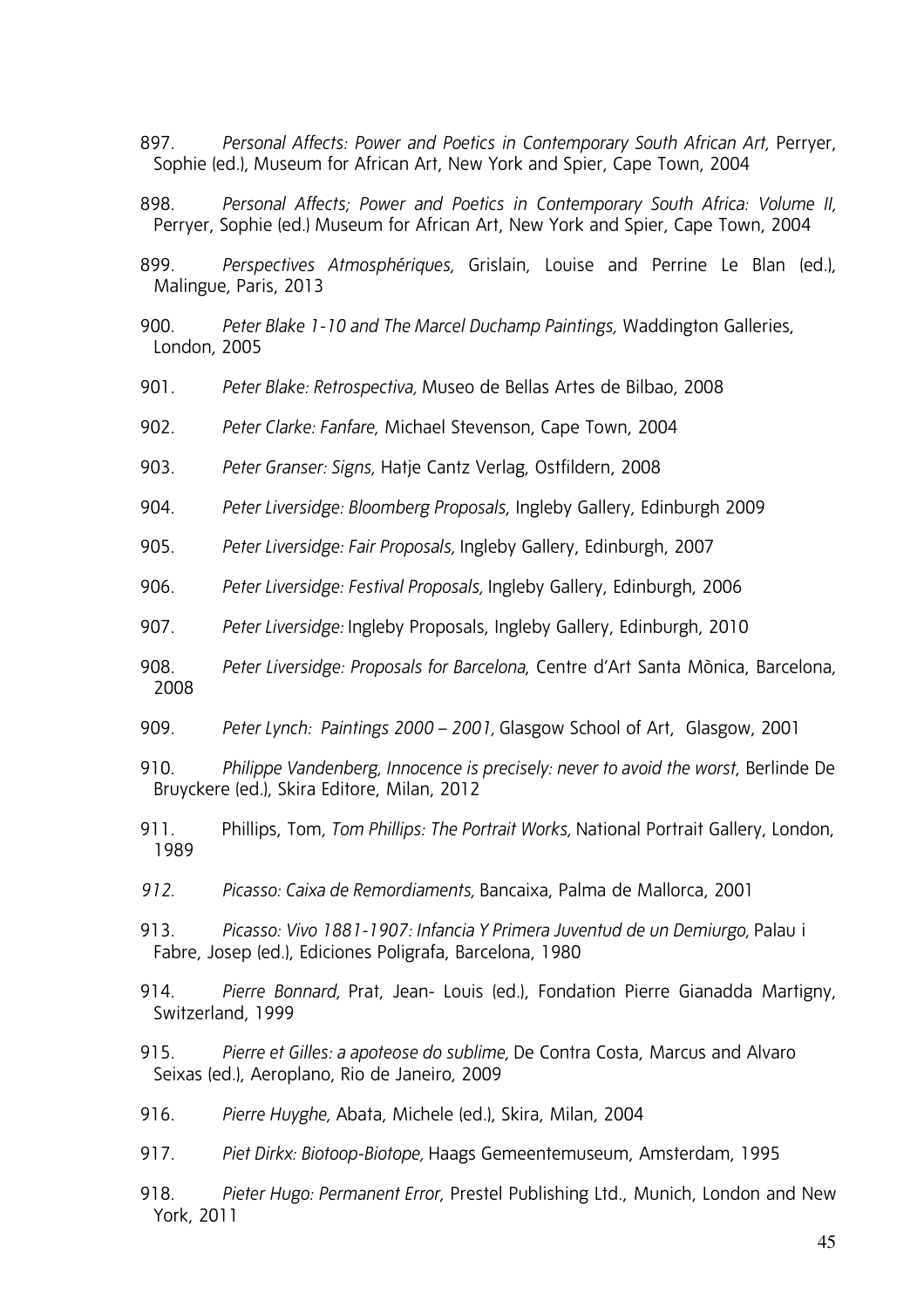- 919. *Pietro Hugo: This Must Be the Place*, Prestel Publishing Ltd., Munich, London and New York, 2012
- *920. Pietro Paulo Rubens : completing the Corpus Rubenianum,* Balis, Arnout, Gregory Martin, Thomas Leysen (ed.), King Baudouin Foundation, Brussels, 2009
- 921. Pinto, Roberto, Nicolas Bourriaud and Maia Damianovic, *Lucy Orta*, Phaidon Press, London, 2003
- 922. Piper, Keith, *A Ship Called Jesus,* Ikon Gallery, Birmingham, 1991
- 923. *Planète métisse,* Musée du quai Branly and Actes Sud, Arles, 2008
- 924. *Pleasure in Nonsense: Michael Fullerton*, MER Paper Kunstalle, Ghent, n.d.
- 925. *Poesi og bildekunst: en antologi,* Karlsen, Ole (ed.), Fagbokforlaget, Oslo, 2011
- 926. *Poetic Object: Richard Deacon, Shirazeh Houshiary, Anish Kapoor,* Douglas Hyde Gallery, Dublin, 1985
- 927. *Politics-Poetics : documenta X the book,* Barth, Cornelia (ed.), Cantz Verlag, Ostfildern-Ruit, 1997
- 928. *Polly Apfelbaum: What Does Love Have To Do With It,* De los Reyes, Alexa (ed.), Massachussets College of Art, Boston, 2003
- 929. *Portrait of an Artist: Leonard Rosoman's Portrait of Richard Eurich*, Bradford Art Galleries and Museums, Bradford, 1988
- 930. *Portraits and Recent Acquisitions*, Lawrence Steigrad Fine Arts, New York, n.d.
- 931. *Position as Desired*: *Exploring African Canadian Identity: Photographs from the Wedge Collection,* Wedge Curatorial Projects, Toronto 2010
- 932. *Presence*, Robson, Julien (ed.), Speed Art Museum, Kentucky, 2006
- 933. *Producers: Alchemists of the Impossible*, Arts Council England and the Jerwood Charitable Foundation, London, n.d.
- 934. Queen Sonja, H.M and Hans-Jakob Brun, *Impulses: portrait of a collector*, Press Publishing, Oslo, 2001
- 935. Rabinowitz, Cay Sophie (ed.), *Sarah Morris. Los Angeles*, Galerie Aurel Scheibler, Köln, 2005
- 936. *Rachel Howard: How to disappear completely*, Haunch of Venison, London, 2008
- 937. *Radcliffe Bailey: The Magic City*, Birmingham Museum of Art, Alabama, 2001
- 938. *radicales libres,* Elizondo, Gabriel and Omar-Pascual Castillo (ed.), GE Galeria, Monterrey, 2006
- 939. *Rafael Moneo: De la Fundació a la Catedral de L.A. 1990-2002,* Fundació Pilar i Joan Miró, Mallorca, 2002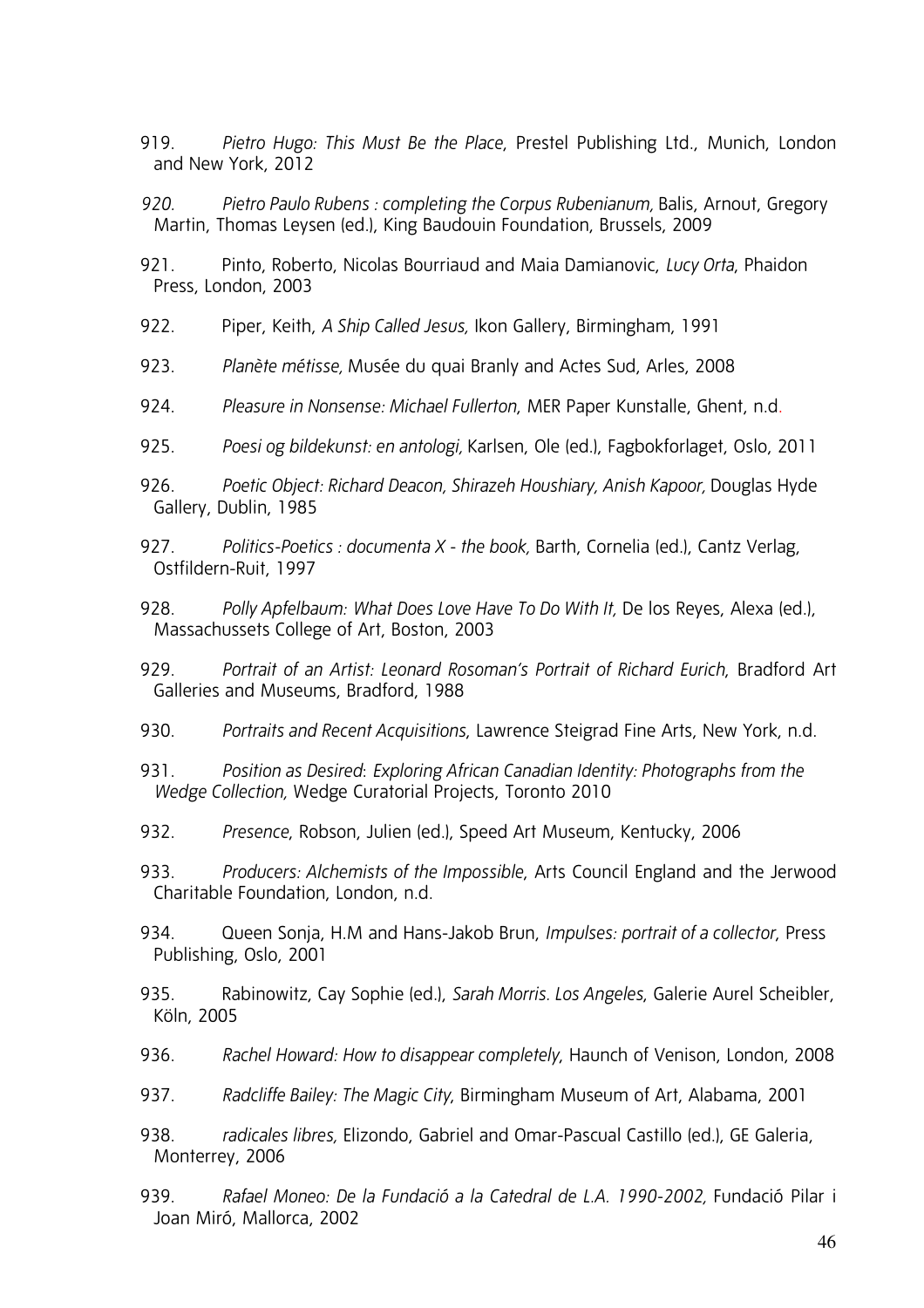- 940. *Rafel Joan: a la Sala Pelaires,* Sala Pelaires Galeria d'Art (ed.), Sala Pelaires Galeria d'Art, Palma de Mallorca, 2003
- 941. *Ràfols Casamada: Espacios de luz,* Museo Casa de la Moneda, Madrid, 2007
- 942. *Ramon Canet*, Govern de les Illes Balears Conselleria d'Educació i Cultura, Palma de Mallorca, 2005
- 943. *Ray Johnson: Please Add To & Return,* Museu D'Art Contemporani De Barcelona, Barcelona, 2009
- 944. *Raymond Mason*, Marlborough Fine Art Ltd, London, 1991
- *945. Raymond Sheppard 1913-1958: Master Illustrator,* Liss Fine Art, London, 2012
- 946. *RE Presentaciones:ellas,* Casa África, Las Palmas de Gran Canaria, 2008
- 947. *Reason and Rhyme*, Gertrude Contemporary, Melbourne and ST PAUL St Gallery, AUT University, Auckland, 2011
- 948. Reaves, Wendy Wick, *Eye Contact: Modern American Portrait Drawings from the National Portrait Gallery*, University of Washington Press, Washington and Seattle, 2002
- 949. *Rebecca Horn: Moon Mirror*, Ackermann, Marion, Hans Werner Holzwarth (ed.), Site-specific installations 192-2005, Hatje Cantz Verlag, Ostfildern-Ruit, 2005
- 950. *Record: Contemporary Art and Vinyl,* Schoonmaker, Trevor (ed.), Nasher Museum of Art at Duke University, Duke University Press, North Carolina, 2010
- 951. *Reflections: In conversation with artists from Bangladesh, India, Pakistan and Sri Lanka*, Shisha, The International agency for contemporary South Asian crafts and visual arts, Manchester, 2004
- 952. *Regina Giménez,* Galeria Miquel Alzueta, Barcelona, 2008
- 953. *Rehab El Sadek: Works 1998-2001*, El Nitaq Festival, Cairo, 2001
- 954. *Remarks: on Interventive Tendencies Meetings between Different Economies in Contemporary Art,* Jakobsen, Henrik Plenge and Lars Bang Larsen and Superflex (ed.), Borgens Forlag and the Danish Contemporary Art Foundation, Copenhage, 2001
- 955. *Remix Contemporary Art and Pop,* Tate Publishing, London, 2002
- 956. *Remo Bianco: Catalogo generale delle opere*, Comerlati, Doriana (ed.), Edizioni Gabriele Mazzotta, Milan, 2001
- 957. *Rencontres d'art Afrique Moyen-Orient*, Centre d'art contemporain, Essaouira, Morocco, 2013
- 958. *Renée Green: Certain Miscellanies Some Documents*, Van Duyn, Edna (ed.), De Appel Foundation, Amsterdam, 1996
- 959. *Renée Green's World Tour,* Museum of Contemporary Art, Los Angeles, 1993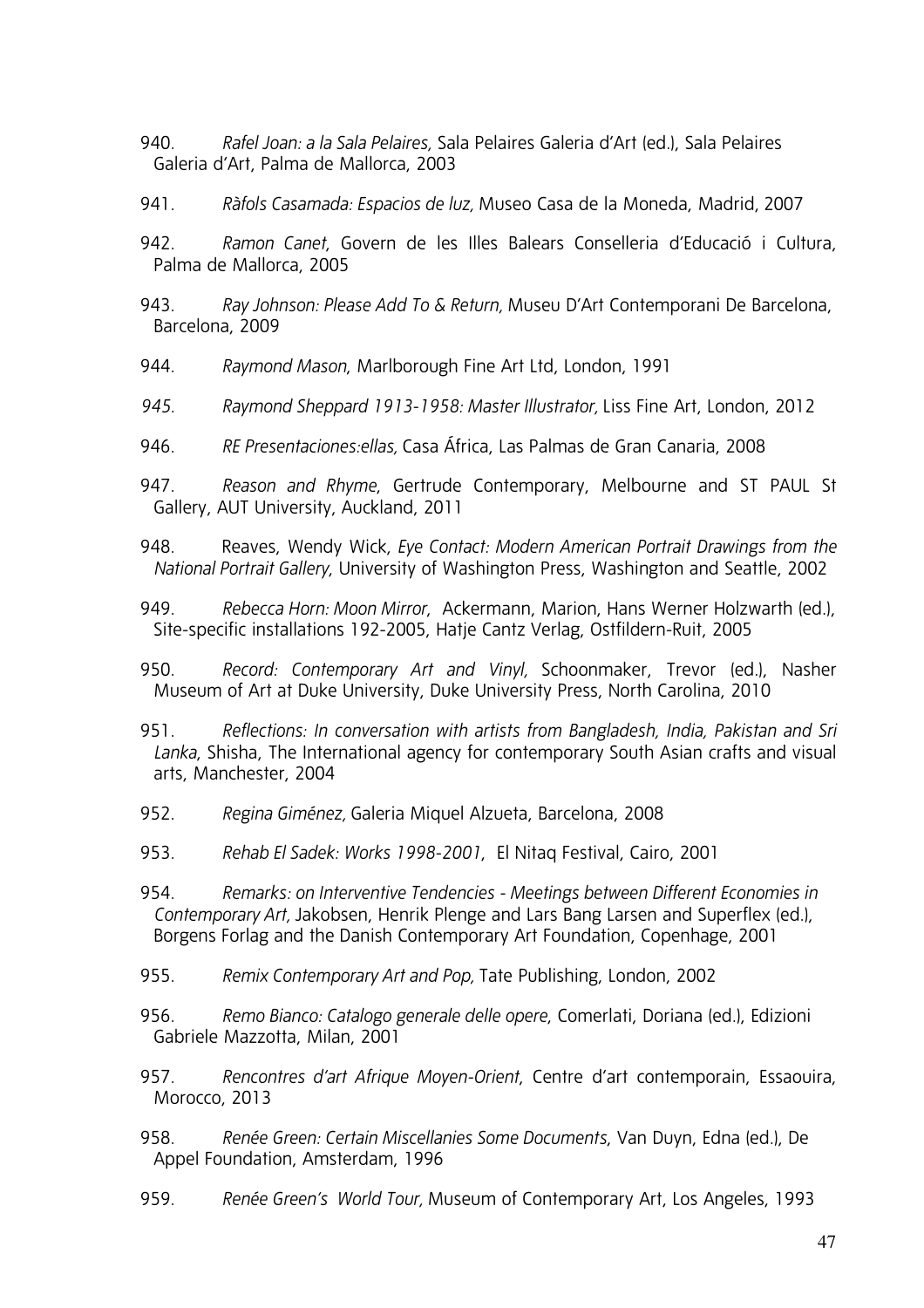- 960. RES. Art World World Art, No. 9, November 2012
- 961. *Revolution I love you: 1968 in Art Politics and Philosophy*, Fowkes, Maja and Reuben Fowkes (ed.), MIRIAD Manchester Metropolitan University with CACT Thessaloniki and Trafó – House of Contemporary Arts, Manchester, 2008

962. *Ricardo Basbaum, Pedro Déniz, Robin Rhode: tres escenarios,* Centro Atlántico de Arte Moderno San Antonio Abad, Las Palmas de Gran Canaria, 2005

963. *Richard Long. Selected Statements & Interviews,* Tufnell, Ben (ed.), Haunch of Venison Yard, London, 2007

- 964. *Rightfully Yours*, Justina M. Barnicke Gallery, Toronto, Ontario, Canada, 2007
- 965. *Rirkrit Tiravanija: Cook Book: Just Smile and Don't Talk*, River Books, Bangkok and Edition Hansjörg Mayer, London, 2010

966. *Rirkrit Tiravanija: Demonstration Drawings,* Neil, Jonathan T.D. and Joanna Berman Ahlberg (ed.), The Drawing Center, New York, 2008

- 967. *Rise and Fall of Apartheid: Photography and the Bureaucracy of Everyday Life*, Enwezor, Okwui and Rory Bester (ed.), International Center of Photography, New York and DelMonico Books (an imprint of Prestel), Munich, London and New York, 2013
- 968. *Rita Donagh*, Watkins, Jonathan (ed.), Ikon Gallery, Birmingham, 2005

969. *Rivane Neuenschwander: Ici lá-bas aqui acolá*, Rivane Neuenschwander, São Paulo, 2005

- 970. *Rob and Nick Carter: Postcards From Vegas,* FAS Contemporary at the Fine Art Society, London, 2011
- 971. *Robert Capa: Els rostres de la història,* Casal Solleric de Palma, Palma de Mallorca, 2003
- 972. *Robert Davies: Sleepwalking*, Fine Art Society, London, 2006
- 973. *Robert Frank: HOLD STILL keep going*, Eskildsen, Ute (ed.), Scalo, New York, 2001
- 974. *Robert Graves: una vida de poeta*, Sotelo, Aurora, (ed.) Círculo de Bellas Artes, Madrid, 2002
- *975. Robert Johnson: 14 stations,* Ebbecke, Gabriele, Christopher Wynne (ed.), Prestel, Munich, 2000
- 976. *Robert Mangold: Curled Figure Paintins,* PaceWildenstein, New York, 2001
- 977. *Robert Morris: Tar Babies of the New World Order,* Belloni, Emanuela (ed.), Edizioni Charta, Milano, 1997
- 978. *Robert Motherwell,* Palau Solleric, Palma Mallorca, 1985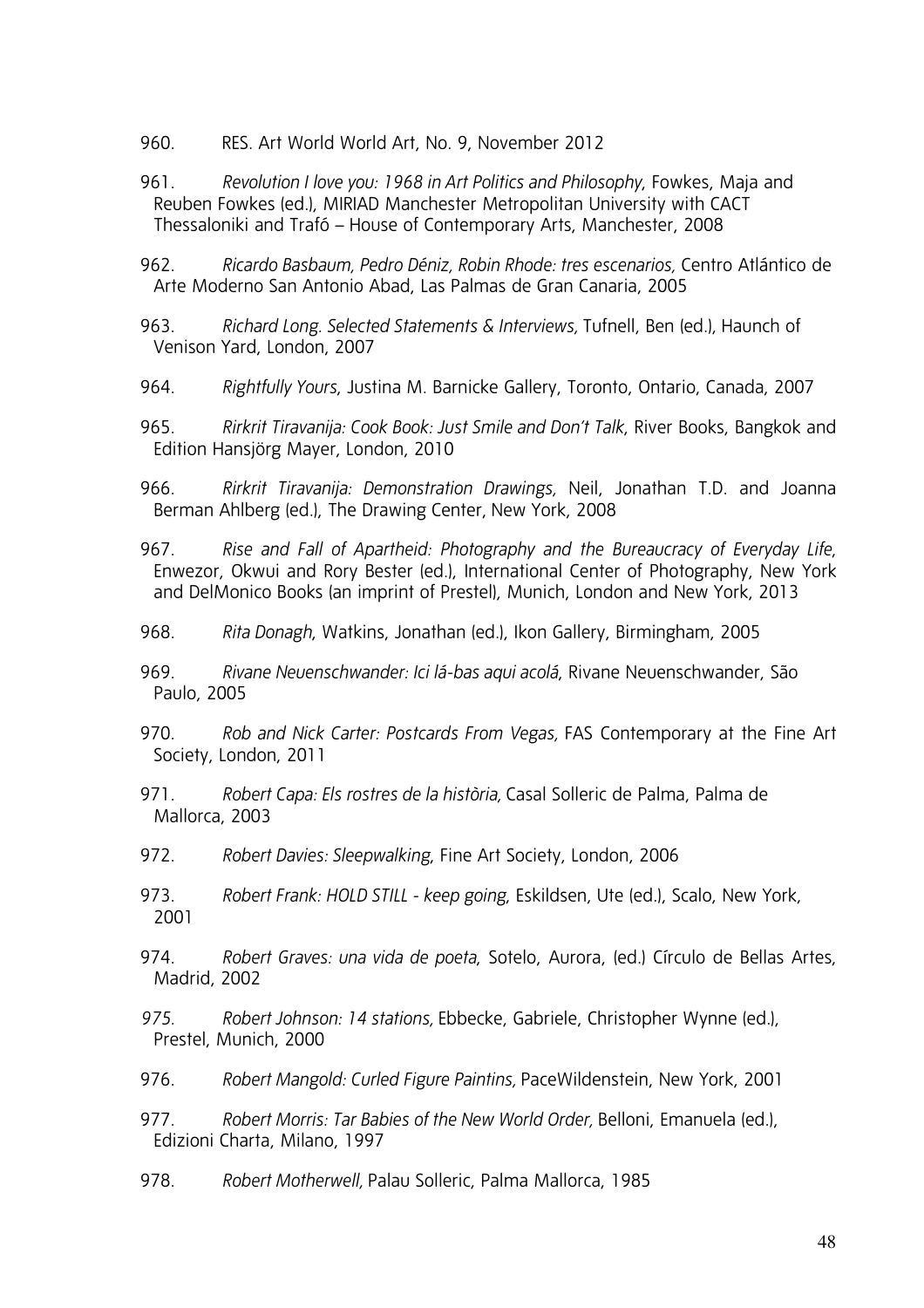979. *Robert Smithson: Selección de Escritos*, Alias, Mexico City, 2009

980. Robert, Capa: *Els Rostres de la Història*, Casal Solleric de Palma, Mallorca, 2003

981. *Robin Rhode: Through the Gate*, White Cube, London, 2009

982. *Robin Rhode: Variants*, Luard, Honey (ed.), White Cube, London, 2011

983. Roboz, Zsuzsi and Edward Lucie-Smith, *British Art Now: A Personal View,* Art Books International, London, 1993

984. *Rodin: el Cuerpo Desnudo*, López Fernández, María (ed.), Fundación Mapfre Instituto de Cultura, Madrid, 2008

985. *Roger Cremers, Andreas Plum [exhibition catalogue],* Acapulco Gallery Düsseldorf, Düsseldorf, n.d.

986. *Roman Ondák: LOOP*, Verlag der Buchhandlung Walther König, Cologne, 2011

987. *Romuald Hazoume: My Paradise - Made in Porto-Novo*, Henatsch, Martin (ed.), Hatje Cantz Verlag, Ostfildern, 2010

988. *Ronald Searle: To the Kwai – and Back: War drawings 1939-1945,* Souvenir Press Ltd, London, 2006

989. *Roni Horn: 153 Drawings,* Wilkins, Amy, Matsumoto Incorporated (ed.), Hauser & Wirth and Xavier Hufkens in association with JRP Ringier, Zurich, 2013

990. Rosa, Joseph*, Douglas Garofalo: A+D Series,* Art Institute of Chicago, Chicago, 2006

991. Rosengarten, Dale, Theodore Rosengarten and Enid Schildkrout, *Grass Roots: African Origins of an American Art,* Museum for African Art, New York, 2008

992. Rottenberg, Anda, *Przeci g: Teksty o sztuce polskiej lat 80*, Fundacja Open Art Projects, Warszawa, 2009

993. *Roundabout*, Ng, Elaine W. (ed.), ArtAsiaPacific Publications, Wellington, 2011

994. *Roy Lichtenstein: de principio a fin,* Fundación Juan March, Madrid, 2007

995. Royal Academy Illustrated, 1992

996. Royal Academy Illustrated, 1993

997. *Royal College of Art, Photography 2008*, Butler, Susan (ed.), Royal College of Art, London, 2008

998. *Rudolf Holtappel: Fotografien von 1964 bis 1995, Menschen im Warehaus,* Zieglgänsberger, Roman (ed.), Museum Wiesbaden in association with Kerber Verlag, Bielefeld, 2011

999. *Sabelo Mlangeni: At Home Ghost Towns,* Perryer, Sophie (ed.), Stevenson, Cape Town and Johannesburg, 2011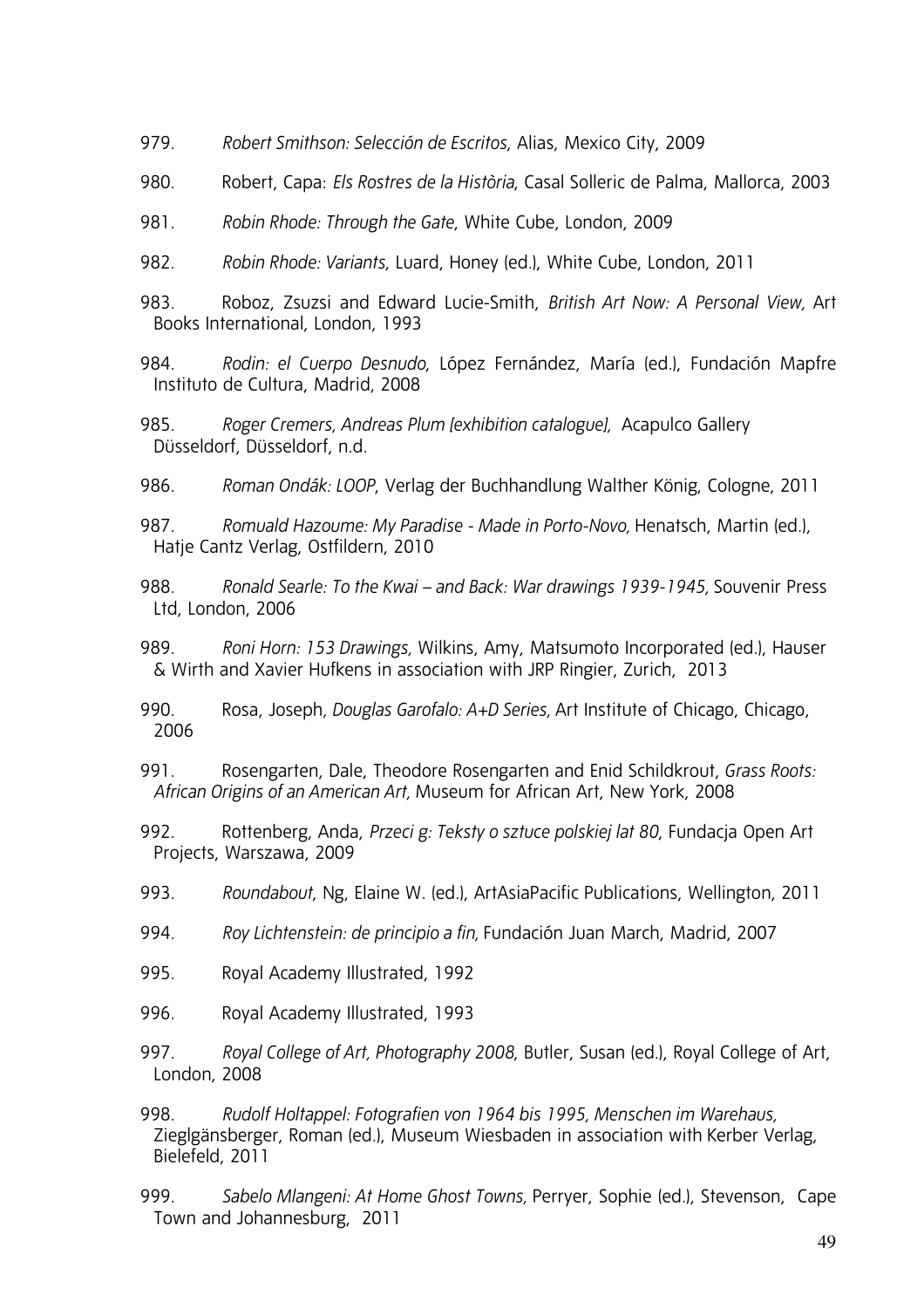- 1000. *Sabelo Mlangeni: Country Girls,* Angelucci, Federica and Sophie Perryer, (ed.), Michael Stevenson, Cape Town, 2010
- 1001. Sacramento, Nuno and Claudia Zeiske, *Artocracy: Art, Informal Space, and Social Consequence: A curatorial Handbook in Collaborative Practice,* Jovis Verlag GmbH, Berlin, 2010
- 1002. *Saenz de Oiza: Centro Atlánto de Arte Moderno,* Centro Atlántico de Arte Moderno, Cabildo de Gran Canaria, 2002
- 1003. *Salamander Fine Arts: Paintings and Watercolours, 14 th 20th Century at Hazlitt, Gooden & Fox, New York,* Salamander Fine Arts, London, 2006
- 1004. *Salón de Triunfadores: 30 anos de Arte Joven*, Instituto Nacional de Bellas Artes, Mexico, 1996
- 1005. *Saloua Raouda Choucair*, Morgan, Jessica (ed.), Tate Publishing, London 2013
- 1006. *Salvador Cidrás: 24 horas 10 minutos,* Pardo, Tania, Eneas Bernal (ed.), ACTAR and Museo de Arte Contemporáneo de Castilla y León, 2008
- 1007. *Samia Halaby,* Fine Arts Publishing, Beirut, 2006
- 1008. *Sandra Cinto: Construção*, Dardo Tu, Lisboa, 2006
- 1009. *Sandra Vásquez de la Horra: Mitológica,* Danelzik-Brüggemann, Christoph (ed.), Spot On, Düsseldorf, 2008
- 1010. Sans, Jérôme (ed.), *Hardcore. Vers un Nouvel Activisme Towards a New Activism*, Éditions Cercle d'Art, Paris 2003
- 1011. *Santiago Montoya: The Great Swindle*, Halcyon Gallery, London, 2012
- 1012. *Santu Mofokeng: Chasing Shadows, Thirty Years of Photographic Essays*, Diserens, Corinne (ed.), Prestel Publishing Ltd., Munich, London and New York, 2011
- 1013. *São Paulo Redes e Lugares: 10th International Architecture Exhibition Venice,* Prefettura da Cidade de São Paulo, São Paulo, 2006
- 1014. *Sara Fanelli: Sometimes I Think, Sometimes I Am,* Tate Publishing, London, 2007
- 1015. *Sara Haq: the Overland Project*, De Gersigny, Anabelle (ed.), Alexia Goethe Gallery, London, 2008
- 1016. *Sara Morris: Bar Nothing,* White Cube, London, 2004
- 1017. *Sarah Lucas: Ordinary Things,* Le Feuvre, Lisa (ed.), Henry Moore Foundation, Leeds, 2012
- 1018. *SASSU : Escultures 1939-1999,* Casal Solleric, Palma de Mallorca, 2004
- 1019. *Schaulager Satellite. Art Basel 4-17 Juni 2012,* Schaulager, Basel, 2012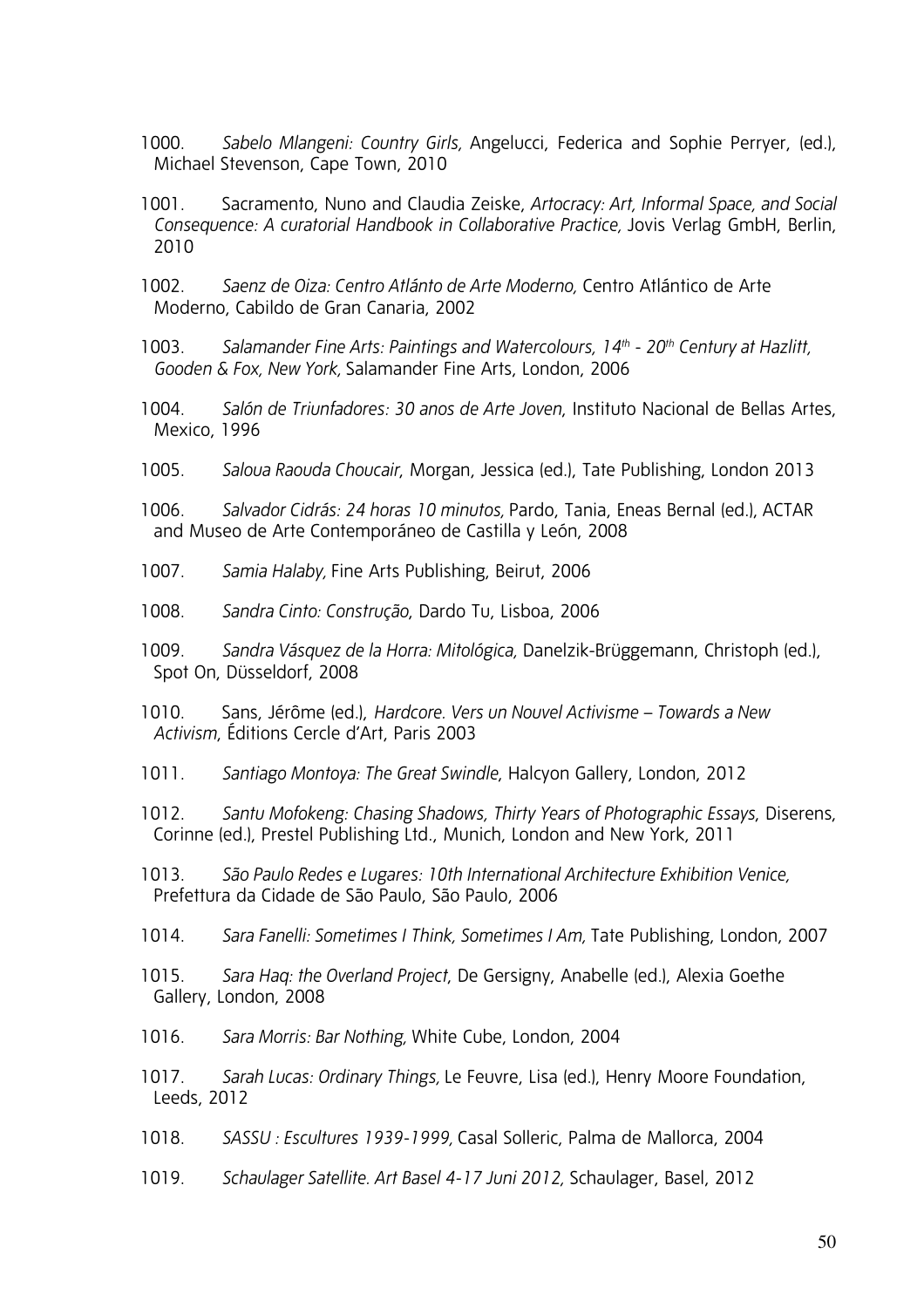1020. *Schaulager: Preserve, Study, Share,* Friedli, Bettina (ed.), Laurenz Foundation Schaulager, Basel, 2012

1021. Schmidt-Burkhardt, Astrit, *Maciunas' Learning Machine: from Art History to a Chronology of Fluxus,* Gilbert and Lila Silverman Fluxus Collection Detroit in association with Vice Versa Verlag, Berlin, 2003

- 1022. *Scottish Colourists*, Richard Green, London, 2012
- 1023. *Sculpture of John Gibbons,* Flowers East, London, 1999
- 1024. *Sean Scully: Bodies of Light,* Fundación Juan March, Madrid, 2007
- 1025. Searing, Helen, *Art Spaces: The Architecture of Four Tates ,* Tate Publishing*,*  London, 2004
- 1026. *Secession: Nicole Wermers*, Frank, Rike (ed.), Secession, Wien, 2004
- 1027. *Secession: Mark Wallinger*, Frank, Rike (ed.), Secession, Wien, 2000
- 1028. *Seducidos por el arte: pasado y presente de la fotografía,* Turner, Madrid, 2013
- 1029. *Serge Alain Nitegeka: Black Subjects*, Perryer, Sophie (ed.), Stevenson, Cape Town, 2012
- *1030. Seven Stories about Modern Art in Africa,* Deliss, Clémentine (ed.),Whitechapel Art Gallery, London, 1995
- 1031. *Seven Years On: The Green Book Poets 1979-1986,* Saunders, Linda and Keith Spencer (ed.), Austin/Desmond Fine Art, Berkshire, 1986
- 1032. Severino, Fabio, *Mundus Novus: Arte Contemporáneo de América Latina, iila Instituto Italo-latino Americano*, L'Arancio, Roma, 2009
- 1033. *Shakespeare and Friends: Celebration of William Shakespeare at the British Museum,* Claude & Co, London, 2012
- 1034. *Shani Rhys James: the black cot*, Ropek, Eve (ed.), Aberystwyth Arts Centre and Gomer Press, Ceredigion, 2004
- 1035. *Sheikh, Fazal: Ramadan Moon*, Jobey, Liz (ed.), London, 2001 (accompanied by pamphlet: Dayaxa Ramadaanka, 24p.)
- 1036. *Shimabuku. Swansea Jack Memorial Dog Swimming Competition*, Glynn Vivian Art Gallery, Swansea, 2003
- 1037. Shiota, Chiharu, Karin Pott and Steffi Goldmann, *Chiharu Shiota: Raum*, Haus am Lützowplatz, Berlin, 2005
- 1038. *Shirin Neshat: La última palabra,* Zaya, Octavio (ed.), Edizioni Charta, Milan, 2005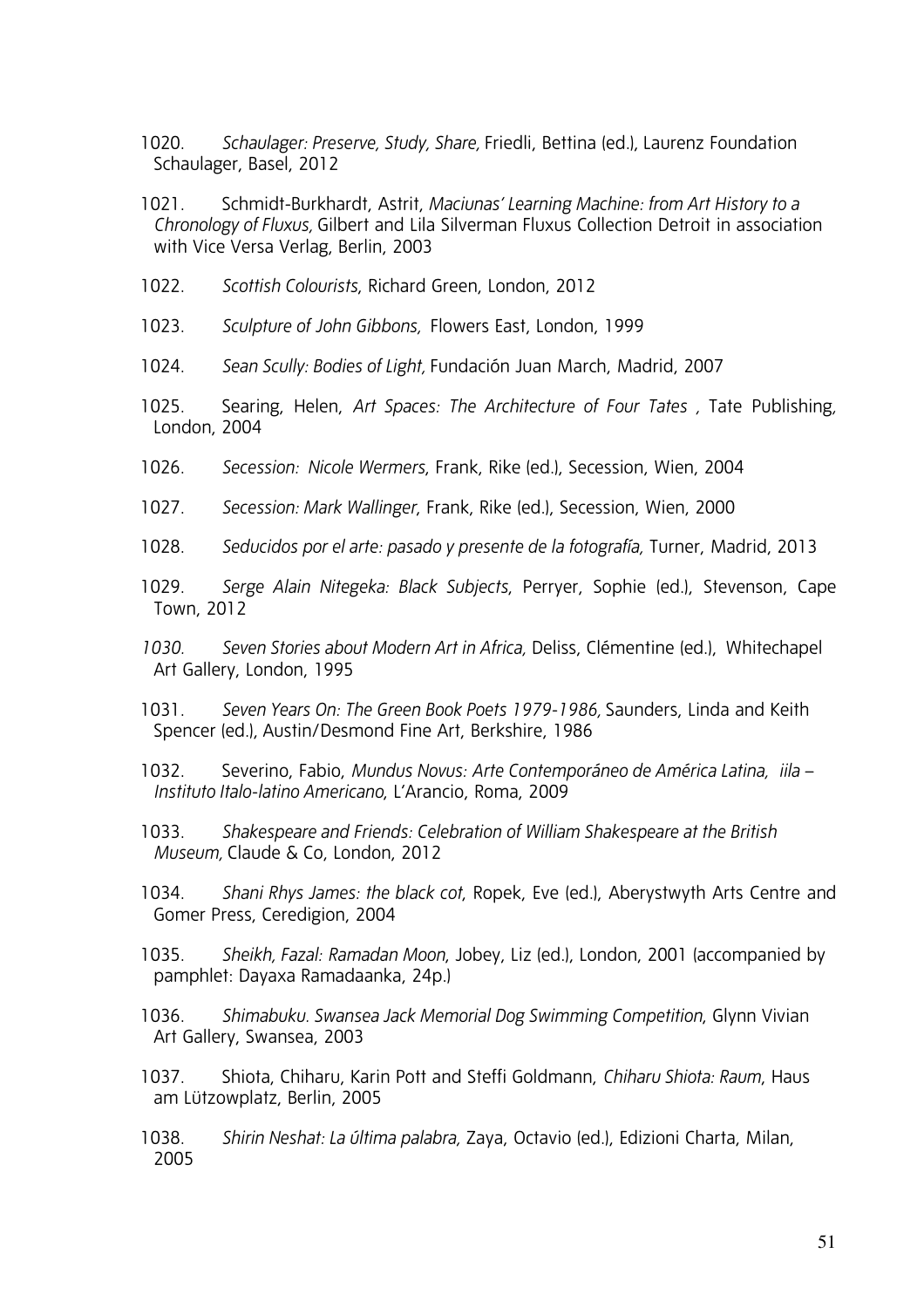- 1039. *Shirley Paesleme: Água Viva:*, Castrol, Daniela (ed.), Ministério da Cultura and Fundação Vale, Brazil, 2012
- 1040. *Sian Bonnell: everyday dada,* Dewi Lewis Publishing, Stockport, 2006
- 1041. *Silent Majority Project,* Goethe-Institute Nigeria, Lagos, 2013
- 1042. *Simon Gush: Sidestep and other recent work,* Perryer, Sophie (ed.), Michael Stevenson, Cape Town, 2009
- 1043. *Simon Lewty and Will Maclean: Charting a decade 1995-2005*, Art First Contemporary Art, London, 2006
- 1044. *Simon Lewty: The self as a stranger,* Art First Contemporary Art in association with Clare Cooper and Benjamin Rhodes, London , 2008
- 1045. *Simon Nicholas: Concourse 2004,* Galleri Brandstrup, Oslo, 2004
- 1046. *Simryn Gill: Selected Work*, Gill, Simryn and Wayne Tunnicliffe (ed.) Art Gallery of New South Wales, 2002
- 1047. Singularidadaes: Jovenes creadores de Mali = Singularités: Jeunes créateurs du Mali, Casa África, Las Palmas de Gran Canaria, 2010
- 1048. Siracusano, Gabriela, *Las entrañas del arte: un relato material* (S.XVII XXI), Fundación OSDE - IMAGO Espacio de Arte, Buenos Aires, 2008
- 1049. *Slater Bradley: don't let me disappear,* Murphy, Diana and Lucy Flint-Gohlke (ed.), Bard College, New York, 2003
- 1050. *Social Club,* i3, Manchester, 2005
- 1051. *Sol Lewitt: Scribble Wall Drawings,* PaceWildenstein, New York, 2007
- *1052. Sophie Loss: Fly* [card], 2012
- 1053. *Sophie Loss: Nut* [card], 2012
- *1054. Sophie Loss: off* [card], 2012
- 1055. *South Africa Art,* Cape Times Ltd, Cape Town, 1948-9
- 1056. *South-South: Interruptions and Encounters,* Ajji, Tejpal S. and Jon Soske (ed.), Justina M. Barnicke Gallery, Toronto, 2009
- 1057. *Space of Time: Contemporary Art from the Americas,* Americas Society, New York, 1993
- 1058. Spring, Chris*, African Art in Detail*, British Museum Press, London, 2009
- 1059. Spring, Chris, *African Textiles Today*, British Museum, London, 2012
- *1060.* Spring, Chris, *Angaza Afrika: African Art Now*, Laurence King Publishing, London, 2008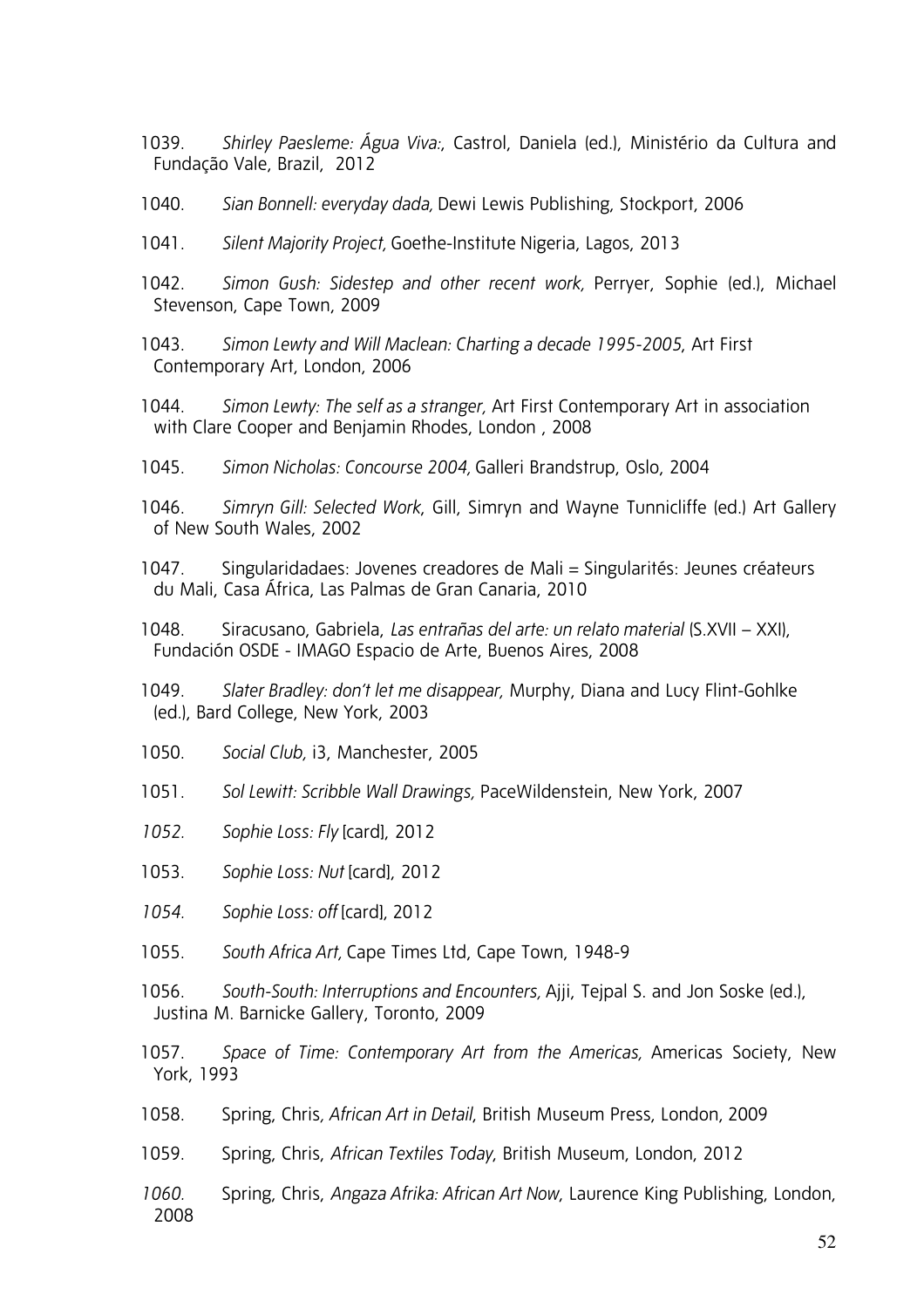1061. *Squatters,* Ramos, Maria and Cláudia Gonçalves (ed.), Fundação de Serralves, Porto, 2001

1062. *St. Louis Art Museum: Hand Book of the Collections*, St Louis Art Museum, Missouri, 1975

- 1063. *Stephen Chambers: Paintings*, Kettle's Yard, Cambridge, 1998
- 1064. *Stephen Conroy: Recent Paintings*, Marlborough Gallery Inc., New York, 2010
- 1065. *Stephen Conroy: Recent Paintings*, Marlborough Gallery, Inc., New York, 2003
- *1066. Steve Perfect: out of the door and over the drive…* [card] n.d*.*
- 1067. *Steven Claydon*: Culpable Earth, Cotton, Michael (ed.), Firstsite, Colchester, Essex, 2012
- 1068. Stevenson, Michael, *Celebration at Persepolis,* Arnolfini and Christopher Séller Editions and JPR Ringier, Bristol, 2008
- 1069. Stewart, Graham, *Shredded and Pulped,* NSAD Press, London, 2010
- 1070. Strachan, Edward and Roy Bolton, *The Collectors: Old Master Paintings*, Sphinx Books, London, 2009
- 1071. Strang, Alice, Elizabeth Cumming and Frances Fowle, *S.J. Peploe,* National Galleries of Scotland, Edinburgh, 2012
- 1072. *Street Level: Mark Bradford, William Cordova and Robin Rhode*, Nasher Museum of Art at Duke University, Duke University Press, North Carolina, 2007
- 1073. *Sublime Void: on the Memory of the Imagination*, Cassiman, Bart, Greet Ramael and Frank Vande Veire (ed.), Koninklijk Museum voor Schone Kunsten, ANTWERP 93, Antwerp, 1993
- 1074. *Sue Williams: Small talk, High heels,* Glynn Art Gallery, Swansea, 2006
- 1075. *Suki Best: the time for talking is over,* Shaul, Matthew (ed.), University of Herdforshire Galleries, Hertfordshire, 2000
- 1076. Sultan, Terrie, *Chuck Close Prints: Process and Collaboration,* Princeton University Press, in association with Blaffer Gallery, the Art Gallery of the University of Houston, Princeton, New Jersey, 2003
- 1077. *Summer 2009 Projects,* Perryer, Sophie (ed.), Michael Stevenson, Cape Town, 2010
- 1078. *Susan Hefuna*, Kunstverein Lippstadt, Pitt Druck and Verlag GmbH, Oberhausen, 2000
- 1079. *Susan Hefuna: Xcultural Codes,* Gercke, Hans and Ernest W.Uthemann (ed.), Kehrer, 2004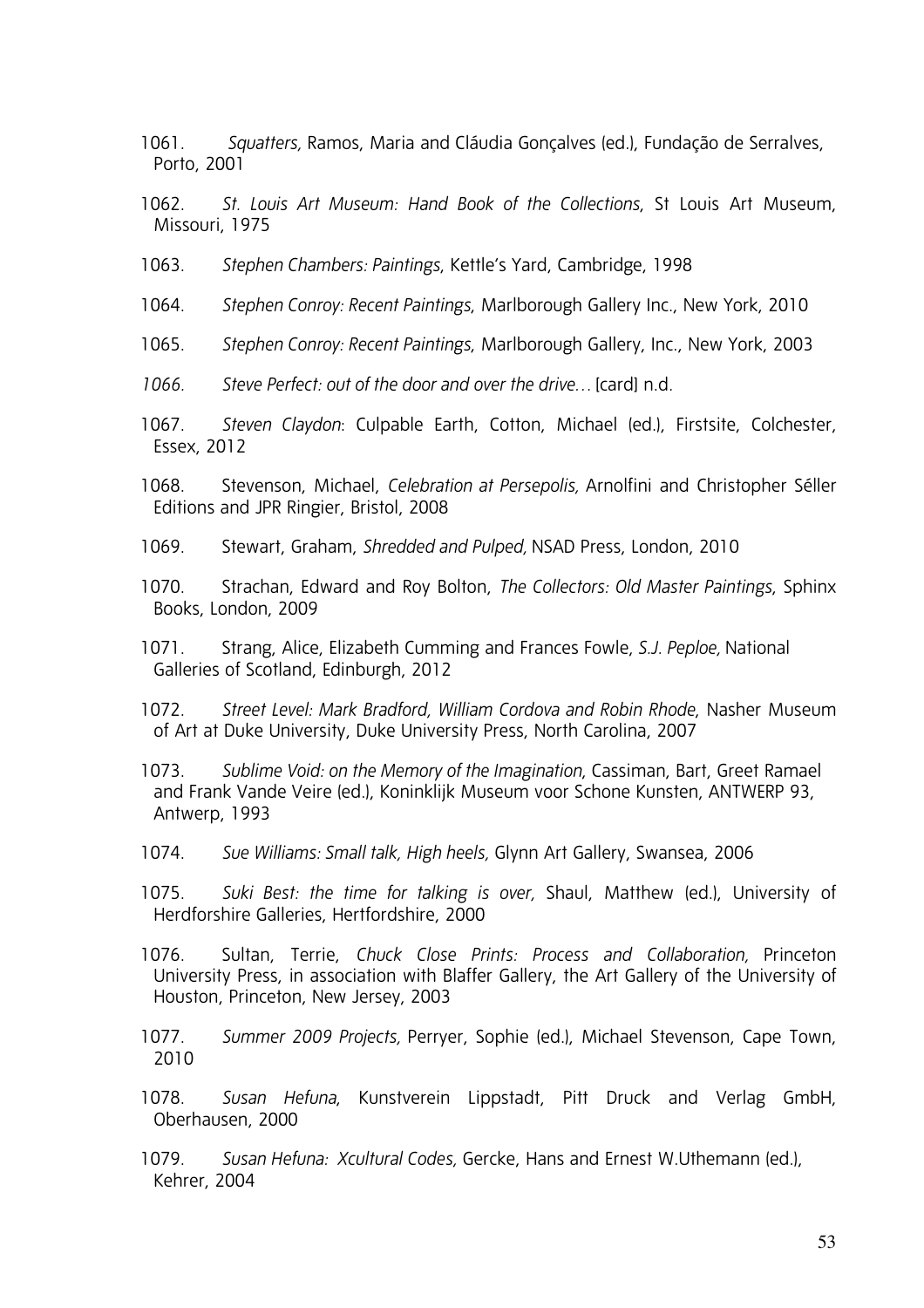- 1080. *Susan Huller: Outlaw Cowgirl and Other works,* Kintisch, Christine (ed.), BAWAG Foundation, Wien, 2008
- 1081. *Susana Solano,* Cámara Oficial de Comercio e Industria de Burgos in association with TF Editores, Madrid, 2003
- 1082. Sylvester, David, *Looking back at Francis Bacon*, Thames and Hudson, London, 2000
- 1083. *Tabaimo: DANMEN*, Chinatsu, Kuma (ed.), Seigensha Art Publishing, Kyoto, 2009
- 1084. *Tacita Dean: Berlin Works,* Daniel-McElroy, Susan, Sara Hughes, Arwen Firch and Kerry Rice (ed.), Tate Publishing, London, 2005
- 1085. *Taiawhio: Conversations with Contemporary Maori Artists*, Huhana, Smith (ed.), Museum of New Zealand Te Papa Tongarewa, Wellington, 2003
- 1086. *Tailsliding*, British Council, London, 2000
- 1087. *Taipei Biennial Great Thetare of the World*, Yu, Sharleen (ed.), Taipei Fine Arts Museum, Taiwan, 2002
- 1088. *Tate Modern : Global Cities 20 June-27 August 2007,* Tate Publishing, London, 2007
- *1089. Tätig Sein,* Neue Gesellschaft, Berlin, 2004
- *1090.* Teerlinck, Hilde (ed.), *Nouveaux Horizons, New Horizons, Neue Horizonte, Nuevos Horizontes, Nieuwe Horizonten*, Crac Alsace, Altkirch, 2006
- 1091. *Terence Koh*, Whitney Museum of American Art, New York, Kunsthalle, Zurich, Yale University Press, New Haven and London, 2007
- 1092. Teresa Hubbard and Alexander Birchler, *Wild Walls,* Hentschel, Martin (ed.), Kerbeg Verlag, Bielefeld, 2001
- 1093. *Terry Winters,* IVAM Institut Valencià d'Art Modern Valencià and Whitechapel Gallery London, 1998
- 1094. *The Castle: the Collection*, Casagrande, Gaia (ed.), Castello Di Rivoli Museo d'Arte Contemporanea, Skira Editore, Milano, 2008
- 1095. *The Continuation de Romance: Painting: an interrupted discourse*, Young, Isabelle (ed.), Rosenfeld Porcini, London, 2012
- 1096. *The Feminism and visual culture reader*, Jones, Amelia (ed.), Routledge, London, 2003
- 1097. *The Great Experiment: Russian Art. Homage to Camilla Gray*, Annely Juda Fine Art, London, 2009
- *1098. The Holy Qur'an,* Kitab Bhaan, New Delhi, 2012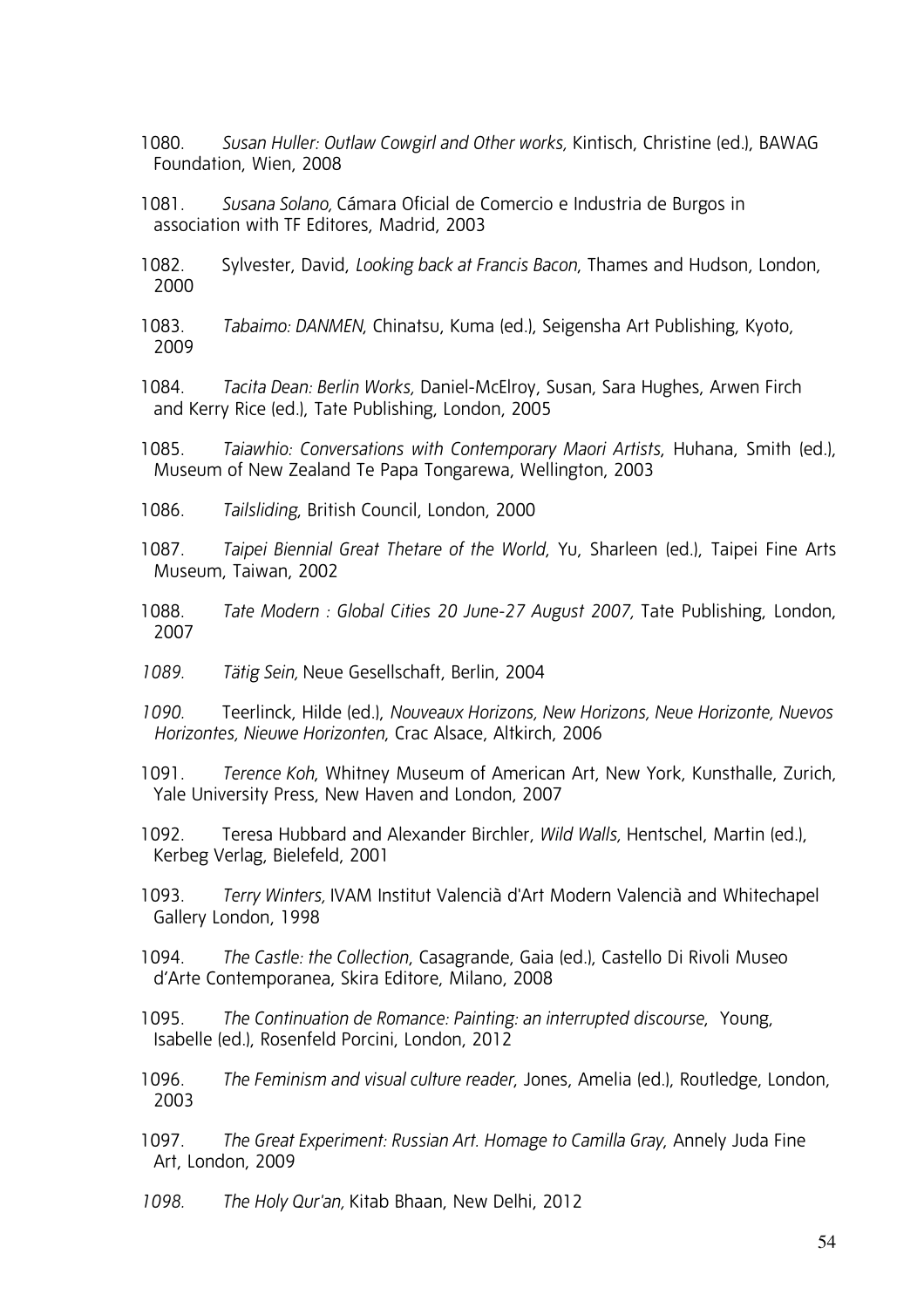- 1099. The New Church nº1, Catalogue 1, November 2012
- 1100. *The Quick and the Dead: artists and anatomy,* National Touring Exhibitions, London, 1997
- 1101. *The Rape of Europe: revisiting the myth of Europe,* Luke & A Gallery in association with Phador Press, London, 2003
- 1102. *The World of Gilbert and George: The Storyboard,* Enitharmon Press, London, 2001
- 1103. *Theodore Mendez 1934-1997, the late 1950s and Early 1960s,* Whitfield Fine Art, London, 2010
- 1104. *There and Back: África,* La Casa Cencendida, Madrid, 2006
- 1105. *Third Text : Third World Perspectives on Contemporary Art & And Culture,* Fisher, Jean (ed.), Issue 43, Summer 1998
- 1106. *Third Text, Contemporary Art and the Politics of Ecology,* Number 120, January 2013
- 1107. Third Text, Critical Perspectives on Contemporary Art and Culture, Vol 19, Issue 4, July 2005
- 1108. Third Text: Critical Perspectives on Contemporary Art and Culture 103, Volume 24, Issue 2 March 2010
- 1109. Third Text: Critical Perspectives on Contemporary Art and Culture 108, Volume 25, Issue 1 January 2011
- 1110. Third Text: Critical Perspectives on Contemporary Art and Culture 83, Volume 20, Issue 6 November 2006
- 1111. Third Text: Critical Perspectives on Contemporary Art and Culture 51, Special Issue, Summer 2000
- 1112. Third Text: critical perspectives on Contemporary Art and Culture 6, Special Issue Spring 1989
- 1113. Third Text: Third World Perspectives on Contemporary Art and Culture 35, Summer 1996
- 1114. *This is Our Time,* Bosland, Joost and Sophie Perryer (ed.) Michael Stevenson, Cape Town, 2010
- 1115. *This much is certain*, Bishop, Claire, Teresa Gleadowe, Fiona Key and Anders Kreuger (ed.), Royal College of Art, London, 2004
- 1116. *Thomas Houseago: What went down*, Stanley, Michael and Paul Luckraft (ed.) Modern Art Oxford and Lund Humphiers, 2010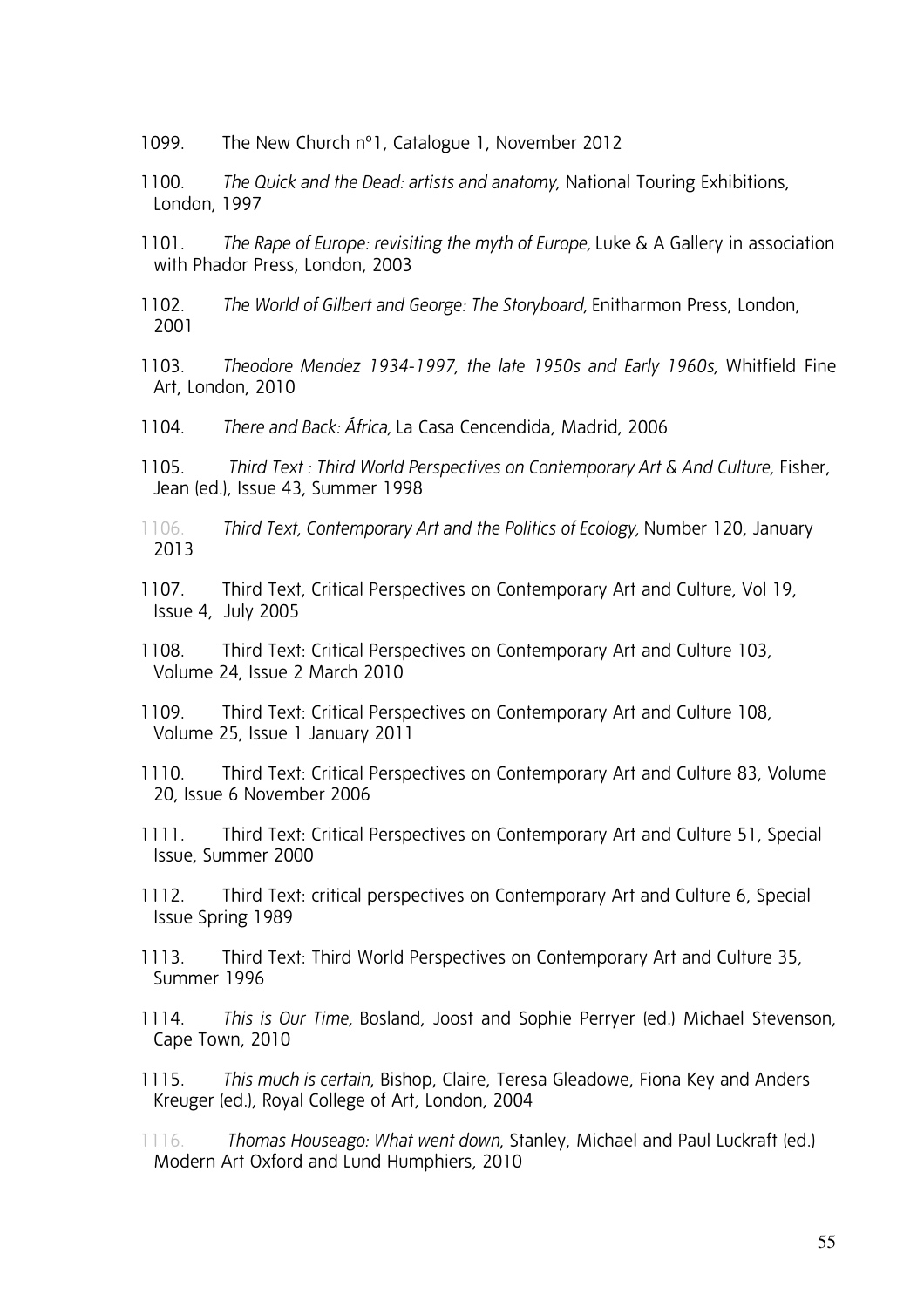- 1117. *Tiempo de África*, Martin Faraldo, Maria Teresa (ed.), Centro Atlántico de Arte Moderno San Antonio Abad, Las Palmas de Gran Canaria, 2012
- *1118. Tierra de Tempestades: Land of the Tempests,* Bernstein, Joanne (ed.)*,* Harris Museum and Art Gallery, Preston, 1994
- 1119. *Time Machine: Ancient Egypt and Contemporary Art,* Putnam, James and W Vivian Davies (ed.), Trustees of the British Museum and Institute of International Visual Arts, London, 1994
- 1120. *Tina Tsang: Psychopomp*, Mead Carney, London, 2012
- 1121. Tobler, Konrad, Karin Moos and Olivier Grasser, *Chantal Michel,* Maison de la Culture d'Amiens and Kunstverein Freiburg im Marienbad, Amiens, 2000
- 1122. *Toby Ziegler: Subtle Power of Spiritual Abuse,* Patrick Painter Inc., Los Angeles, 2008
- 1123. *Tom Wesselmann Draws*, Haunch of Venison, New York, 2009
- 1124. *Tomie Ohtake: New Paintings,* Museu de Arte Moderna do Rio de Janeiro, Brazil,1993
- 1125. *Toni Catany: La Meva Mediterrània ,* Lunwerg Editores S.A., Barcelona and Madrid, 1990
- 1126. *Total Enlightenment Conceptual Art in Moscow 1960-1990*, Groys, Borís, Manuel Fontán del Junco and Max Hollein (ed.), Hatje Cantz Verlag, Ostfildern, Germany, 2008
- 1127. *Trans Sexual Express,* Generalitat de Catalunya Departament de Cultura, Barcelona, 2001
- 1128. *Transactions*, Blanton Museum of Art and University of Texas at Austin, Austin, 2007
- 1129. *Transcending Boundaires. Pop up exhibition of West African Contemporary Art,*  AABRU ART, London, 2013
- 1130. *Travesías: Il Exposicion Becas CAM de Artes Plásticas*, Ses Voltes Fundació Palma Espai d'Art, Palma 2011
- 1131. *Treasure Island: British Art from Holbein to Hockney*, Schofield, Linda (ed.), Fundación Juan March, Madrid, 2012
- 1132. *Treasures from the National Portrait Gallery 1995-1996*, Koriyama City Museum of Art, Hiroshima Museum of Art, Kitakyushu Municipal Museum of Art and Brain Trust Inc. (ed.) Treasures from the National Portrait Gallery Catalogue Committee, Japan, 1995
- 1133. *Trends: Six artists single platform: an Exhibition of Works of Six Nigerian Artists*, National Gallery of Art, Lagos, 2010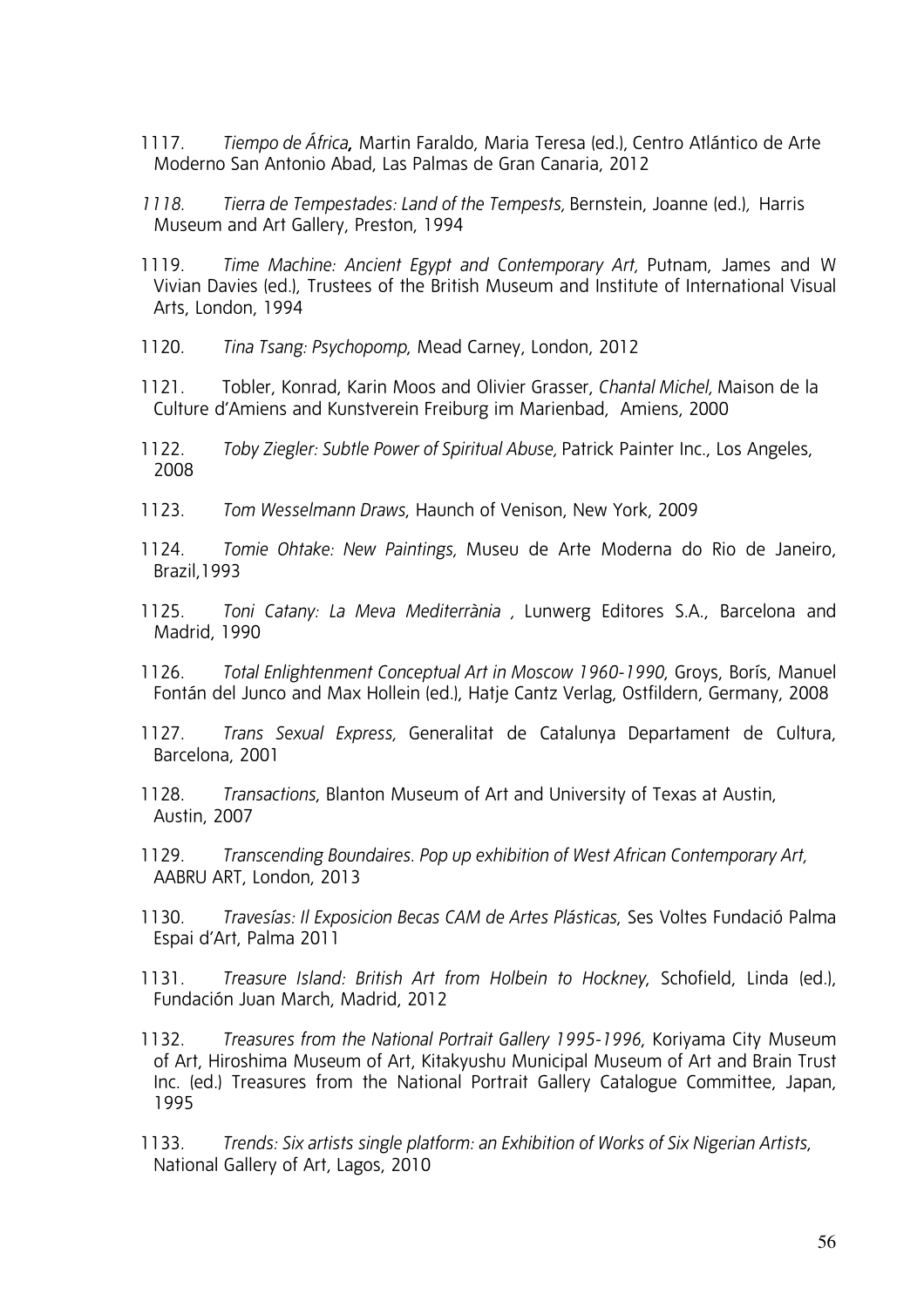- 1134. Treuherz, Julian, *Ford Maddox Brown: pionier van de prerafaëlieaten,*  Mercatorfonds, Brussel, 2012
- 1135. Tricot, Xavier and John Cheim, *I am as You will be: the Skeleton in Art*, Cheim & Read, New York, 2007
- 1136. *Trinity Contemporary: Recent British Drawings*, Trinity Fine Art Inc, New York, 2009
- 1137. *Trophies of Empire*, Bluecoat Gallery and Liverpool John Moores University of Design and Visual Arts, Liverpool, 1994
- 1138. *Turner, Monet, Twombly: Later Paintings*, Tate Publishing, London, 2011
- 1139. *Turning the Map: Images From the Americas*, Bush, Kate (ed.) Camerawork, London, 1992
- 1140. *Under the sign of Saturn*, Nigel Greenwood Gallery, London, 1987
- 1141. *Under-Construction,* De Miranda, Mónica and Paul Goodwin (ed.), Mónica de Miranda, and Paul Goodwin with DGARTES, Lisbon, 2009
- *1142. Unexpected Guest: Art, writing and thinking on hospitality*, Tallant, Sally and Paul Domela (ed.), Art Books Publishing Ltd, 2012
- 1143. *Unlocked # 2.5: Rabo Kunstcollectie Art Collection*, Berendse, Manon in collaboration with Marjolijn Benneker, Manon Berendse and Verily Klaassen (ed.), Rabobank Nederland, Utrech, 2009
- 1144. *Vade Mecum: a compendium of new art*, Cadwallader, Helen (ed.), Locus +, Newcastle-upon-Tyne, 1994
- *1145.* Vadiavaloo, Nisha, Susi Simpson, Gina Braden, Bethany Cassidy, Mary Gaston and Imogen Canning, *FA/08*: *Kingston University Fine Art 2008,* Kingston, 2008
- 1146. *Vadim Zakharov: 25 Years on One Page,* Lozinskaya, Natalia and David Riff (ed.), Stella Art Foundation, Moscow, 2006
- 1147. Valkonen, Markku, *Finnish Art Over the Centuries*, Otava Publishing Company Limited, Helsinki, 1992
- 1148. Vansina, J., *Art History in Africa, An Introduction to method, Longman Group,*  New York, 1995
- 1149. *Vera Lutter*, Wingate, Ealan and Rebecca Sternthal (ed.), Gagosian Gallery, New York, 2007
- 1150. *Videografías: una seleccion de videoarte latinoamericano 2000-2005*, Moscoso, Daniela (ed.), Museo Patio Herreriano de Arte Contemporáneo Español, Valladolid, 2005
- 1151. *Vincente Pascual 1991-2002,* Casal Solleric de Palma, Mallorca, 2002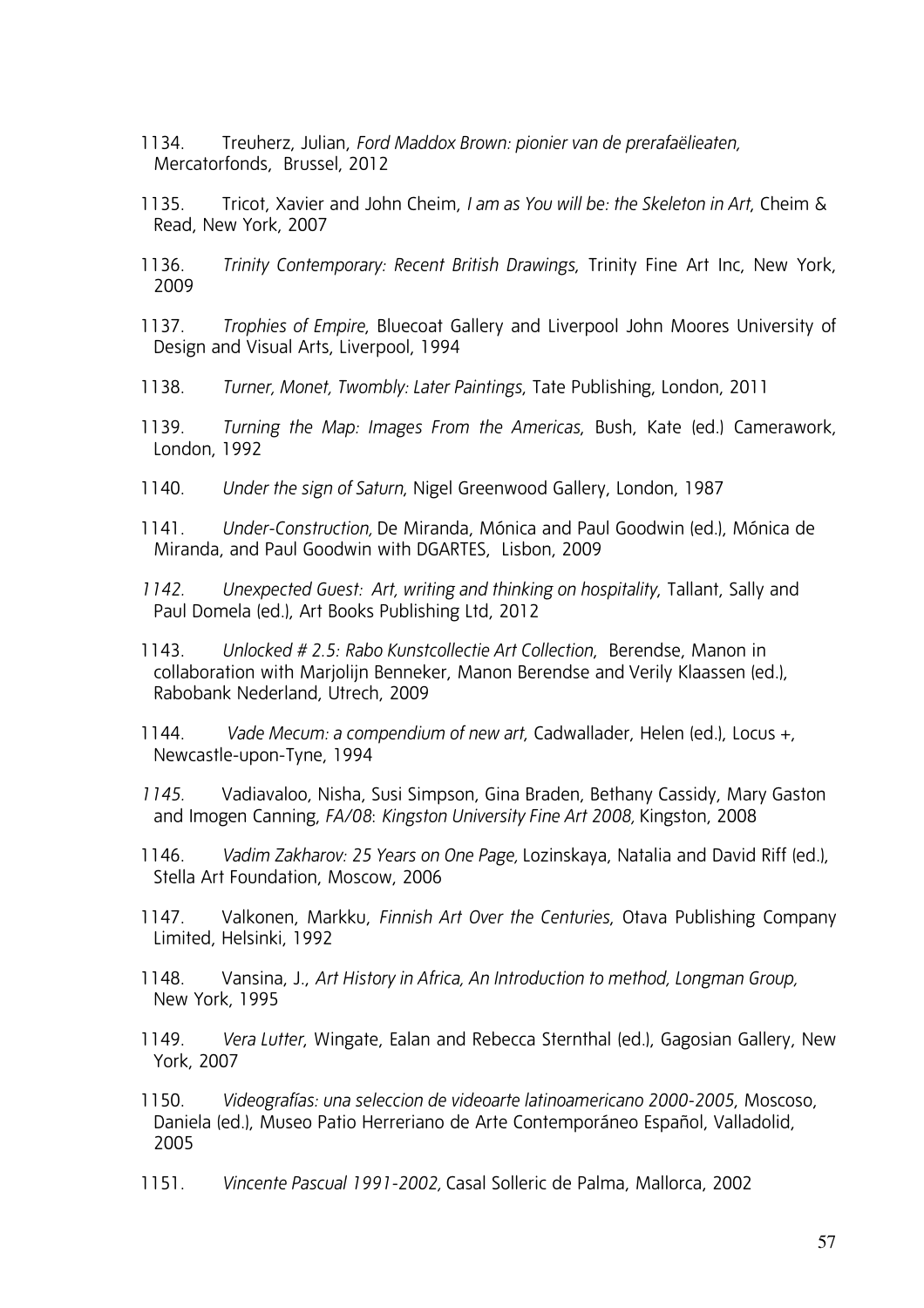- *1152. Vintage Rock T-Shirts*, Universe Publishing, New York, 2007
- 1153. *Virginia Verran,* Henie Onstad Kunstsenter, Høvikodden, Norway, n.d.
- 1154. *Visual Correspondences: Marcelo Brodsky, Manel Esclusa, Casio Vasconcellos, Pablo Ortiz Monasterio, Martin Parr, Horst Hoheisel,* Indij, Guido (ed.), La marca editora, Buenos Aires, 2009
- 1155. *Vital: Three Contemporary African Artists, Cyprien Tokoudagba, Touhami Ennadre, Farid Belkahia,* Nesbitt, Judith (ed.), Tate Gallery Liverpool, 1995
- 1156. *Vito Hannibal Acconci Studio,* Dávila, Mela (ed.), Museu d'Art Contemporani de Barcelona, Barcelona , 2004
- 1157. *Vito Hannibal Acconci Studio,* Diserens, Corinne (ed.), Musee des Beaux-Arts de Nantes, and Museu d'Art Contemporani de Bacelona, 2004
- 1158. Vladislavi , Ivan, *Willem Boshoff*, David Krut Publishing, Johannesburg, 2005
- 1159. *Vlassis Caniaris: Arrivederci Wilkommen-1976,* Kalfayan Galleries, Athens, n.d.
- 1160. Vogel, Susan assisted by Ima Ebong, *Africa Explores, 20th Century African Art,*  Center for African Art, New York, 1991
- 1161. *Vong Phaophanit, Ansuya Blom and Alexander Roob, The Centre for Drawing: The First Year*, Kingston, Angela (ed.), Wimbledon School of Art, London, n.d.
- 1162. *W. Barns-Graham at 80: A New View*, William Jackson Gallery, London, 1992
- *1163. Waiting in 1972: what about 2007?,* Sorcha Dallas, UK, 2007
- *1164.* Waldman, Diane, *British Art Now: An American Perspective, 1980 Exxon International Exhibition,* Solomon R. Guggenheim Foundation, New York, 1979
- 1165. *Walker Evans*, Fundación Mapfre, Madrid, 2009
- 1166. *Wallace Wood 1927-1981: Woodwork*, Adjuntament de Palma, Caja Mediterráneo, Mallorca, 2010
- 1167. *Wangechi Mutu: A Fantastic Journey,* Schoonmaker, Trevor (ed.), Nasher Museum of Art Duke at University, Duke University Press, North Carolina, 2013
- 1168. *Wangechi Mutu: a Shady Promise*, Singleton, Douglas (ed.), Damiani, Bologna, 2008
- 1169. *Wangechi Mutu: My Dirty Little Heaven,* Hütte, Friedhelm and Christina März (ed.), Deutsche Bank Art Works, Frankfurt am Main, 2010
- 1170. *Wangechi Mutu: Yo.n.I,* Wire, Helen (ed.), Victoria Miro Gallery, London, 2008
- 1171. *Warhol, Basquiat, Clemente: obras en colaboración,* Speranza, Giulietta (ed.), Museo Nacional Centro de Arte Reina Sofía, Madrid, 2002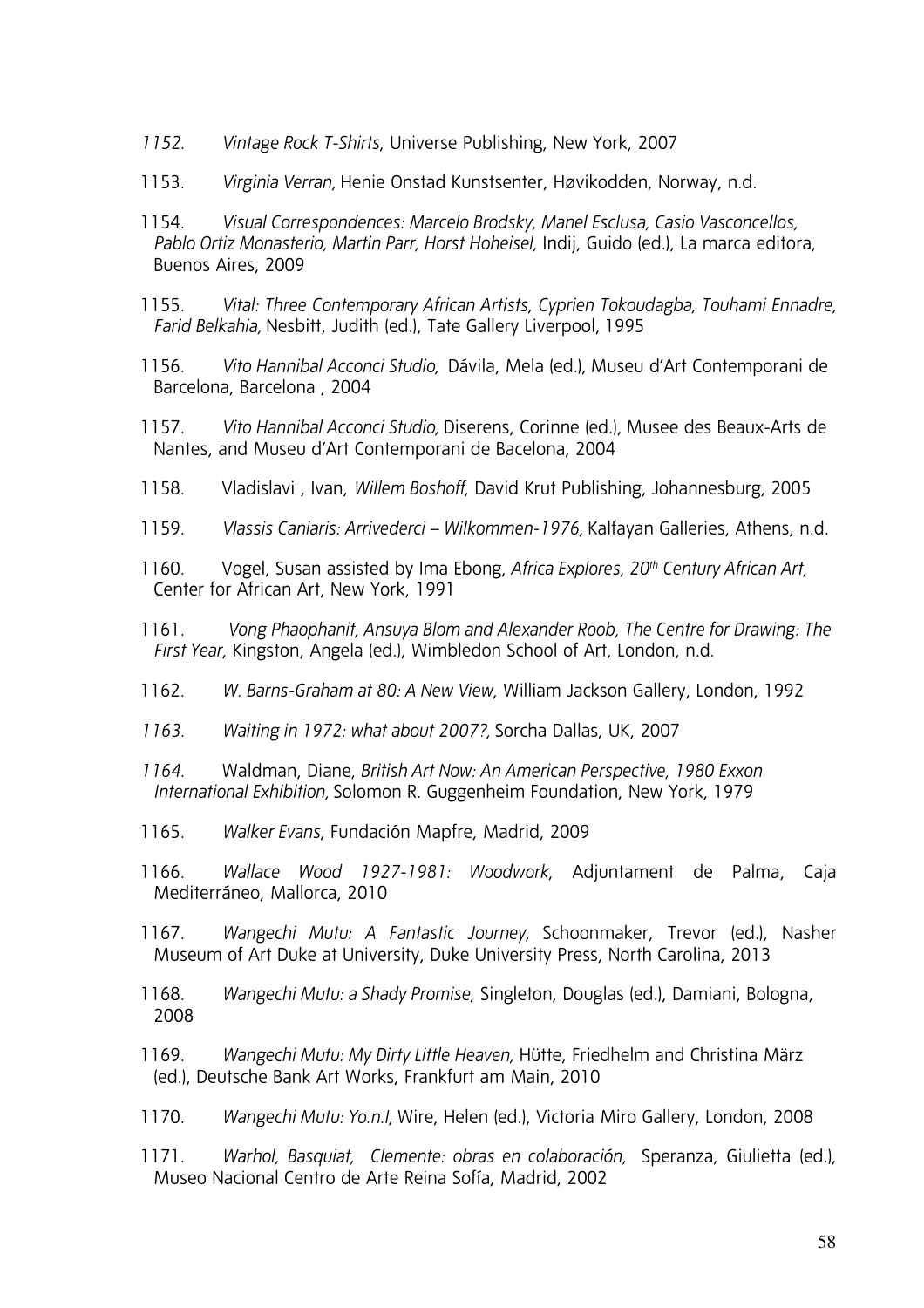- 1172. *Watercolours A Broader Spectrum- 1, The wry and ragged edge,* Gallery Chemould, Jehangir Art Gallery, Bombay, 1995
- 1173. Waterhouse, Ellis, *Painting in Britain 1530-1790,* Yale University Press, Yale, 1994
- 1174. *Wayne Thiebaud: Paintings,* Faggionato Fine Art, London, 2005
- 1175. *We All Laughed at Christopher Columbus*, Gruijthuijsen, Krist and November Paynter (ed.), Revolver, Frankfurt am Main, 2007
- 1176. *We Face Forward : Art From West Africa Today*, Balshaw, Maria (ed.), Manchester City Galleries and Whitworth Art Gallery, 2012
- 1177. *Weather Report: Cambio Climático Y Artes Visuales,* Cabildo de Gran Canaria Cultura, Centro Atlántico de Arte Moderno, n.d.
- 1178. Wepman, Dennis*, Resonant Echoes: the Art of Basil Alkazzi,* K. Izumi Art Publications Ltd, London, 2007
- 1179. *Werner Bischof 1916-1954*, Casal Solleric de Palma, Mallorca, 2004
- 1180. *What We Talk About When We Talk About Love,* Perryer, Sophie (ed.), Stevenson, Cape Town and Johannesburg, 2011
- 1181. *What´s Modern?,* Gagosian Gallery, London, 2004
- 1182. *White: Marble and Paint, From Antiquity to Now*, Robilant and Voena, London, 2012
- 1183. *Whitney Biennial 2004*, Iles, Chrissie, Shamim M. Momin and Debra Singer (ed.), Whitney Museum of American Art, New York, 2004
- 1184. *Wilfredo Prieto: Amarrado a la Pata de la Mesa,* CA2M Centro de Arte Dos de Mayo, Comunidad de Madrid, 2011
- 1185. Wilkin, Karen and Kosme de Barnano*, Anthony Caro: Galvanised Steel Sculptures,* Barker, Ian (ed.) Mitchell-Innes and Nash, New York, 2007
- *1186. Will Maclean: Different meridians,* Art First Contemporary Art in association with Clare Cooper and Benjamin Rhodes, London, 2008
- 1187. *Will Ryman: Desublimation of the Rose*, Paul Kasmin Gallery, New York, 2012
- 1188. *Willem Boshoff: word forms and language shapes, 1975– 2007*, Lange, Pippa (ed.), Standard Bank Gallery, Johannesburg, 2007
- 1189. *Willi Baumeister 1889-1955: Gemälde und Zeichnungen nach 1930*, Wegener, Maria and Wolfgang Werner (ed.), Kunsthandel Wolfgang Werner KG, Berlin, 1999
- *1190. William Gear 1915-1997: Paintings from the 1950s,* Redfern Gallery, London, 2006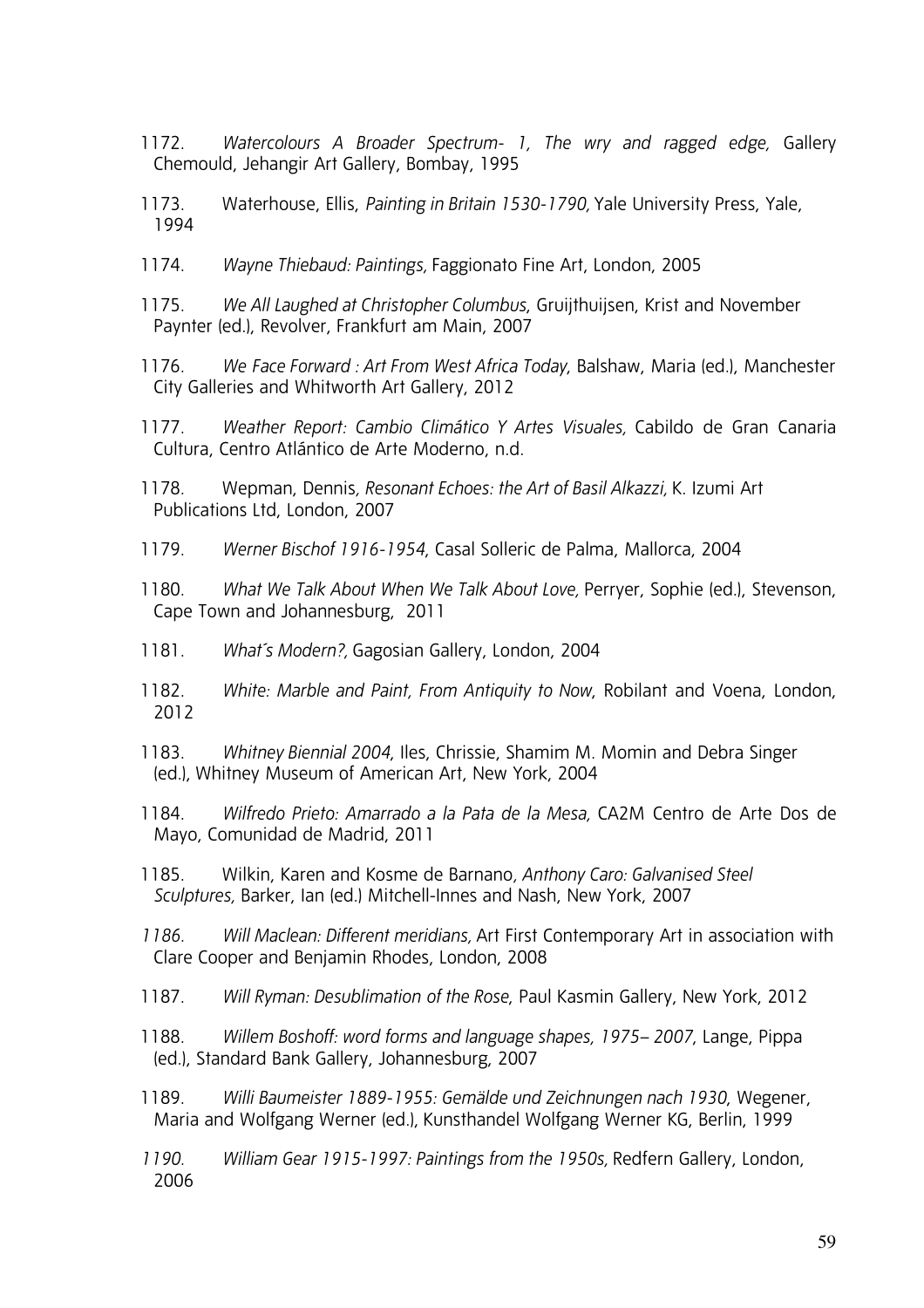- 1191. Wilmerding, John*, American views: essays on American Art,* Princetown University Press, Princetwon, 1991
- 1192. *Wim Botha: Busts 2003-2012*, Perryer, Sophie (ed.), Stevenson, Cape Town and Johannesburg, 2012
- 1193. *Without Boundary: Seventeen ways of Looking,* Frankel, David (ed), Museum of Modern Art, New York, 2006
- 1194. *Wolfgang Tillmans: if one thing matters, everything matters*, Tate Publishing, London, 2003
- 1195. *Wolfgang Tillmans: Soldiers, The Nineties,* Verlag der Buchhandlung Walther König, Köln, 1999
- 1196. *Worlds Envisaged: Alighiero e Boetti and Frédéric Bruly Bouabré,* Cooke, Lynne and Karen Kelly (ed.), Dia Center for the Arts, publisher Harry N. Abrams Inc., New York, 1995
- 1197. *Xavier Veilhan,* Criqui, Jean-Pierre (ed.), JRP|Ringier, Zurich, 2009
- 1198. *Xavier Veilhan: Free Fall*, Espace Louis Vuitton, Tokyo, 2011
- 1199. *Y.Z. Kami*, Avini, Andisheh (ed.), Gagosian Gallery, London, 2008
- 1200. *Yan Pei-Ming: The Way of the Dragon*, Lauter, Rolf (ed.), Kehrer Verlag Heidelberg, Berlin, 2005
- 1201. Yishu. Journal of Contemporary Chinese Art, Fall Issue, November 2002
- 1202. *Yorkshire Sculpture Park, Essential Sculpture Guide: A guide to works in the landscape*, Yorkshire Sculpture Park, 2009
- 1203. *Youssef Nabil: I Live Within You*, The Savannah College of Art and Design (SCAD), Savannah 2010
- 1204. Zam. Africa Magazine, March 2009
- 1205. *Zanele Muholi: Faces and Phases*, Prestel Publishing Ltd., Munich, London and New York, 2010
- *1206. Zanele Muholi: Fotografas Africana,* Brasa, Camino (ed.), Casa África and La Fábrica, Madrid, 2011
- 1207. *Zarina Bhimji: I will always be here,* Ikon Gallery, Birmingham, 1992
- 1208. Zeiske, Claudia & Claire (ed.), Briegel *Baudouin Mouanda: From SAPE to SWAGGER*. Deveron Arts, Huntly, 2011
- 1209. *Zhang Huan: Blessings,* Pacewildenstein, New York, 2008
- 1210. *Ziad Antar: Portrait of a Territory*, Bresson, Aïté (ed.), Actes Sud, Arles, 2012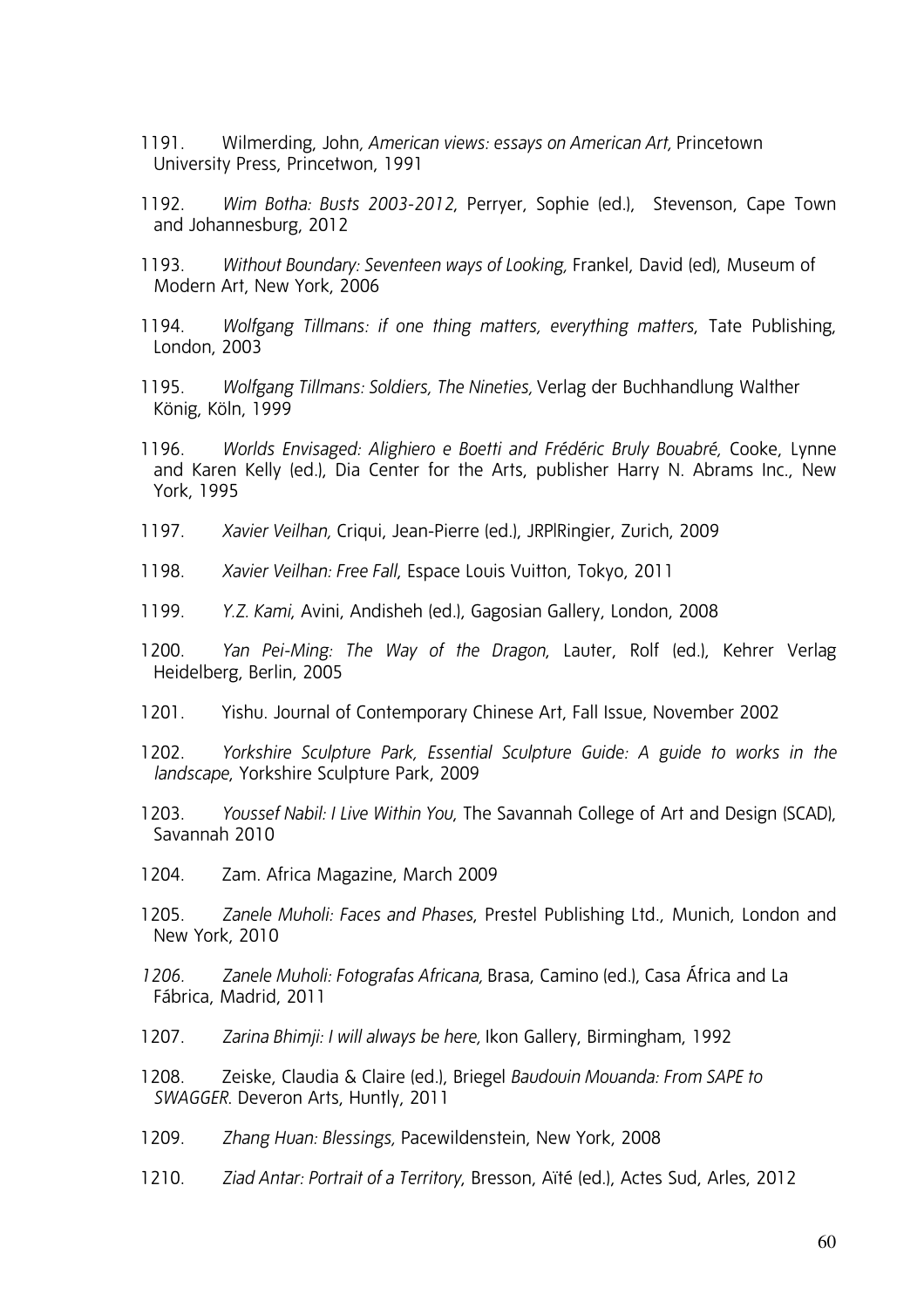- 1211. Zimmer, Nina, *Die Sammlungen der Hamburger Kunsthalle: Band V.2, Die Galerie Der Gegenwart, Photographie*, Hamburger Kunsthalle, Hamburg, 2008
- *1212. Zvi Goldstein: On Paper,* Elliott, Fiona (ed.), Verlag Der Buchandlung Walter Kning, Koln, 2004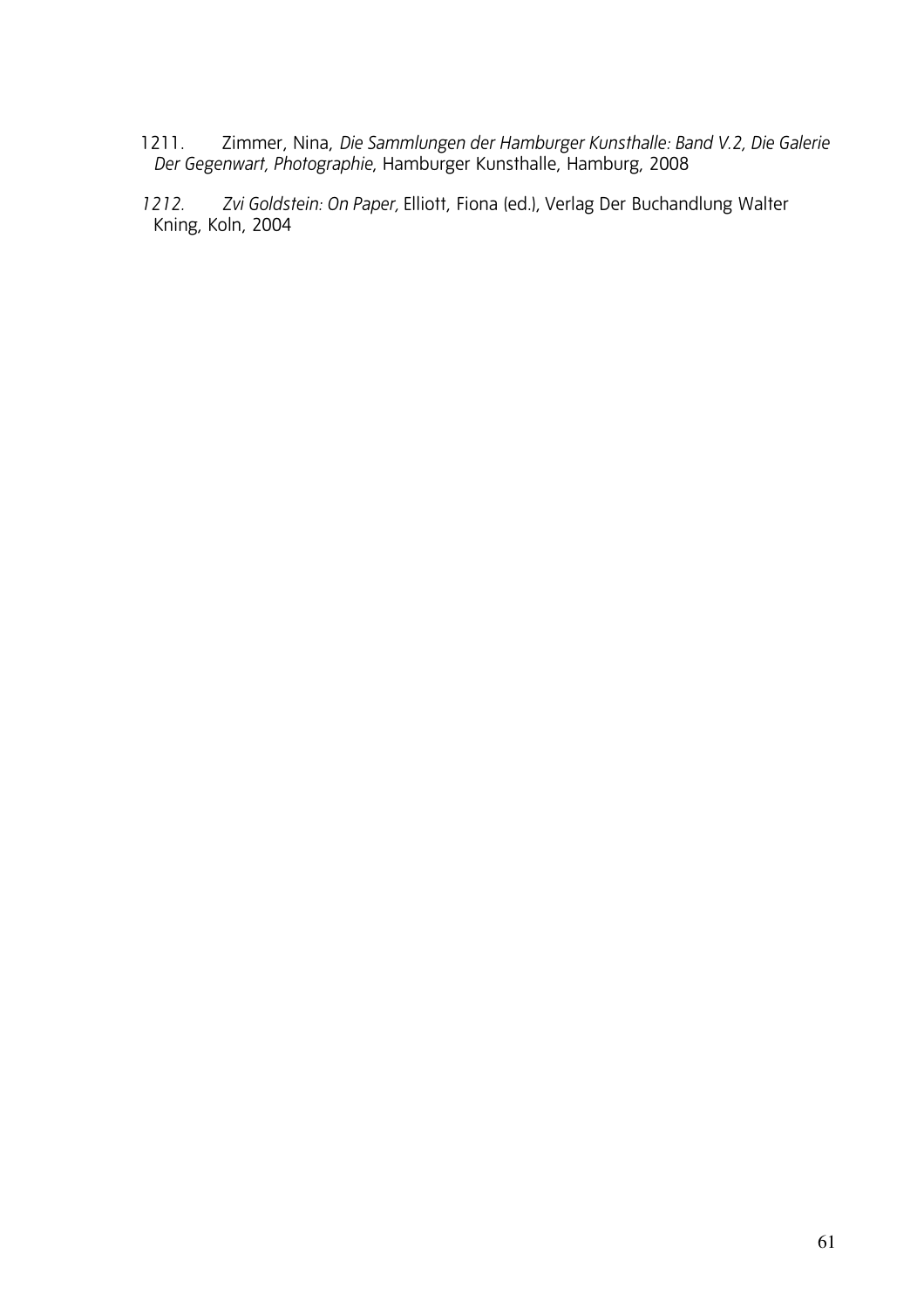## Children's Inventory

- 1. Aalbers, Jeroen, *Borre en de Ijscoman*, Pica Educatief bv, Zoetermeer, 2005-2006
- 2. Adams, P. (illustrator), *Waar ook ter wereld: ik ben je vriend,* Mundia Uitgeverij, 2001
- 3. Anderson, Kevin, J. and Rebecca Moesta, *Star Wars: The Mos Eisley Cantina Pop-up Book*, Little, Brown and Company (Canada) Limited, 1995
- 4. Anglund, Joan Walsh, *Een Vriend Is Iemand Die om je Geeft*, Zomer and Keuning, Wageningen, 1958
- 5. Austen, David*, Supercomic: Hello! Welcome to Supercollider,* Bloomberg SLG, 2002
- 6. Barton, Stephanie, *The Big Bad Bears*, Ladybird Books, London, 1999
- 7. Bilgrami, Shaheen, *Beestachtig Spannende Dieren: Trek aan de Kaarten en zie de dierengeraamtes tot leven Komen!,* Pinwheel, London 2002
- 8. Blake, Peter (illustrator), *Peter Blake's ABC*, Tate Publishing, London, 2009
- 9. *Bravo Color,* Deltas Chantecler, Uitgeverij N.V., Aartselaar, Belgium, n.d.
- 10. Broos, Piet, *Nieuwe Avonturen in Klapperdorp*, H. Meulenhoff, Amsterdam, n.d.
- 11. Broos, Piet, *Vacantie in Klapperdorp*, H. Meulenhoff, Amsterdam, n.d.
- 12. Browne, Anthony, *The Shape Game*, Doubleday imprint of Random House Children's Books, London, 2003
- 13. Browne, Philippa-Alys, *African Animals ABC*, Barefoot Books Ltd, Bristol, 1995
- 14. Brugman, Til, *Wat de Pop Wist*, H.P. Leopolds Uitgeversmij N.V. 1963
- 15. Brun, Marguerite and Hurd, E.T., *Vijf Brandweer-Mannetjes*, Rubinstein Publishing, Amsterdam , 2003
- 16. Bruna, Dick, *Nijintje in het museum*, Mercis Publishing, Amsterdam, 2000
- 17. Buck, Pearl S., *Van Verre Landen*, A.W. Bruna and Zoon, Utrecht, 1965
- 18. Cali, David and Marc Boutavant, *The Great House Hunt*, Tate Publishing, London, 2012
- 19. Carroll, Lewis, *Alice's Adventures in Wonderland,* Random House Value Publishing Inc., New Jersey, 1995
- 20. Carter, David A., *Blue 2*, Tate Publishing, London, 2006
- 21. Carter, David A., *One Red Dot*, Tate Publishing, London, 2004
- 22. Carter, David A., *White Noise: A Pop-up Book for Children of All Ages*, Tate Publishing, London, 2010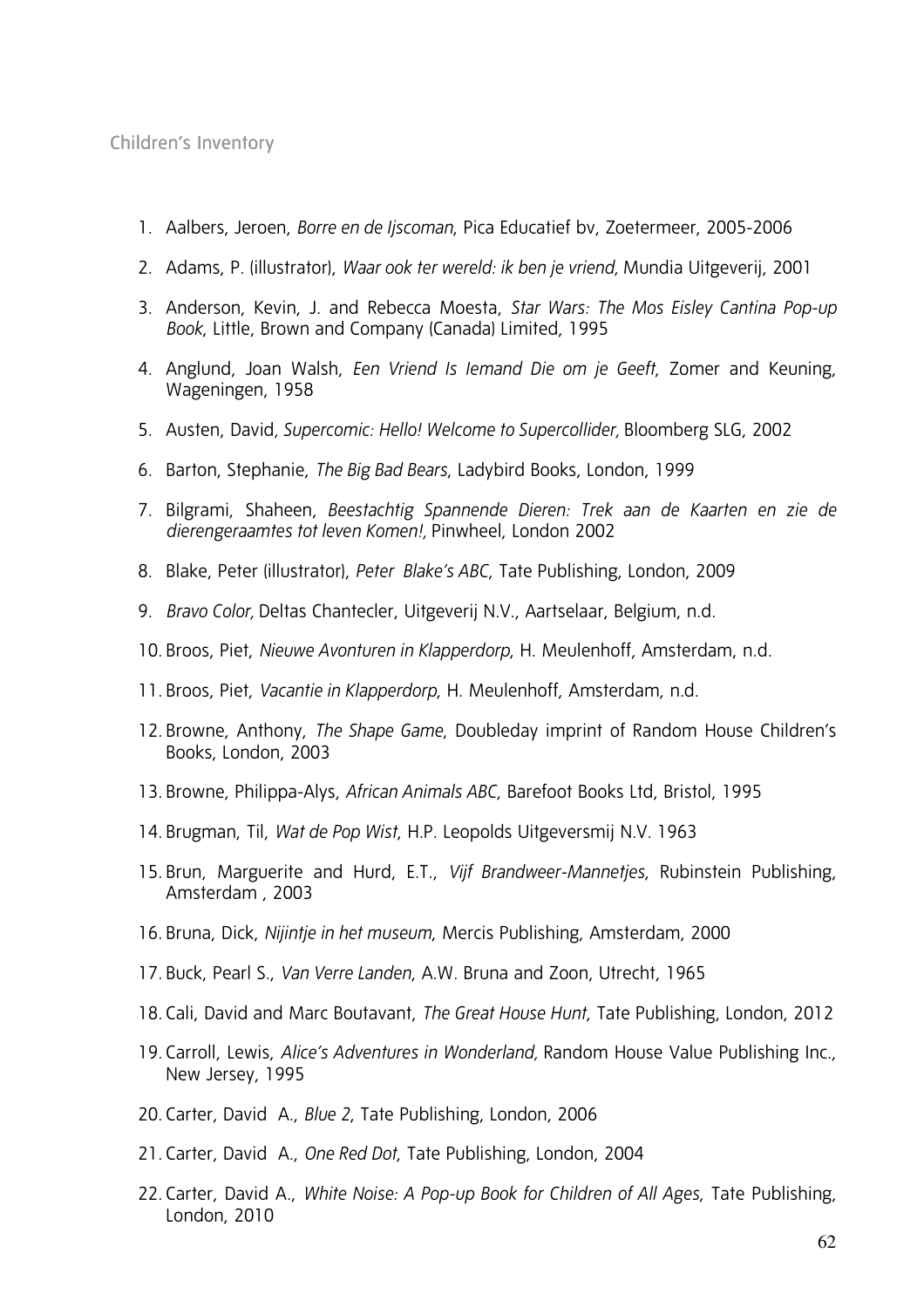- 23. Carter, David A., *Yellow Square*, Tate Publishing, London, 2010
- 24. Christopher, Cassiau-Haurie and Henry Koombes, *Les Aventures de Tikoulou: Enquête aux Seychelles*, VIZAVI Éditions, Mauritius, 2009
- 25. Clark, Colin, *366 and More Nature Stories*, Brown Watson, Kibworth Beauchamp, 1998
- 26. Cocagne, Marie-Pascale and Bridget Strevens-Marzo, *The Big Book of Shapes*, Thorp, Alice (Trans.), Tate Publishing, London, 2009
- 27. Coleridge, Samuel Taylor, *Kubla Khan*, Viking Penguin, New York, 1994
- 28. Couprie, Katy and Antoin Louchard, *In the garden,* Tate Publishing, London, 2004
- 29. Crosbie, Duncan and Elena Glasunova (Illustrator), *In De Prehistorie,* Creations ofr Children International, Belgïe, n.d.
- 30. Dahl, Roald, *Sjakie en de grote glazen lift,* Freezer, Harriet (Trans), Uitgeverij *de Fontein bv,* 1974
- 31. Davesne, A., *Mamadou et Bineta: apprendre à lire et à écrire*, Syllabaire Edition Entièrement Nouvelle, 1950
- 32. Davesne, A., *Nouveau Syllabaire* de *Mamadou et Bineta*, Edicef, 1950
- 33. De Bie, Ceciel and Martijn Leenen, *See and Do Children's Book*, V and K Publishing, Blaricum, the Netherlands, 1999
- 34. De Haan, Tjaard W.R., Netherlandse Volks Sprookjes, Uitgeverij Het Spectrum, Utrecht, Antwerpen, 1977
- 35. De Hulst, W.G., *Het Wegje In Het Koren,* Uitgeverij G.F. Callenbach N.V. Nijkerk, n.d.
- 36. De Kiefte, Oskar, *40% Auto*, Centrum Beelende Kunst Provincie Urecht Amersfoot, 2000
- 37. De Putter, Mireille, Macha Roesink and Martine Spanjers, *Een bonte verzameling: kunst kijken voor kinderen*, De Paviljoens, Almere, 2001
- 38. De Saint-Exupéry, Antoine, *De Kleine Prins*, A.D. Donker, Rotterdam, 1959
- 39. *Disney Pixar: Cars Quatre Roues*, Hachette, Paris, 2006
- 40. *Donsje en Zijn Vriendjes*, Uitgeverij Kluitman, n.d.
- 41. Doran, Ella (illustrator), *A is For Artist: an alphabet*, Tate Publishing, 2004
- 42. Durand, Ralph, *Door Donker Afrika,* N.V. Uitgeversmaatschij Gebr. Kluitman, Alkmaar, n.d.
- 43. Dürr, Ursula and Gisela, *Het Geheim van de Morlins*, De Vier Windstreken, 1995
- 44. Ecormier, Joëlle and Henry Koombes, *Les Aventures de Tikoulou : La Piste des Diyas*, VIZAVI Éditions, Mauritius, 2007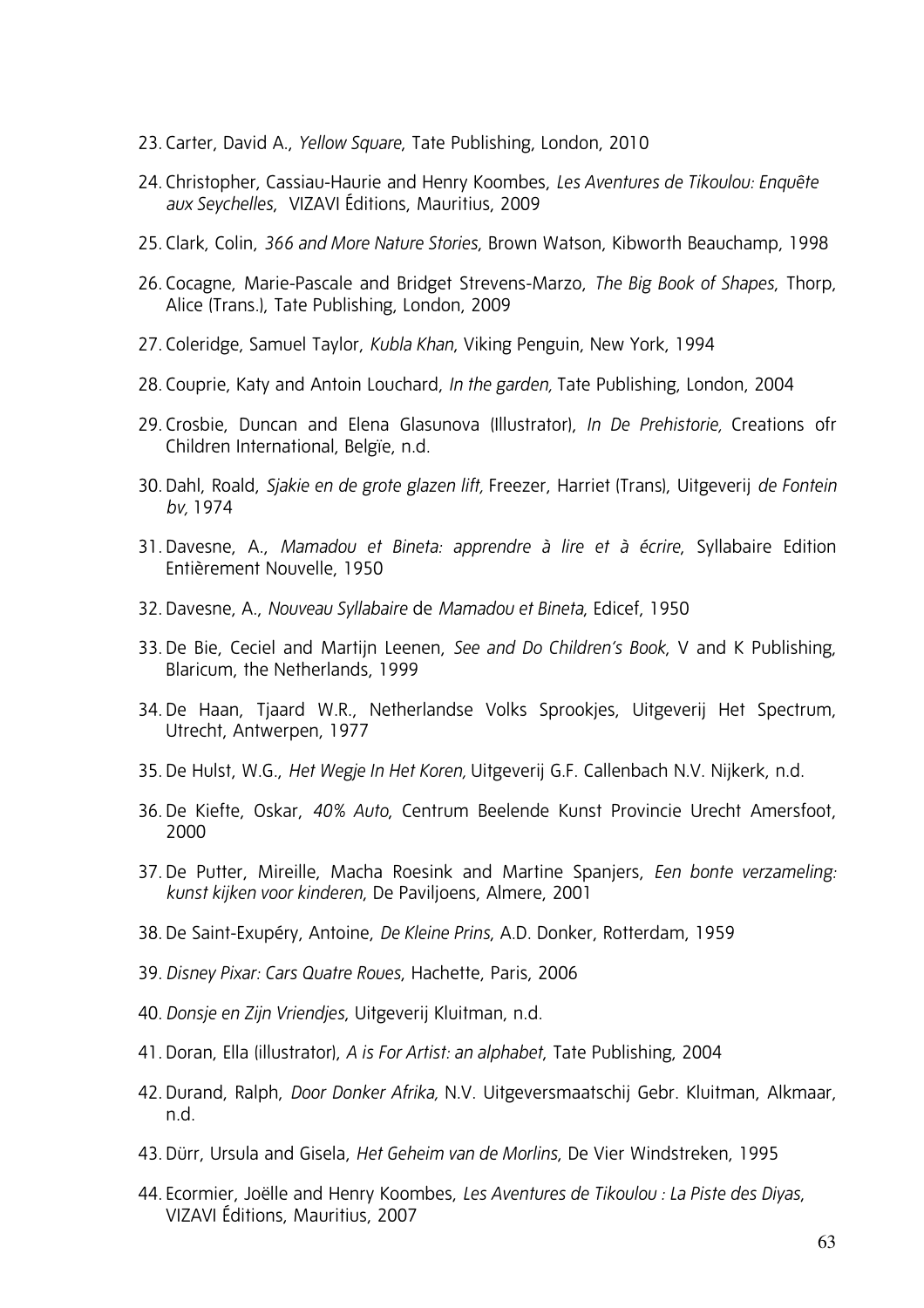- 45. Erika and Ruth Thomson (ed*.), Disney Premier regard sur la peinture*, Langmuir, Disney Hachette Éditions, Paris, 2003
- 46. Falda, Dominique, *Jurriaans reis naar het geluk,* De Vier Windstreken, Netherlands, 1994
- 47. Fanelli, Sara, *Knoop*, Querido, Amsterdam, n.d.
- 48. Goodman, David and Zoe Miller, *Shape,* Tate Publishing, London, 2008
- 49. Greywolf, Sopoeia, *When I look in the mirror...,* A and B Books Publishers, New York, 1993
- 50. Grimm, Gebroeders, *Acht Sprookjes*, Troost, Petra (Trans.), De Centaur Omega Boek, Amsterdam, A.W. Bruna and Zn., Antwerpen, 1978
- 51. Hacke, Alex, *Kleine Koning December, EM. Querido's Uitgeverij B.V.,* Amsterdam Antwerpen, 1997
- 52. Harold R, Foster, *Prince Valiant: In The Days of King Arthur,* Features Syndicate, Inc., New York, 1997
- 53. Harrison, James, *Ontdek de Aarde*, Pinwheel Limited, London 2005
- 54. Herbauts, Anne, *Monday*, Tate Publishing, London, 2009
- 55. Hergé, *Les Aventures de Tintin: Coke en Stock,* Casterman, Brussels, 1986
- 56. Hergé, *Les Aventures de Tintin: Le Sceptre d'Ottokar,* Casterman, Brussels, 1947
- 57. Hergé, *Les Aventures de Tintin: Les 7 Boules de Cristal,* Casterman, Brussels, 1975
- 58. Heweston, Sarah, *Bonte Boerderij Pony*, Netherlands, 1998
- 59. Hoekstra, Han G., *Zeven kleine Vrienden*, Bezige Bij, Amsterdam, n.d.
- 60. Höglund, Anna, *Waar ik niet geweest ben,* Em. Querido's Uitgeverij BV, Amsterdam, 1992
- 61. Holzhaus, Wally, *De wonderlijke uitvindingen van professor Knapkop,* N.V. De Arbeiderspers, Amsterdam, 1962
- 62. Hortal, Isabelle (ed.)*, Ali Baba et Les Quarante Voleurs,* Éditions Gründ, Paris, 2001
- 63. Hulsens, Eric, *Mauricia en de rovers*, Infodok Leuven, 1982
- 64. Ingham, Dave, *The Itch of the Golden Nit*, Tate Publishing, London, 2011
- 65. Israel, Sandra, *De Kies van Draak Dries,* Pica Educatief bv, Zoetermeer, 2005-2008
- 66.Jansen, Ellen, *Eefie Eekhoorn Ontdekt de Winter,* Pica Educatief bv, Zoetermeer, 2005- 2007
- 67. Kiefer, Gabriele, *Valerie en koning Teddy,* De Wier Windstreken, Netherlands, 1995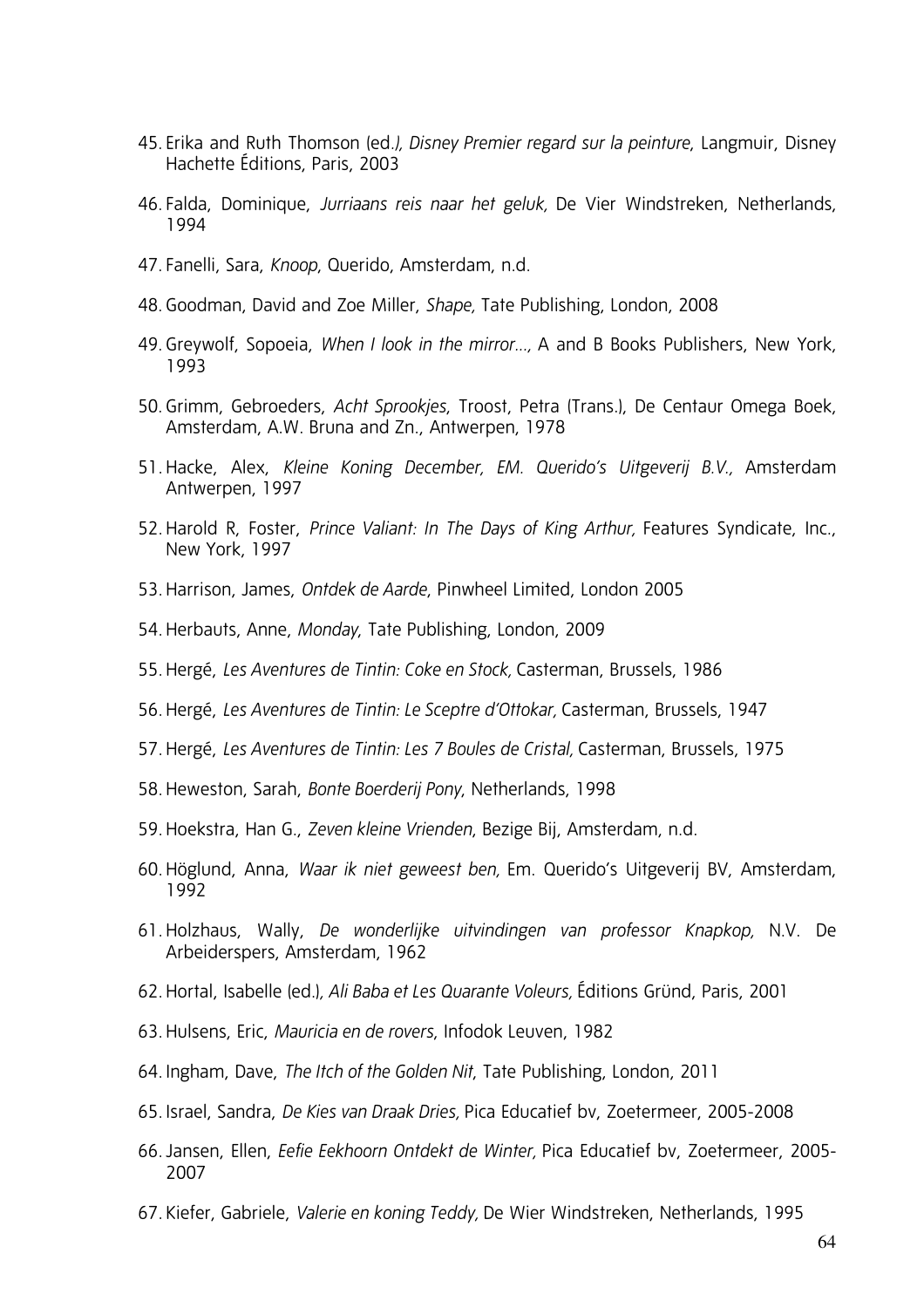- 68. *Kleur! Kunst,* Number 6 uit een serie van 6, BEZET, Hoofddorp, 2000
- 69. Lachner, Dorothea, *Heel soms zit er een groen paard in de frambozestruik,* De Wier Windstreken, Netherlands, 1995
- 70. Laurey, Harriet, *Buiten bij dieren,* Uitgeverij Nijgh and Van Ditmar `S Gravenhage, Rotterdam, 1964
- 71. Lewis, C.S., *The Chronicle of Narnia: The Magician's Nephew*, Robin Lawrie (illustrator), Harper Trophy, New York, 1999
- 72. Lindgren, Astrid, *De gebroeders Leeuwenhart,* Uitgeverij Ploegsma, Amsterdam, 1974
- 73. Lindgren, Astrid, *De kinderen van Bolderburen Omnibus,* Uitgeverij Ploegsma, Amsterdam, 1992
- 74. Lindgren, Astrid, *Pippi Langkous*, Uitgeverij Ploegsma, Amsterdam, 1972
- 75. Lindgren, Astrid, *Ronja de roversdochter*, Uitgeverij Ploegsma, Amsterdam, 1985
- 76. Lobato, Arcadio, *De toverbol,* Uitgeverij C. de Vries-Brouwers b.v.b.a, Antwerpen, Rotterdam, 1989
- 77. Lowrey, Janette Serbring, *Hondje eigenwijs,* Rubinstein Publishing, Amsterdam , 1970
- 78. *Mark Gonzales: Weaponsand Armor*, Museum Het Domein Sittard, the Netherlands, 2000
- 79. McKay, Hilary, *Rare beer*, Gottmer, Haarlem, 1998
- 80. McKee, David*, Big-Top Benn*, Tate Publishing, London, 2010
- 81. McKee, David, *Mr. Benn-Red Knight*, Tate Publishing, London, 2011
- 82. Melville, Herman, *Moby Dick*, Susaeta Ediciones, S.A., 1996
- 83. Melvin, Alice, *Counting Birds*, Tate Publishing, London, 2009
- 84. Melvin, Alice, *Les Boutiques d'Angélique,* Albin Michel Jeunesse, Paris, 2011
- 85. *Mi Jn eerste telboek, tellen van 1 tot 10*, Deltas, Uitgeverij N.V. Aartselaar, 1988
- 86. Micklethwait, Lucy, *A Child's Book of Art: Discover Great Paintings*, Baldock, Jane (ed.), Dorling Kindersley Limited, London, 1999
- 87. Milne, A.A., *De Wereld van Poeh: Winnie de Poeh: Het huis in het Poeh-hoekje,* Mies, Bouhuys (Trans.), Van Goor, De Boekerij bv, Amsterdam, 1958
- 88. Minhós Martins, Isabel and Madalena Matoso, At Our House, Tate Publishing, London, 2002
- 89. Minhós Martins, Isabel and Madalena Matoso, *When I was Born*, Tate Publishing, London, 2010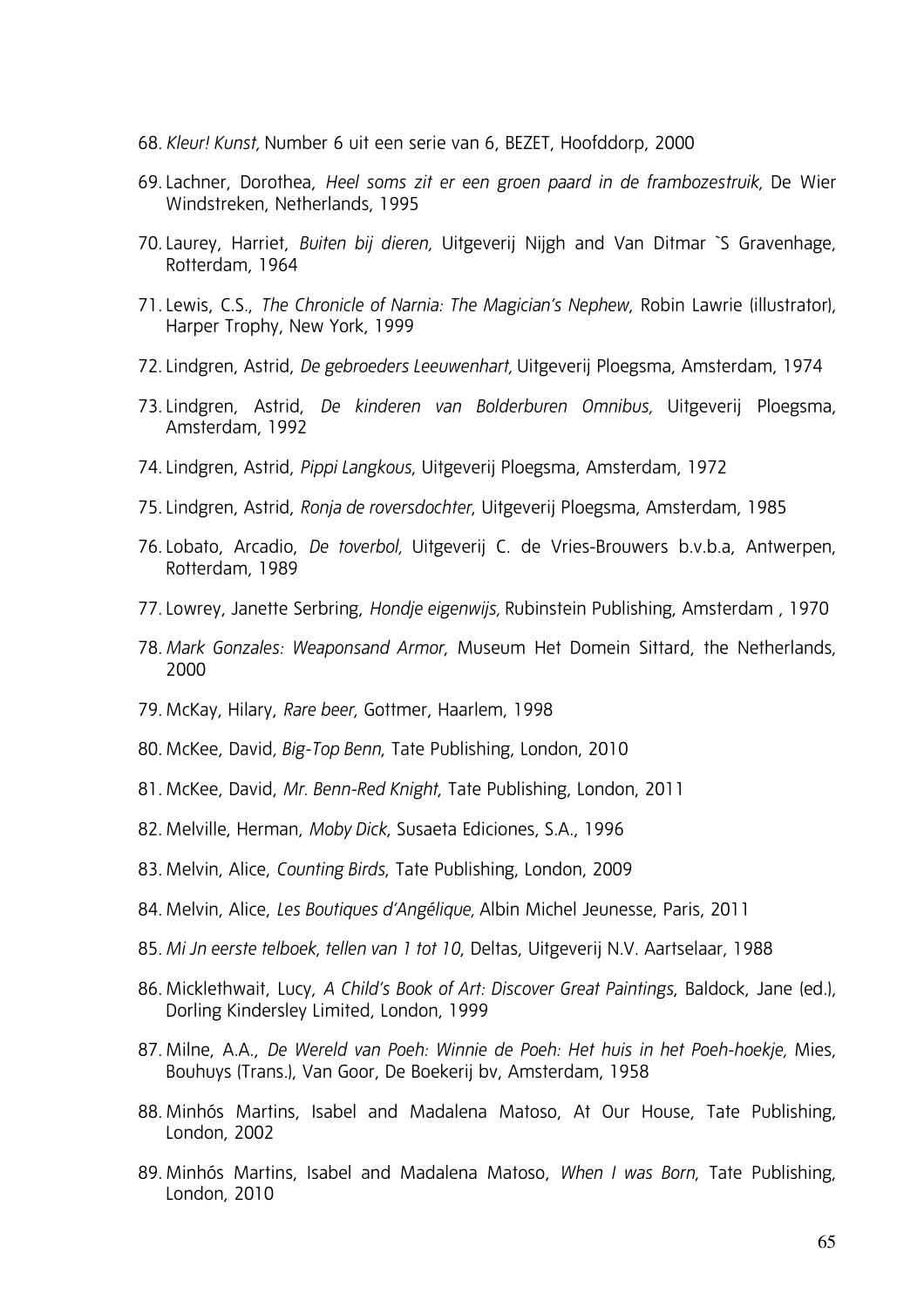- 90. *Ministère de L'Enseignement Maternel et Primaire: Le Nouveau Syllabaire*, République du Benin, n.d.
- 91. Miura, Taro, *Crazy Days*, Tate Publishing, London, 2009
- 92. Nickl, Peter, Binette Schroeder and Ernst van Altena, *Krokodil Krokodil,* De Vier Windstreken,Verde Druk, 1995
- 93. Op de Beek, Sandra, *Een Avontuurlijke Speelgoedbal,* De Gestreepte Boekjes, Uitgave van Pica Educatief bv, Zoetermeer, 2005-2008
- 94. Op de Beek, Sandra*, Mijn Vriendje,* De Gestreepte Boekjes Pica Educatief bv, 2005- 2007
- 95. Orozco, José-Luis (ed.), *Fiesta: A Year of Latin American Songs of Celebration,* Dutton Children's Books, New York, 2002
- 96. Ottley, Matt, *Wat Faust zag*, Gottmer, Haarlem, 1997
- 97. Pacovská, Kveta *Alphabet*, Tate Publishing, London, 2012
- 98. Pacovskà, Kveta, *Middernachtspel,* De Wier Windstreken, Netherlands, 1993
- 99. Pacovskà, Kveta, *Torens,* Een Vier Windstreken Prentenboek, n.d.
- 100. Pie kowski, *Jan, Door Bell*, Orchard Books, London, 1992
- 101. Potter, Beatrix, *The World of Peter Rabbit and Friends: Complete Story Collection*, Penguin Group, London and Frederick Warne and Co., 1997
- 102. *Prima Coloris*, Zuidnederlandese Uitgeverij N.V., Aartselaar, Belgium, 1999
- 103. *Recent Youth Artwork in General's Education Programme May 7-15*, 2002
- 104. Rowling, J.K. *Harry Potter Y La Piedra Filosofal,* Dellepiane, Alicia (Trans.), Emecé Editores, S.A. 1999
- 105. Rowling, J.K., *Harry Potter y la cámara secreta,* Ediciones Salamandra, 1999
- 106. Ruegenberg, Lukas, *We Noemden Hem Pimann*, Farhmann, Willi and Fetze Pijlman (Trans.), Uitgeverij Bekadidact, Baarn. 1990
- 107. Schmidt, Annie M.G *, Plofje de Olifant*, Rubinstein, Amsterdam, 2002
- 108. Schmidt, Annie M.G, *Jip en Janneke,* B.V. Uitgeverij De Arbeiderspers, Amsterdam, 1964
- 109. Schmidt, Annie M.G, *Jip en Janneke,* B.V. Uitgeverij De Arbeiderspers, Amsterdam, 1964
- 110. Schmidt, Annie M.G, *Jip en Janneke,* B.V. Uitgeverij De Arbeiderspers, Amsterdam, 1964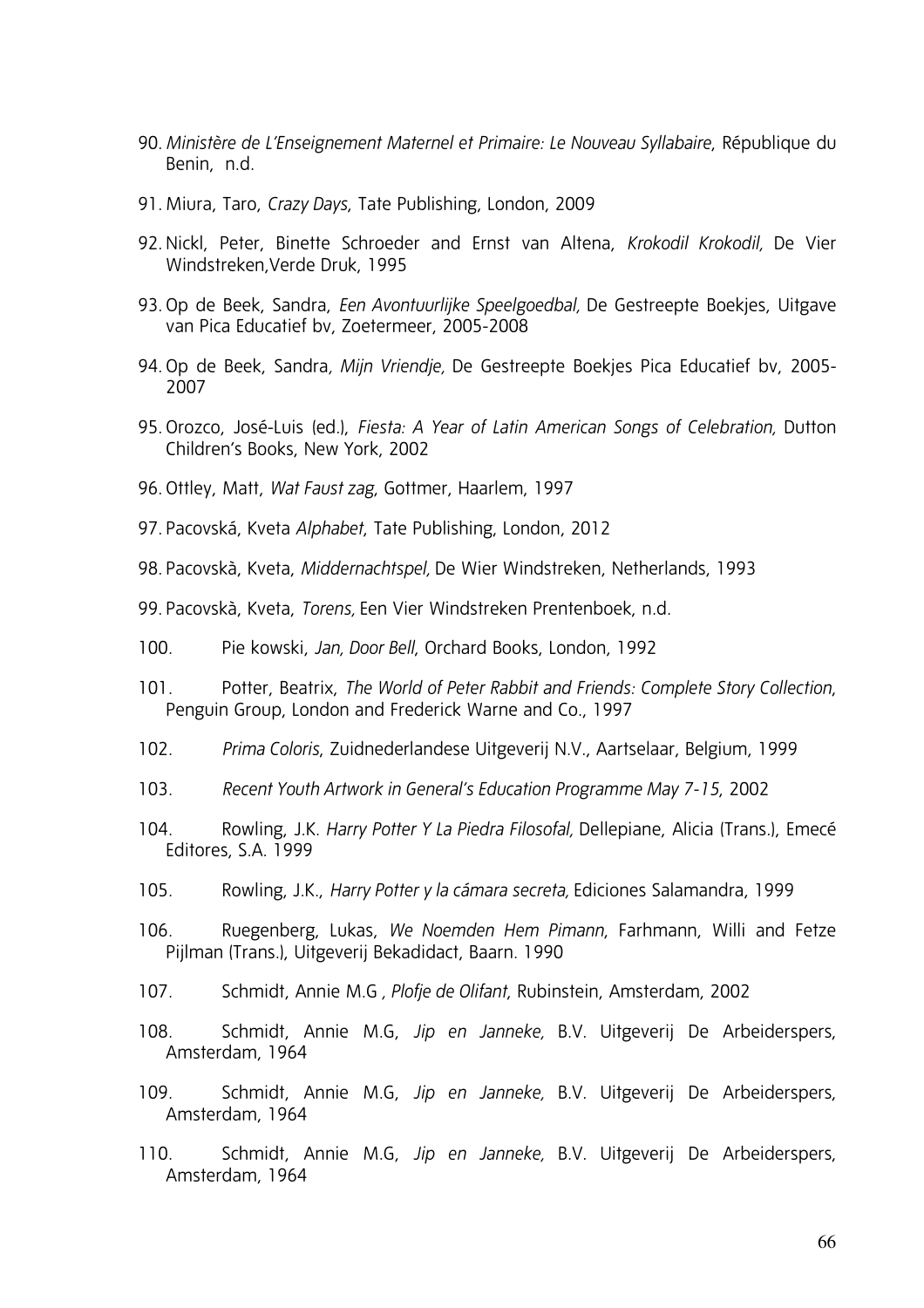- 111. Schmidt, Annie M.G, *Jip en Janneke,* B.V. Uitgeverij De Arbeiderspers, Amsterdam, 1965
- 112. Schmidt, Annie M.G. *Minoes*, Uitgeverij De Arbeiderspers, Amsterdam, 1970
- 113. Schmidt, Annie M.G., *Pluk van de Pettefle*t, Em. Querido's Uitgeverij B.V., Amsterdam, 1994
- 114. Schroeder, Binette, *Floriaan en Max de tractor*, Uitgeverij De Wier Windstreken, 1986
- 115. Seibold, Jotto and Walsh, Vivian, *Going to the Getty*, The J. Paul Getty Museum, Los Angeles, 1997
- 116. Shoneyin, Lola, *Mayowa and the Masquerades*, Cassava Republic Press, Abuja, Nigeria, 2010
- 117. *Speel en oefenpret*, *De beste oefenspelletjes om vlot te leren lezen, schrijven en rekenen,* Zuidnederlandese Uitgeverij N.V., Aartselaar, Belgium, 1991
- 118. *Speel en oefenpret*, *Eerste oefenspelletjes om vlot te leren lezen schriven en rekenen* Zuidnederlandese Uitgeverij N.V., Aartselaar, Belgium, 1984
- 119. *Speel en oefenpret*, *Super oefenspelletjes om vlot te leren lezen schriven en rekenen*, Zuidnederlandese Uitgeverij N.V., Aartselaar, Belgium, 1984
- 120. Steele, Margaret and Cindy Estes, *The art of colours*, The MOCA Store, Los Angeles, 1997
- 121. Steele, Margaret and Cindy Estes, *The Art of Shapes for Children and Adults,* The Museum of Modern Art, New York, 1997
- 122. Stimson, Joan, *The Terrible Tigers*, Ladybird Books Ltd, London, n.d.
- 123. Strasser, Todd, *Délires: Piégé dans le corps du Chien!* Delfi, Jean (Trans.), Passion de Lire Bayard Poche, 1997
- 124. Stuivenberg, Richard and Erica Ringelberg, *Tessa en Ayoub in Hartje Stad,*  Uitgeverij Hartje Stad, Rotterdam, 2006
- 125. *The exhibition*, Institute of International Visual Arts, London Great Britain, 2000
- 126. Themerson, Stefan, *The Table that Ran to Away to the Woods*, Tate Publishing London, 2012
- 127. Thermerson, Franciszka, *My First Nursery Book*, Tate Publishing, London, 2008
- 128. Tournier, Michel, *L'aire du Muguet,* Collections folio junior, Editions Gallimard, Paris, 1982
- 129. Tullet, Hervé, *Imagine*, Tate Publishing, London, 2005
- 130. Tullet, Hervé, *The Book with a Hole*, Tate Publishing, London, 2011